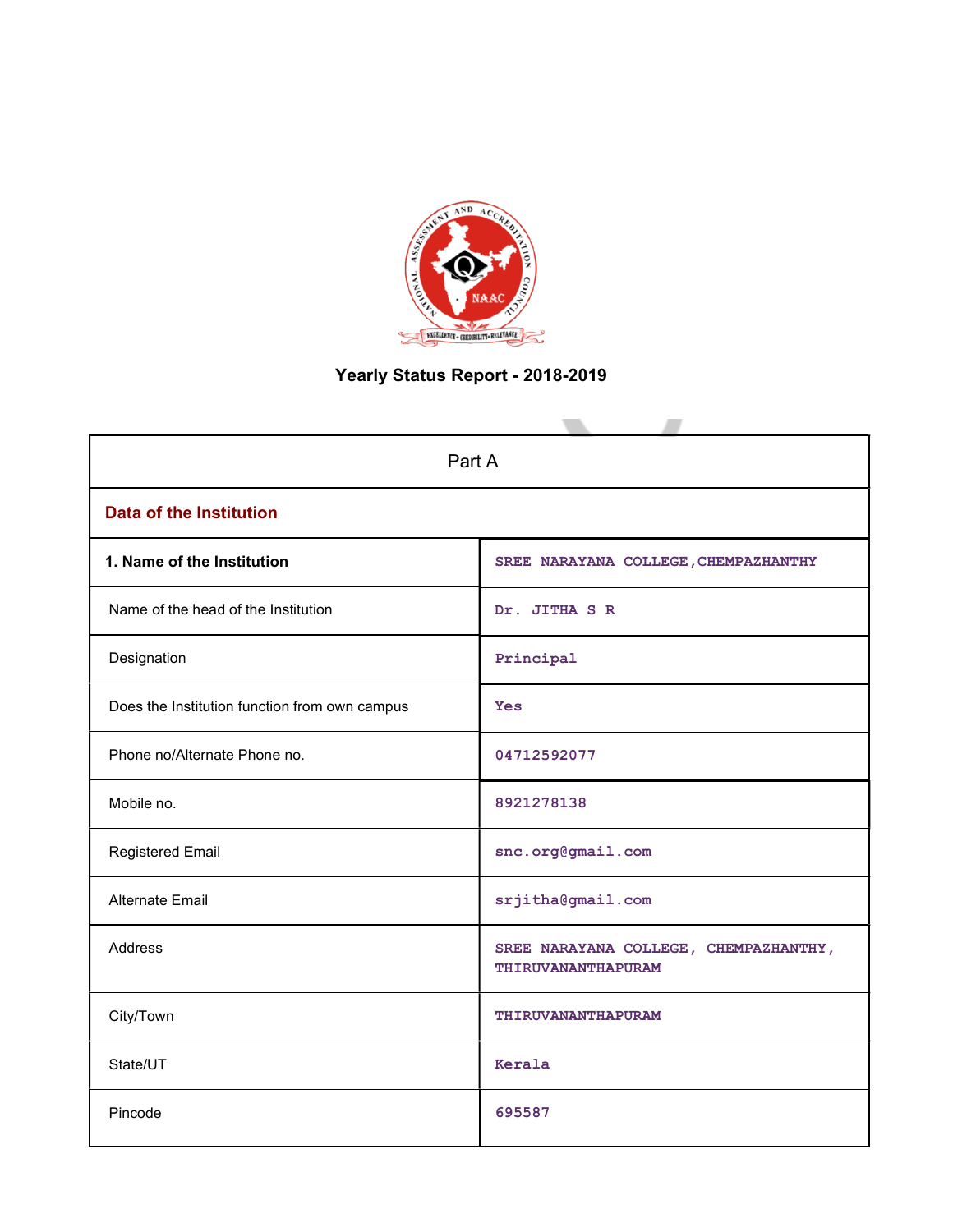| 2. Institutional Status                                                  |                                                                                               |  |  |  |  |
|--------------------------------------------------------------------------|-----------------------------------------------------------------------------------------------|--|--|--|--|
| Affiliated / Constituent                                                 | Affiliated                                                                                    |  |  |  |  |
| Type of Institution                                                      | Co-education                                                                                  |  |  |  |  |
| Location                                                                 | Semi-urban                                                                                    |  |  |  |  |
| <b>Financial Status</b>                                                  | state                                                                                         |  |  |  |  |
| Name of the IQAC co-ordinator/Director                                   | Dr. RAAKHEE A.S.                                                                              |  |  |  |  |
| Phone no/Alternate Phone no.                                             | 04712592077                                                                                   |  |  |  |  |
| Mobile no.                                                               | 7012829044                                                                                    |  |  |  |  |
| <b>Registered Email</b>                                                  | iqac.snctvm@gmail.com                                                                         |  |  |  |  |
| <b>Alternate Email</b>                                                   | raakheeajithas@gmail.com                                                                      |  |  |  |  |
| 3. Website Address                                                       |                                                                                               |  |  |  |  |
| Web-link of the AQAR: (Previous Academic Year)                           | http://www.sncollegechempazhanthy.ac<br>.in/reports/AQAR201718                                |  |  |  |  |
| 4. Whether Academic Calendar prepared during<br>the year                 | Yes                                                                                           |  |  |  |  |
| if yes, whether it is uploaded in the institutional website:<br>Weblink: | http://www.sncollegechempazhanthy.ac.in<br>/academiccalendar/academic-<br>calendar2018-19.pdf |  |  |  |  |

# 5. Accrediation Details

| Cycle | Grade | <b>CGPA</b> | Year of      | Validity          |                   |
|-------|-------|-------------|--------------|-------------------|-------------------|
|       |       |             | Accrediation | Period From       | Period To         |
|       | $B+$  | 78.9        | 2004         | $03-May-2004$     | $02 - May - 2009$ |
|       | в     | 2.74        | 2016         | $25 - May - 2016$ | 24-May-2021       |

# 6. Date of Establishment of IQAC 02-Jul-2002

# 7. Internal Quality Assurance System

Quality initiatives by IQAC during the year for promoting quality culture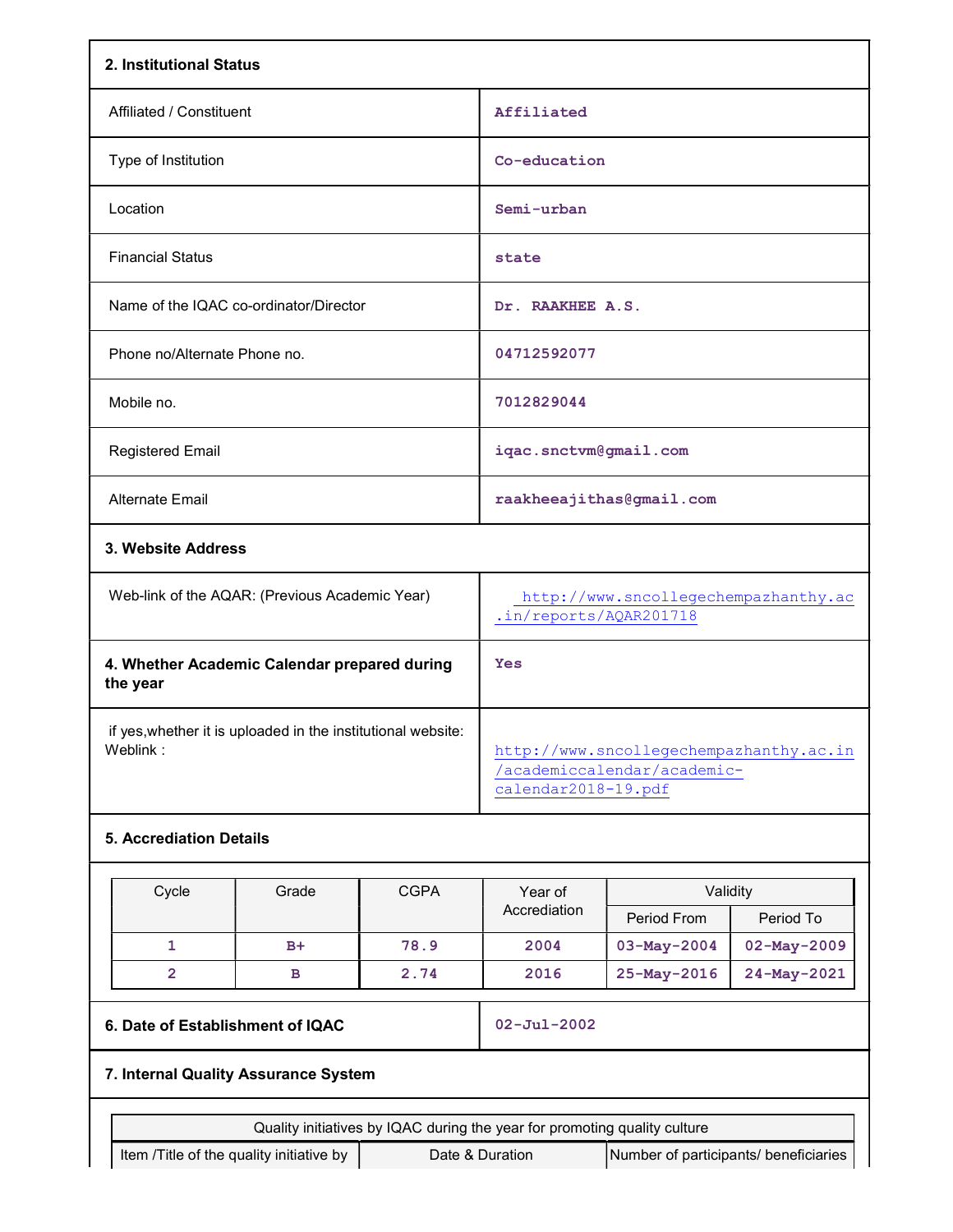| <b>IQAC</b>             |                          |     |
|-------------------------|--------------------------|-----|
| Feed back from students | $19 - Mar - 2019$<br>8   | 400 |
| Academic audit          | $10 - Oct - 2018$<br>5   | 100 |
| Regular Meeting of IQAC | $05 - Jun - 2018$<br>ı   | 7   |
| Regular Meeting of IQAC | $03 - Sep - 2018$        | 7   |
| Regular Meeting of IQAC | $05 - Dec - 2018$<br>1   | 7   |
| Regular Meeting of IQAC | $10 - \text{Feb} - 2019$ | 7   |
| Regular Meeting of IQAC | $26 - Jun - 2019$        | 8   |
|                         | View File                |     |

# 8. Provide the list of funds by Central/ State Government- UGC/CSIR/DST/DBT/ICMR/TEQIP/World Bank/CPE of UGC etc.

| Institution/Departmen<br>t/Faculty                 | Scheme          | <b>Funding Agency</b> | Year of award with<br>duration | Amount |
|----------------------------------------------------|-----------------|-----------------------|--------------------------------|--------|
| Dr. Swapna<br>Gopinath (<br>English)               | UGC Seminar     | <b>UGC</b>            | 2014<br>$\overline{2}$         | 13000  |
| Smt. Anjana. V<br>(Statistics)                     | UGC Seminar     | <b>UGC</b>            | 2015<br>$\overline{2}$         | 25000  |
| Dr Sreeja P<br>Sreedhar<br>(Zoology)               | UGC Seminar     | <b>UGC</b>            | 2015<br>$\overline{2}$         | 19000  |
| Smt.karthika<br>Raj R V (<br>Political<br>Science) | <b>FDP</b>      | <b>UGC</b>            | 2019<br>365                    | 239900 |
| Dr.Ambili Raj D<br>B ( Chemistry)                  | TARE Fellowship | <b>DST</b>            | 2019<br>30                     | 275000 |
| Ms. Mohini G<br>(Commerce)                         | <b>FDP</b>      | <b>UGC</b>            | 2017<br>365                    | 271677 |
| Ms. Sumitha<br>S.S. ( History)                     | <b>FDP</b>      | <b>UGC</b>            | 2017<br>365                    | 271677 |
| Ms.Devaki S.(<br>English)                          | <b>FDP</b>      | <b>UGC</b>            | 2019<br>365                    | 905286 |
| Ms. Sruthi<br>Chandakkaran (<br>Mathemetics)       | <b>FDP</b>      | <b>UGC</b>            | 2019<br>365                    | 327088 |
| Ms. Silpa Suresh<br>Mathematics                    | <b>FDP</b>      | <b>UGC</b>            | 2019<br>365                    | 317803 |
|                                                    |                 | View File             |                                |        |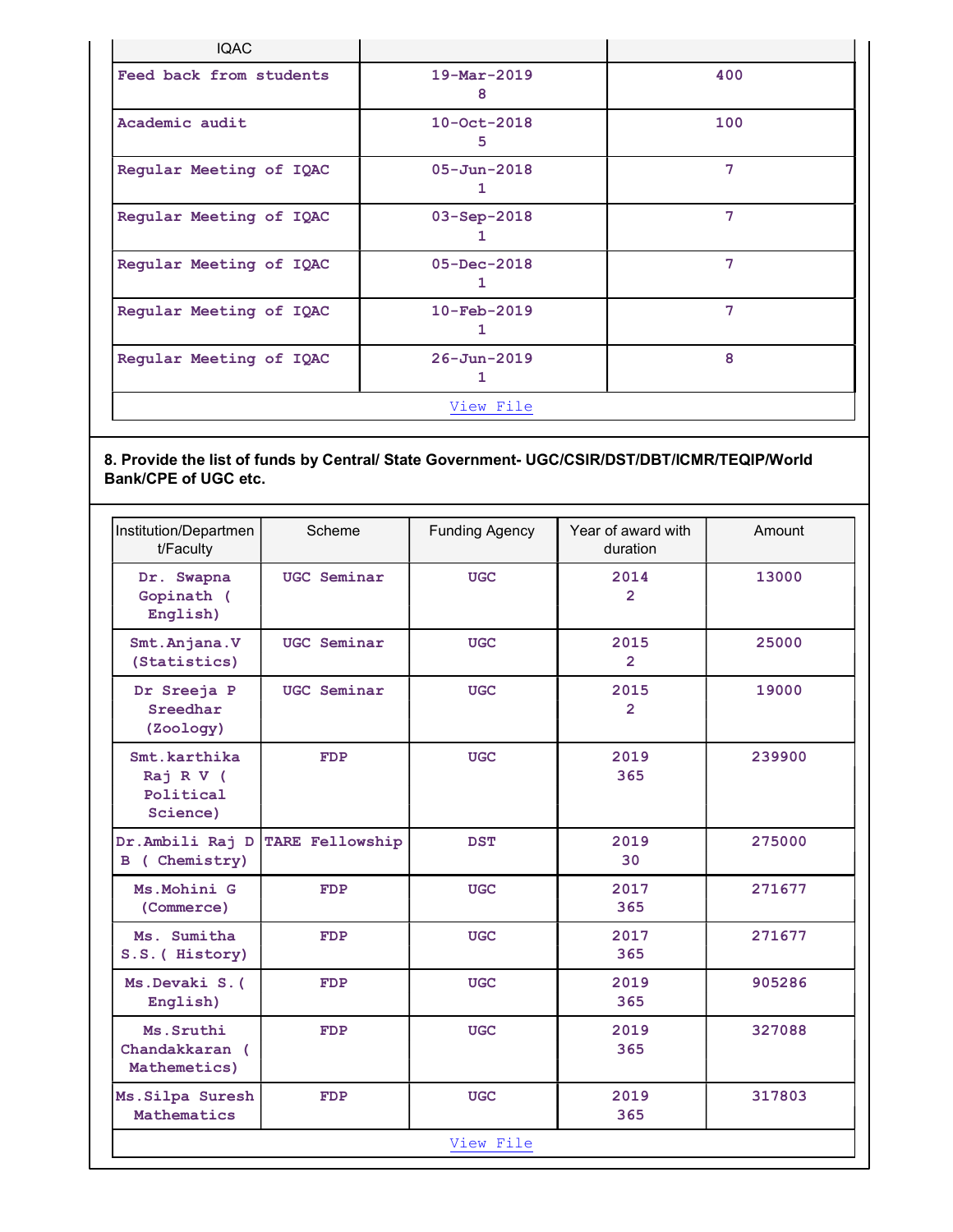| 9. Whether composition of IQAC as per latest<br><b>NAAC</b> guidelines:                                                                                                                                                                              | Yes                                                                               |  |  |  |  |  |  |  |
|------------------------------------------------------------------------------------------------------------------------------------------------------------------------------------------------------------------------------------------------------|-----------------------------------------------------------------------------------|--|--|--|--|--|--|--|
| Upload latest notification of formation of IQAC                                                                                                                                                                                                      | View File                                                                         |  |  |  |  |  |  |  |
| 10. Number of IQAC meetings held during the<br>year :                                                                                                                                                                                                | 5                                                                                 |  |  |  |  |  |  |  |
| The minutes of IQAC meeting and compliances to the<br>decisions have been uploaded on the institutional<br>website                                                                                                                                   | Yes                                                                               |  |  |  |  |  |  |  |
| Upload the minutes of meeting and action taken report                                                                                                                                                                                                | View File                                                                         |  |  |  |  |  |  |  |
| 11. Whether IQAC received funding from any of<br>the funding agency to support its activities<br>during the year?                                                                                                                                    | No                                                                                |  |  |  |  |  |  |  |
| 12. Significant contributions made by IQAC during the current year(maximum five bullets)                                                                                                                                                             |                                                                                   |  |  |  |  |  |  |  |
| method of NAAC accreditation                                                                                                                                                                                                                         | . Acquainting teachers with the values of institutional accreditation and the new |  |  |  |  |  |  |  |
| • Participation in NIRF, AISHE and ARIIA ranking                                                                                                                                                                                                     |                                                                                   |  |  |  |  |  |  |  |
| . Maintenance of event register for department activities                                                                                                                                                                                            |                                                                                   |  |  |  |  |  |  |  |
| . Organizing Merit day to felicitate students who excelled in curricular, co-<br>curricular and extra- curricular activities                                                                                                                         |                                                                                   |  |  |  |  |  |  |  |
| . Conducting Spectrum' multidisciplinary seminar series                                                                                                                                                                                              |                                                                                   |  |  |  |  |  |  |  |
| View File                                                                                                                                                                                                                                            |                                                                                   |  |  |  |  |  |  |  |
| 13. Plan of action chalked out by the IQAC in the beginning of the academic year towards Quality<br>Enhancement and outcome achieved by the end of the academic year                                                                                 |                                                                                   |  |  |  |  |  |  |  |
| Plan of Action                                                                                                                                                                                                                                       | Achivements/Outcomes                                                              |  |  |  |  |  |  |  |
| To take initiatives ensuring eco<br>A massive awareness campaign was<br>-friendly activities in the campus<br>undertaken to keep the campus green<br>with the support of NSS, NCC and campus<br>beautification committee.                            |                                                                                   |  |  |  |  |  |  |  |
| To improve the pass percentage among<br>Remedial classes were arranged and as a<br>slow learners and socially and<br>result, progress was evident in the<br>economically under privileged students<br>University improvement examination<br>results. |                                                                                   |  |  |  |  |  |  |  |
| To initiate effective steps for the<br>repair and maintenance of computers and                                                                                                                                                                       | The computers and printers were<br>repaired with the financial assistance         |  |  |  |  |  |  |  |

┱

Г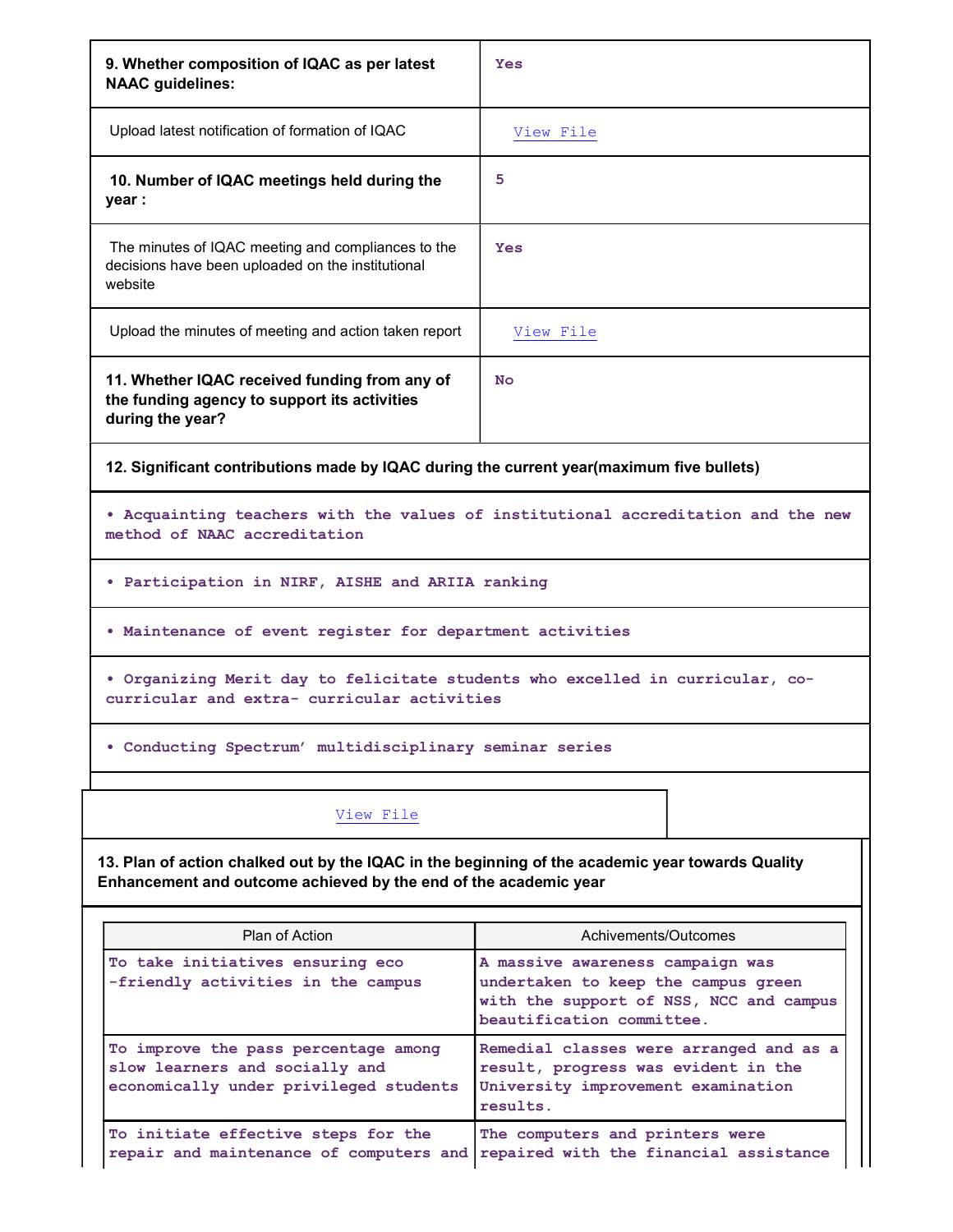| departments                                                                                                                                                                                                                                                                                                         | of PTA. Now, there is more number of<br>working computers and accessories in<br>the college.                                                                                                                                         |  |  |  |  |  |
|---------------------------------------------------------------------------------------------------------------------------------------------------------------------------------------------------------------------------------------------------------------------------------------------------------------------|--------------------------------------------------------------------------------------------------------------------------------------------------------------------------------------------------------------------------------------|--|--|--|--|--|
| To equip the students for different<br>competitive examinations.                                                                                                                                                                                                                                                    | Orientation classes for civil services<br>and other examinations were arranged<br>for the benefit of students                                                                                                                        |  |  |  |  |  |
| Strengthen the skills and competence of Various competitions like, literary,<br>the student community                                                                                                                                                                                                               | quiz, debates, recitations etc. were<br>organized in the campus. Academic and<br>motivational talks, theatre workshop<br>etc. were alsoorganised for the<br>students. This has enhanced the<br>creativity and confidence of students |  |  |  |  |  |
| Maintaining event register in<br>departments                                                                                                                                                                                                                                                                        | An event register was issued to each<br>department for proper documentation of<br>events on a regular basis                                                                                                                          |  |  |  |  |  |
|                                                                                                                                                                                                                                                                                                                     | View File                                                                                                                                                                                                                            |  |  |  |  |  |
| 14. Whether AQAR was placed before statutory<br>body?                                                                                                                                                                                                                                                               | Yes                                                                                                                                                                                                                                  |  |  |  |  |  |
| Name of Statutory Body                                                                                                                                                                                                                                                                                              | <b>Meeting Date</b>                                                                                                                                                                                                                  |  |  |  |  |  |
| College Council                                                                                                                                                                                                                                                                                                     | $10 - \text{Mar} - 2020$                                                                                                                                                                                                             |  |  |  |  |  |
|                                                                                                                                                                                                                                                                                                                     | $N_{\Omega}$                                                                                                                                                                                                                         |  |  |  |  |  |
|                                                                                                                                                                                                                                                                                                                     | <b>Yes</b>                                                                                                                                                                                                                           |  |  |  |  |  |
|                                                                                                                                                                                                                                                                                                                     |                                                                                                                                                                                                                                      |  |  |  |  |  |
|                                                                                                                                                                                                                                                                                                                     | 2019                                                                                                                                                                                                                                 |  |  |  |  |  |
|                                                                                                                                                                                                                                                                                                                     | $26 - \text{Feb} - 2019$                                                                                                                                                                                                             |  |  |  |  |  |
|                                                                                                                                                                                                                                                                                                                     | No                                                                                                                                                                                                                                   |  |  |  |  |  |
|                                                                                                                                                                                                                                                                                                                     | Part B                                                                                                                                                                                                                               |  |  |  |  |  |
| <b>CRITERION I - CURRICULAR ASPECTS</b>                                                                                                                                                                                                                                                                             |                                                                                                                                                                                                                                      |  |  |  |  |  |
| 1.1 - Curriculum Planning and Implementation                                                                                                                                                                                                                                                                        |                                                                                                                                                                                                                                      |  |  |  |  |  |
| 15. Whether NAAC/or any other accredited<br>body(s) visited IQAC or interacted with it to<br>assess the functioning?<br>16. Whether institutional data submitted to<br><b>AISHE:</b><br>Year of Submission<br>Date of Submission<br>17. Does the Institution have Management<br><b>Information System?</b><br>words | 1.1.1 - Institution has the mechanism for well planned curriculum delivery and documentation. Explain in 500                                                                                                                         |  |  |  |  |  |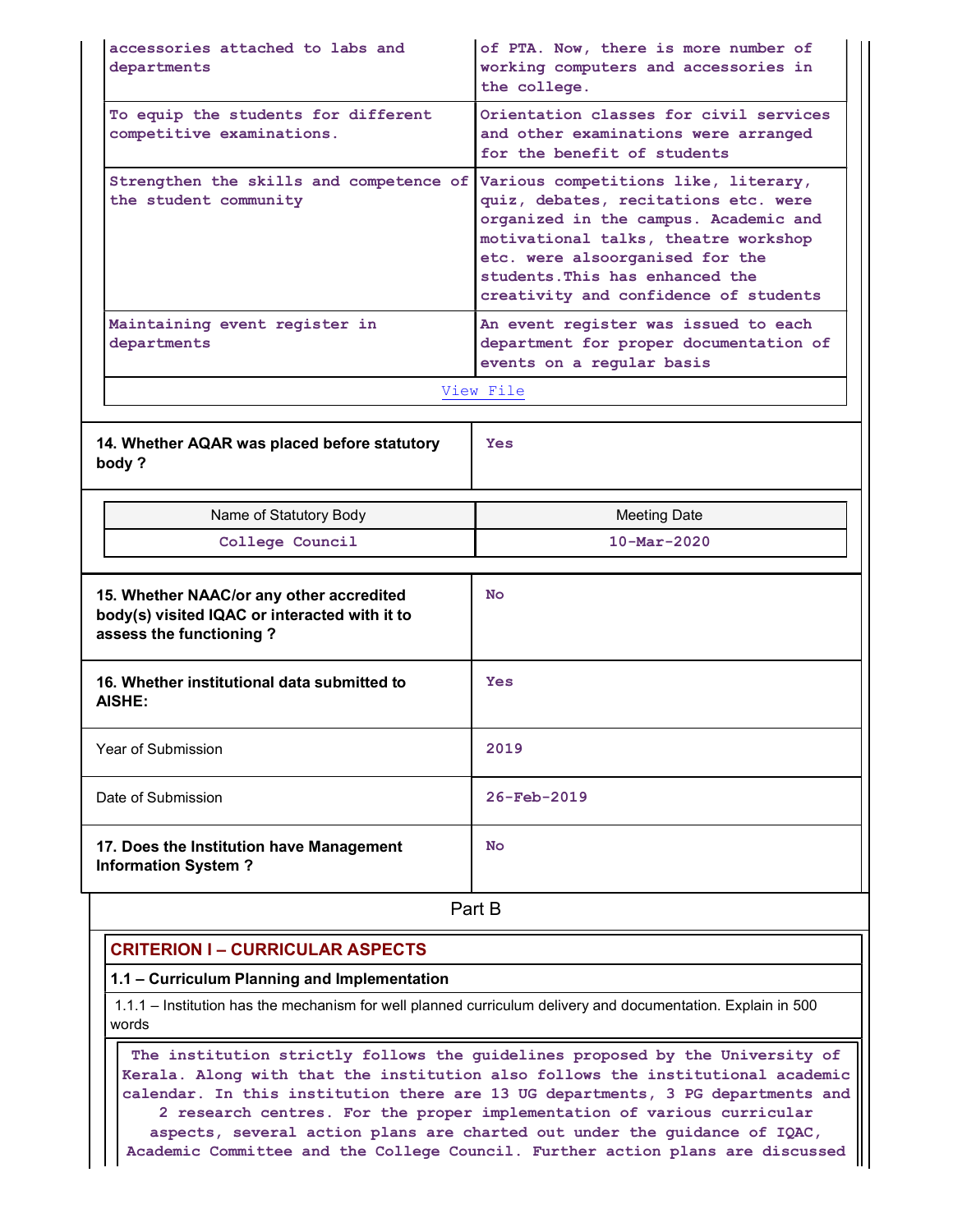and finalized in the College Level Monitoring Committee meetings and departmental meetings. The action plan includes distribution of academic calendar issued by the University of Kerala, and institutional academic calendar, semester-wise teaching plans, preparation of work diary, and implementation of motivational strategy for advanced learners and remedial classes for slow learners. Departmental meetings are held in every department at the beginning of the academic year and each semesters and after discussing with the teachers, heads of the departments allocate the topics to them as per the syllabi. Number of classes for each topic is decided according to the syllabus and credits (PG) assigned to each paper. Teachers prepare their lecture notes according to the syllabus allotted and classes available. The HOD's IQAC and the Academic Committee examine and evaluate them periodically and suggest improvements or modifications, if needed. The students are familiarized with the syllabi at the commencement of the programmes. As per the requirement of the syllabus, teachers suggest books and journals to be referred by them. Assignments/seminars are given in each semester. Periodic test papers and model examination are given to keep track on the improvement of the students .The evaluation reports are shared with the parents'during the class PTA meetings. Remedial classes are conducted and individual support measures are taken for slow learners. Through the Scholar Support Programme implemented by the Department of Higher education, Government of Kerala needy students are offered personalised academic support through tutorials, study materials, additional lectures, and interactive sessions. The academic committee collects portion completion report from every department and after evaluating the reports, special time- tables are scheduled for completing the classes. Various classroom teaching methods based on various needs of different subjects are regularly used for the effective delivery of the curriculum such as chalk and blackboard method, ICT-enabled teaching-learning method, distribution of lecture notes by teachers, group discussion amongst the students; seminars by students related to syllabus, proper and adequate instrumentation facility in practical classes, visits to other institutions. Invited lectures by experts and scholars are also arranged regularly for advance studies. Field works and study tours are conducted by the Department of Geology, Botany and Zoology. Electronically supported knowledge dissemination facilities like INFLIBNET, ejournals etc. are available in the central library. For effectively translating the curriculum and improving teaching practices , the institution extends all kinds of support to teachers for the development of their skill and competence. The teachers of the institution attend the periodic workshops and seminars conducted by the Board of Studies as well as the Refresher programmes, Orientation Programmes and Short term courses offered by the UGC Human

|                                                                                                                                                                          |                                    | 1.1.2 – Certificate/ Diploma Courses introduced during the academic year |          |                                                 |                      |  |  |  |  |
|--------------------------------------------------------------------------------------------------------------------------------------------------------------------------|------------------------------------|--------------------------------------------------------------------------|----------|-------------------------------------------------|----------------------|--|--|--|--|
| Certificate                                                                                                                                                              | Diploma Courses                    | Dates of<br>Introduction                                                 | Duration | Focus on employ<br>ability/entreprene<br>urship | Skill<br>Development |  |  |  |  |
|                                                                                                                                                                          |                                    | No Data Entered/Not Applicable !!!                                       |          |                                                 |                      |  |  |  |  |
|                                                                                                                                                                          | 1.2 - Academic Flexibility         |                                                                          |          |                                                 |                      |  |  |  |  |
|                                                                                                                                                                          |                                    | 1.2.1 - New programmes/courses introduced during the academic year       |          |                                                 |                      |  |  |  |  |
|                                                                                                                                                                          | Programme/Course                   | Programme Specialization                                                 |          | Dates of Introduction                           |                      |  |  |  |  |
|                                                                                                                                                                          | No Data Entered/Not Applicable !!! |                                                                          |          |                                                 |                      |  |  |  |  |
| No file uploaded.                                                                                                                                                        |                                    |                                                                          |          |                                                 |                      |  |  |  |  |
| 1.2.2 - Programmes in which Choice Based Credit System (CBCS)/Elective course system implemented at the<br>affiliated Colleges (if applicable) during the academic year. |                                    |                                                                          |          |                                                 |                      |  |  |  |  |
|                                                                                                                                                                          | Name of programmes adopting        | Programme Specialization                                                 |          | Date of implementation of                       |                      |  |  |  |  |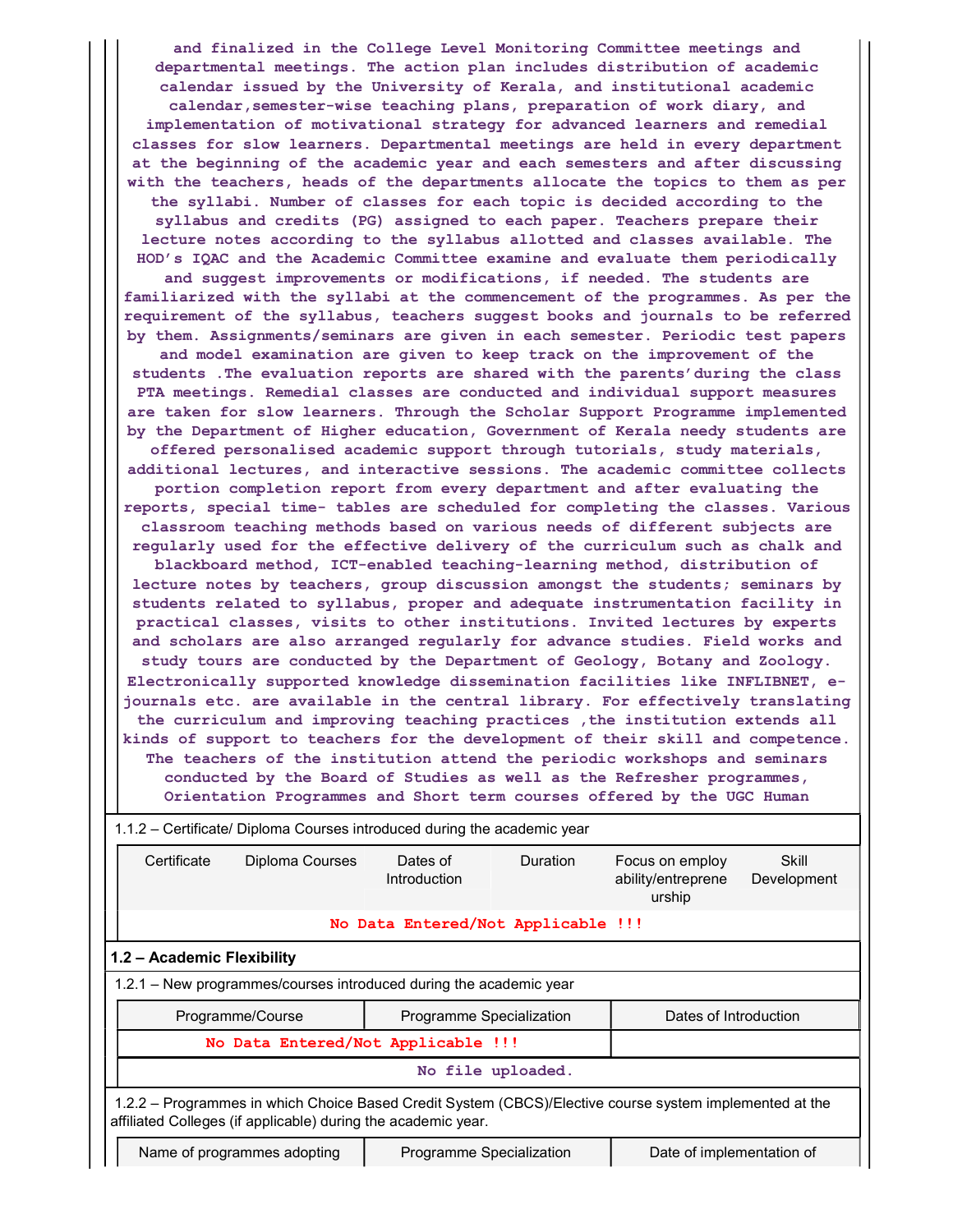| No Data Entered/Not Applicable !!!<br>Certificate<br><b>Number of Students</b><br>Nil<br>- Curriculum Enrichment<br><b>Value Added Courses</b><br>Date of Introduction<br>No file uploaded.<br>- Field Projects / Internships under taken during the year<br>Project/Programme Title<br>Programme Specialization<br>Chemistry<br><b>MSc</b><br>No file uploaded.<br>- Feedback System<br>- Whether structured feedback received from all the stakeholders.                                                                                                                                                                                                                                                                                                                                                                                                                                                                                                                                                                                                                                                                                                                                                                                                                                                                                                            |                                                                                      |  |  |  |  |  |  |  |  |
|-----------------------------------------------------------------------------------------------------------------------------------------------------------------------------------------------------------------------------------------------------------------------------------------------------------------------------------------------------------------------------------------------------------------------------------------------------------------------------------------------------------------------------------------------------------------------------------------------------------------------------------------------------------------------------------------------------------------------------------------------------------------------------------------------------------------------------------------------------------------------------------------------------------------------------------------------------------------------------------------------------------------------------------------------------------------------------------------------------------------------------------------------------------------------------------------------------------------------------------------------------------------------------------------------------------------------------------------------------------------------|--------------------------------------------------------------------------------------|--|--|--|--|--|--|--|--|
|                                                                                                                                                                                                                                                                                                                                                                                                                                                                                                                                                                                                                                                                                                                                                                                                                                                                                                                                                                                                                                                                                                                                                                                                                                                                                                                                                                       |                                                                                      |  |  |  |  |  |  |  |  |
|                                                                                                                                                                                                                                                                                                                                                                                                                                                                                                                                                                                                                                                                                                                                                                                                                                                                                                                                                                                                                                                                                                                                                                                                                                                                                                                                                                       | 1.2.3 - Students enrolled in Certificate/ Diploma Courses introduced during the year |  |  |  |  |  |  |  |  |
|                                                                                                                                                                                                                                                                                                                                                                                                                                                                                                                                                                                                                                                                                                                                                                                                                                                                                                                                                                                                                                                                                                                                                                                                                                                                                                                                                                       | Diploma Course                                                                       |  |  |  |  |  |  |  |  |
|                                                                                                                                                                                                                                                                                                                                                                                                                                                                                                                                                                                                                                                                                                                                                                                                                                                                                                                                                                                                                                                                                                                                                                                                                                                                                                                                                                       | Nil                                                                                  |  |  |  |  |  |  |  |  |
|                                                                                                                                                                                                                                                                                                                                                                                                                                                                                                                                                                                                                                                                                                                                                                                                                                                                                                                                                                                                                                                                                                                                                                                                                                                                                                                                                                       |                                                                                      |  |  |  |  |  |  |  |  |
|                                                                                                                                                                                                                                                                                                                                                                                                                                                                                                                                                                                                                                                                                                                                                                                                                                                                                                                                                                                                                                                                                                                                                                                                                                                                                                                                                                       | - Value-added courses imparting transferable and life skills offered during the year |  |  |  |  |  |  |  |  |
|                                                                                                                                                                                                                                                                                                                                                                                                                                                                                                                                                                                                                                                                                                                                                                                                                                                                                                                                                                                                                                                                                                                                                                                                                                                                                                                                                                       | <b>Number of Students Enrolled</b>                                                   |  |  |  |  |  |  |  |  |
|                                                                                                                                                                                                                                                                                                                                                                                                                                                                                                                                                                                                                                                                                                                                                                                                                                                                                                                                                                                                                                                                                                                                                                                                                                                                                                                                                                       | No Data Entered/Not Applicable !!!                                                   |  |  |  |  |  |  |  |  |
|                                                                                                                                                                                                                                                                                                                                                                                                                                                                                                                                                                                                                                                                                                                                                                                                                                                                                                                                                                                                                                                                                                                                                                                                                                                                                                                                                                       |                                                                                      |  |  |  |  |  |  |  |  |
|                                                                                                                                                                                                                                                                                                                                                                                                                                                                                                                                                                                                                                                                                                                                                                                                                                                                                                                                                                                                                                                                                                                                                                                                                                                                                                                                                                       |                                                                                      |  |  |  |  |  |  |  |  |
|                                                                                                                                                                                                                                                                                                                                                                                                                                                                                                                                                                                                                                                                                                                                                                                                                                                                                                                                                                                                                                                                                                                                                                                                                                                                                                                                                                       | No. of students enrolled for Field<br>Projects / Internships                         |  |  |  |  |  |  |  |  |
|                                                                                                                                                                                                                                                                                                                                                                                                                                                                                                                                                                                                                                                                                                                                                                                                                                                                                                                                                                                                                                                                                                                                                                                                                                                                                                                                                                       | 15                                                                                   |  |  |  |  |  |  |  |  |
|                                                                                                                                                                                                                                                                                                                                                                                                                                                                                                                                                                                                                                                                                                                                                                                                                                                                                                                                                                                                                                                                                                                                                                                                                                                                                                                                                                       |                                                                                      |  |  |  |  |  |  |  |  |
|                                                                                                                                                                                                                                                                                                                                                                                                                                                                                                                                                                                                                                                                                                                                                                                                                                                                                                                                                                                                                                                                                                                                                                                                                                                                                                                                                                       |                                                                                      |  |  |  |  |  |  |  |  |
|                                                                                                                                                                                                                                                                                                                                                                                                                                                                                                                                                                                                                                                                                                                                                                                                                                                                                                                                                                                                                                                                                                                                                                                                                                                                                                                                                                       |                                                                                      |  |  |  |  |  |  |  |  |
| <b>Students</b>                                                                                                                                                                                                                                                                                                                                                                                                                                                                                                                                                                                                                                                                                                                                                                                                                                                                                                                                                                                                                                                                                                                                                                                                                                                                                                                                                       | Yes                                                                                  |  |  |  |  |  |  |  |  |
| <b>Teachers</b>                                                                                                                                                                                                                                                                                                                                                                                                                                                                                                                                                                                                                                                                                                                                                                                                                                                                                                                                                                                                                                                                                                                                                                                                                                                                                                                                                       | Yes                                                                                  |  |  |  |  |  |  |  |  |
| Employers                                                                                                                                                                                                                                                                                                                                                                                                                                                                                                                                                                                                                                                                                                                                                                                                                                                                                                                                                                                                                                                                                                                                                                                                                                                                                                                                                             | No                                                                                   |  |  |  |  |  |  |  |  |
| Alumni                                                                                                                                                                                                                                                                                                                                                                                                                                                                                                                                                                                                                                                                                                                                                                                                                                                                                                                                                                                                                                                                                                                                                                                                                                                                                                                                                                | No                                                                                   |  |  |  |  |  |  |  |  |
| Parents                                                                                                                                                                                                                                                                                                                                                                                                                                                                                                                                                                                                                                                                                                                                                                                                                                                                                                                                                                                                                                                                                                                                                                                                                                                                                                                                                               | Yes                                                                                  |  |  |  |  |  |  |  |  |
| - How the feedback obtained is being analyzed and utilized for overall development of the institution?<br>(maximum 500 words)                                                                                                                                                                                                                                                                                                                                                                                                                                                                                                                                                                                                                                                                                                                                                                                                                                                                                                                                                                                                                                                                                                                                                                                                                                         |                                                                                      |  |  |  |  |  |  |  |  |
| <b>Feedback Obtained</b>                                                                                                                                                                                                                                                                                                                                                                                                                                                                                                                                                                                                                                                                                                                                                                                                                                                                                                                                                                                                                                                                                                                                                                                                                                                                                                                                              |                                                                                      |  |  |  |  |  |  |  |  |
| Teacher Evaluation Forms are given to both final year UG and PG Students. These<br>forms are then forwarded to the concerned teachers through the heads of the<br>departments. Feedback is received on varied aspects of teaching like clarity of<br>presentation, encouragement provided by the teacher, updated subject knowledge<br>of the teacher etc The points are calculated according to the grades given by<br>the students in various criteria. The Average and percentage respective of<br>various criteria are calculated. The strength and weaknesses mentioned by the<br>students are summarized. All the matters related to curriculum implementation<br>and other significant issues related to the institution are discussed during<br>the General Body Meetings. The suggestions and feedback of teachers are<br>analysed before taking important decisions. PTA meetings organised by each and<br>every department of the college act as a platform for parents in sharing their<br>feedback. Suggestions and comments given by the guardians are also taken into<br>account for future development. The feedback is analysed in detail by the IQAC,<br>Tutorial committee and the respective department faculties and the different<br>areas in which improvement is required are discussed and subsequent<br>modifications are made accordingly. |                                                                                      |  |  |  |  |  |  |  |  |

– Student Enrolment and Profile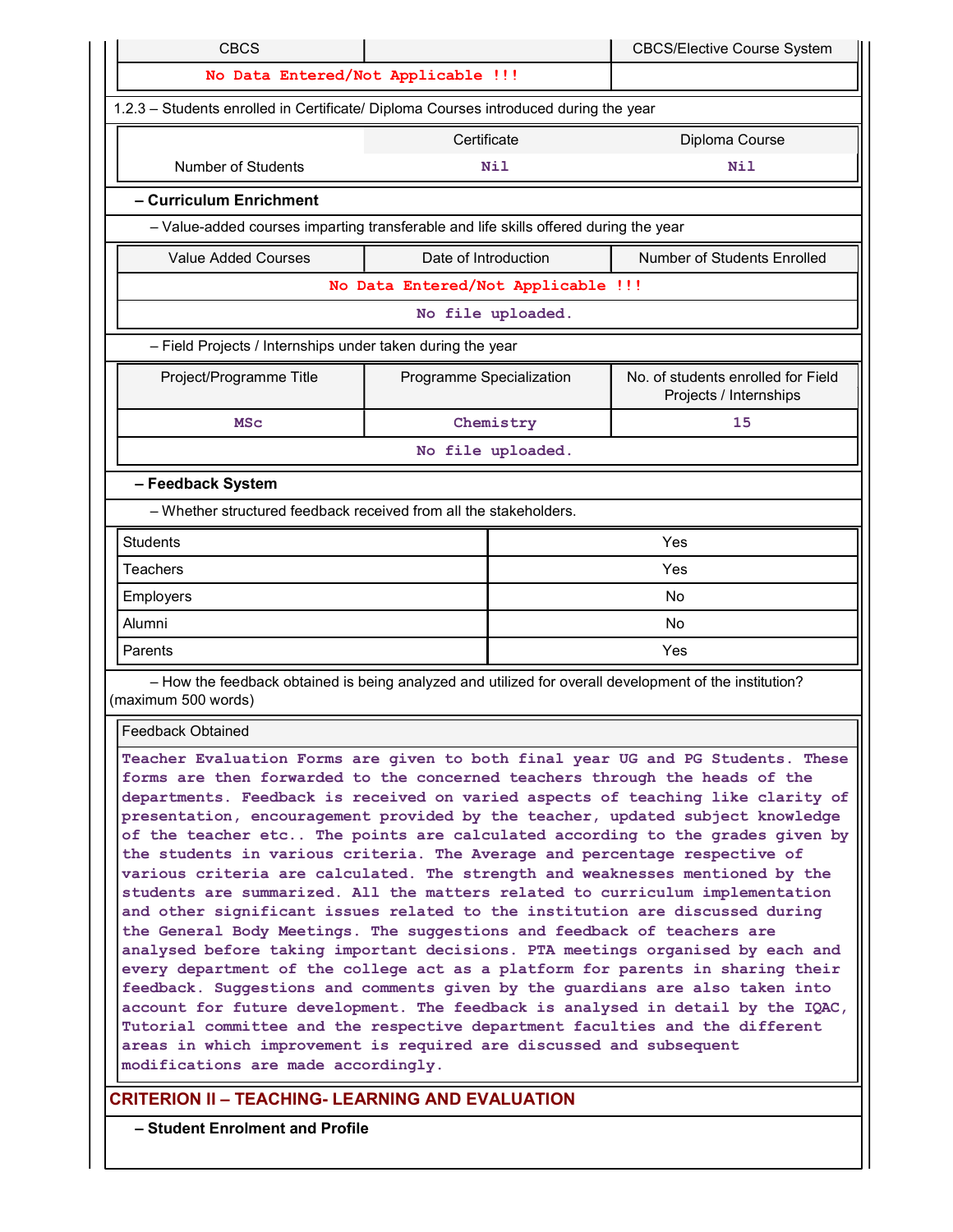| Name of the<br>Programme                                                                                                                                                                                                                                                                                                                                                                                                                                                                                                                                                                                                                                                                                                                                                                                                                                                                                                                                                                                                                                                                                                                                                                                                                                                                                                                                                                                                                                                                                                                                                                                                                                                                                                                                                                                            | Programme<br>Specialization                                                                          |                                                                                                                                                                  | Number of seats                                |                                        |  | Number of                                                                                        |                                                             |                |  |                                    |  |  |  |
|---------------------------------------------------------------------------------------------------------------------------------------------------------------------------------------------------------------------------------------------------------------------------------------------------------------------------------------------------------------------------------------------------------------------------------------------------------------------------------------------------------------------------------------------------------------------------------------------------------------------------------------------------------------------------------------------------------------------------------------------------------------------------------------------------------------------------------------------------------------------------------------------------------------------------------------------------------------------------------------------------------------------------------------------------------------------------------------------------------------------------------------------------------------------------------------------------------------------------------------------------------------------------------------------------------------------------------------------------------------------------------------------------------------------------------------------------------------------------------------------------------------------------------------------------------------------------------------------------------------------------------------------------------------------------------------------------------------------------------------------------------------------------------------------------------------------|------------------------------------------------------------------------------------------------------|------------------------------------------------------------------------------------------------------------------------------------------------------------------|------------------------------------------------|----------------------------------------|--|--------------------------------------------------------------------------------------------------|-------------------------------------------------------------|----------------|--|------------------------------------|--|--|--|
|                                                                                                                                                                                                                                                                                                                                                                                                                                                                                                                                                                                                                                                                                                                                                                                                                                                                                                                                                                                                                                                                                                                                                                                                                                                                                                                                                                                                                                                                                                                                                                                                                                                                                                                                                                                                                     |                                                                                                      |                                                                                                                                                                  | available                                      | <b>Students Enrolled</b>               |  |                                                                                                  |                                                             |                |  |                                    |  |  |  |
|                                                                                                                                                                                                                                                                                                                                                                                                                                                                                                                                                                                                                                                                                                                                                                                                                                                                                                                                                                                                                                                                                                                                                                                                                                                                                                                                                                                                                                                                                                                                                                                                                                                                                                                                                                                                                     |                                                                                                      | No Data Entered/Not Applicable !!!                                                                                                                               |                                                |                                        |  |                                                                                                  |                                                             |                |  |                                    |  |  |  |
|                                                                                                                                                                                                                                                                                                                                                                                                                                                                                                                                                                                                                                                                                                                                                                                                                                                                                                                                                                                                                                                                                                                                                                                                                                                                                                                                                                                                                                                                                                                                                                                                                                                                                                                                                                                                                     |                                                                                                      |                                                                                                                                                                  |                                                | View File                              |  |                                                                                                  |                                                             |                |  |                                    |  |  |  |
|                                                                                                                                                                                                                                                                                                                                                                                                                                                                                                                                                                                                                                                                                                                                                                                                                                                                                                                                                                                                                                                                                                                                                                                                                                                                                                                                                                                                                                                                                                                                                                                                                                                                                                                                                                                                                     | - Catering to Student Diversity                                                                      |                                                                                                                                                                  |                                                |                                        |  |                                                                                                  |                                                             |                |  |                                    |  |  |  |
|                                                                                                                                                                                                                                                                                                                                                                                                                                                                                                                                                                                                                                                                                                                                                                                                                                                                                                                                                                                                                                                                                                                                                                                                                                                                                                                                                                                                                                                                                                                                                                                                                                                                                                                                                                                                                     | - Student - Full time teacher ratio (current year data)                                              |                                                                                                                                                                  |                                                |                                        |  |                                                                                                  |                                                             |                |  |                                    |  |  |  |
| Year                                                                                                                                                                                                                                                                                                                                                                                                                                                                                                                                                                                                                                                                                                                                                                                                                                                                                                                                                                                                                                                                                                                                                                                                                                                                                                                                                                                                                                                                                                                                                                                                                                                                                                                                                                                                                | Number of<br>students enrolled<br>in the institution<br>(UG)                                         | Number of<br>Number of<br>students enrolled<br>fulltime teachers<br>in the institution<br>available in the<br>(PG)<br>institution<br>teaching only UG<br>courses |                                                |                                        |  | Number of<br>fulltime teachers<br>available in the<br>institution<br>teaching only PG<br>courses | Number of<br>teachers<br>teaching both UG<br>and PG courses |                |  |                                    |  |  |  |
| 2018                                                                                                                                                                                                                                                                                                                                                                                                                                                                                                                                                                                                                                                                                                                                                                                                                                                                                                                                                                                                                                                                                                                                                                                                                                                                                                                                                                                                                                                                                                                                                                                                                                                                                                                                                                                                                | 1874                                                                                                 |                                                                                                                                                                  | 99                                             | 40                                     |  | 25                                                                                               | 25                                                          |                |  |                                    |  |  |  |
|                                                                                                                                                                                                                                                                                                                                                                                                                                                                                                                                                                                                                                                                                                                                                                                                                                                                                                                                                                                                                                                                                                                                                                                                                                                                                                                                                                                                                                                                                                                                                                                                                                                                                                                                                                                                                     | - Teaching - Learning Process                                                                        |                                                                                                                                                                  |                                                |                                        |  |                                                                                                  |                                                             |                |  |                                    |  |  |  |
| learning resources etc. (current year data)                                                                                                                                                                                                                                                                                                                                                                                                                                                                                                                                                                                                                                                                                                                                                                                                                                                                                                                                                                                                                                                                                                                                                                                                                                                                                                                                                                                                                                                                                                                                                                                                                                                                                                                                                                         | - Percentage of teachers using ICT for effective teaching with Learning Management Systems (LMS), E- |                                                                                                                                                                  |                                                |                                        |  |                                                                                                  |                                                             |                |  |                                    |  |  |  |
| Number of<br><b>Teachers on Roll</b>                                                                                                                                                                                                                                                                                                                                                                                                                                                                                                                                                                                                                                                                                                                                                                                                                                                                                                                                                                                                                                                                                                                                                                                                                                                                                                                                                                                                                                                                                                                                                                                                                                                                                                                                                                                | Number of<br>teachers using<br>ICT (LMS, e-<br>Resources)                                            |                                                                                                                                                                  | <b>ICT Tools and</b><br>resources<br>available | Number of ICT<br>enabled<br>Classrooms |  | classrooms                                                                                       |                                                             | Numberof smart |  | E-resources and<br>techniques used |  |  |  |
| 65                                                                                                                                                                                                                                                                                                                                                                                                                                                                                                                                                                                                                                                                                                                                                                                                                                                                                                                                                                                                                                                                                                                                                                                                                                                                                                                                                                                                                                                                                                                                                                                                                                                                                                                                                                                                                  | 50                                                                                                   |                                                                                                                                                                  | 50                                             | 14                                     |  | $\overline{2}$                                                                                   | 14                                                          |                |  |                                    |  |  |  |
|                                                                                                                                                                                                                                                                                                                                                                                                                                                                                                                                                                                                                                                                                                                                                                                                                                                                                                                                                                                                                                                                                                                                                                                                                                                                                                                                                                                                                                                                                                                                                                                                                                                                                                                                                                                                                     |                                                                                                      |                                                                                                                                                                  | View File of ICT Tools and resources           |                                        |  |                                                                                                  |                                                             |                |  |                                    |  |  |  |
|                                                                                                                                                                                                                                                                                                                                                                                                                                                                                                                                                                                                                                                                                                                                                                                                                                                                                                                                                                                                                                                                                                                                                                                                                                                                                                                                                                                                                                                                                                                                                                                                                                                                                                                                                                                                                     |                                                                                                      |                                                                                                                                                                  |                                                |                                        |  | View File of E-resources and techniques used                                                     |                                                             |                |  |                                    |  |  |  |
|                                                                                                                                                                                                                                                                                                                                                                                                                                                                                                                                                                                                                                                                                                                                                                                                                                                                                                                                                                                                                                                                                                                                                                                                                                                                                                                                                                                                                                                                                                                                                                                                                                                                                                                                                                                                                     | - Students mentoring system available in the institution? Give details. (maximum 500 words)          |                                                                                                                                                                  |                                                |                                        |  |                                                                                                  |                                                             |                |  |                                    |  |  |  |
| A tutor is provided for each class. The tutor acts as a mentor and looks after the academic and psychological<br>wellbeing of the students and also monitors their class attendance and academic performance. They also<br>provide primary psychological counselling to those in need and refer them for more professional counselling, if<br>required. At the beginning of the academic session, the tutors conduct tutorial meeting for the students, whereby<br>they are acquainted with the institution, its goals and mission, the facilities available and the regulations of the<br>affiliating university. The tutors maintain the biographic details of each student including family, educational<br>background and socio-economic status. They also maintain record of their class attendance, class-performance<br>and academic progress. The mentors use both formal and informal means of mentoring. The mentor system,<br>apart from its formal part, also exists as a robust informal mechanism to boost inclusiveness, gender sensitivity<br>and social responsibility of students. Faculty members continue to be the mentors of the students allocated to<br>them for their entire period of study. Every faculty member is expected to maintain rapport with the students,<br>encourage them to ask questions, attempt to clarify doubts and facilitate counselling on different issues as<br>required. The essence of mentorship is a sustained human relationship a one to one developmental relationship<br>that ensures a student that he is a valued person. A mentor is expected to focus on the mentee's holistic<br>development by guiding in areas like academics, summer internship, comprehensive viva, comprehensive<br>projects/dissertation, career choices, final placements etc |                                                                                                      |                                                                                                                                                                  |                                                |                                        |  |                                                                                                  |                                                             |                |  |                                    |  |  |  |
| Number of students enrolled in the<br>institution                                                                                                                                                                                                                                                                                                                                                                                                                                                                                                                                                                                                                                                                                                                                                                                                                                                                                                                                                                                                                                                                                                                                                                                                                                                                                                                                                                                                                                                                                                                                                                                                                                                                                                                                                                   |                                                                                                      |                                                                                                                                                                  | Number of fulltime teachers                    |                                        |  |                                                                                                  | Mentor: Mentee Ratio                                        |                |  |                                    |  |  |  |
|                                                                                                                                                                                                                                                                                                                                                                                                                                                                                                                                                                                                                                                                                                                                                                                                                                                                                                                                                                                                                                                                                                                                                                                                                                                                                                                                                                                                                                                                                                                                                                                                                                                                                                                                                                                                                     | 1973                                                                                                 |                                                                                                                                                                  |                                                | 65                                     |  |                                                                                                  | 1:30                                                        |                |  |                                    |  |  |  |
| - Teacher Profile and Quality                                                                                                                                                                                                                                                                                                                                                                                                                                                                                                                                                                                                                                                                                                                                                                                                                                                                                                                                                                                                                                                                                                                                                                                                                                                                                                                                                                                                                                                                                                                                                                                                                                                                                                                                                                                       |                                                                                                      |                                                                                                                                                                  |                                                |                                        |  |                                                                                                  |                                                             |                |  |                                    |  |  |  |
|                                                                                                                                                                                                                                                                                                                                                                                                                                                                                                                                                                                                                                                                                                                                                                                                                                                                                                                                                                                                                                                                                                                                                                                                                                                                                                                                                                                                                                                                                                                                                                                                                                                                                                                                                                                                                     | - Number of full time teachers appointed during the year                                             |                                                                                                                                                                  |                                                |                                        |  |                                                                                                  |                                                             |                |  |                                    |  |  |  |
| No. of sanctioned<br>positions                                                                                                                                                                                                                                                                                                                                                                                                                                                                                                                                                                                                                                                                                                                                                                                                                                                                                                                                                                                                                                                                                                                                                                                                                                                                                                                                                                                                                                                                                                                                                                                                                                                                                                                                                                                      | No. of filled positions                                                                              |                                                                                                                                                                  | Vacant positions                               |                                        |  | Positions filled during<br>the current year                                                      | No. of faculty with<br>Ph.D                                 |                |  |                                    |  |  |  |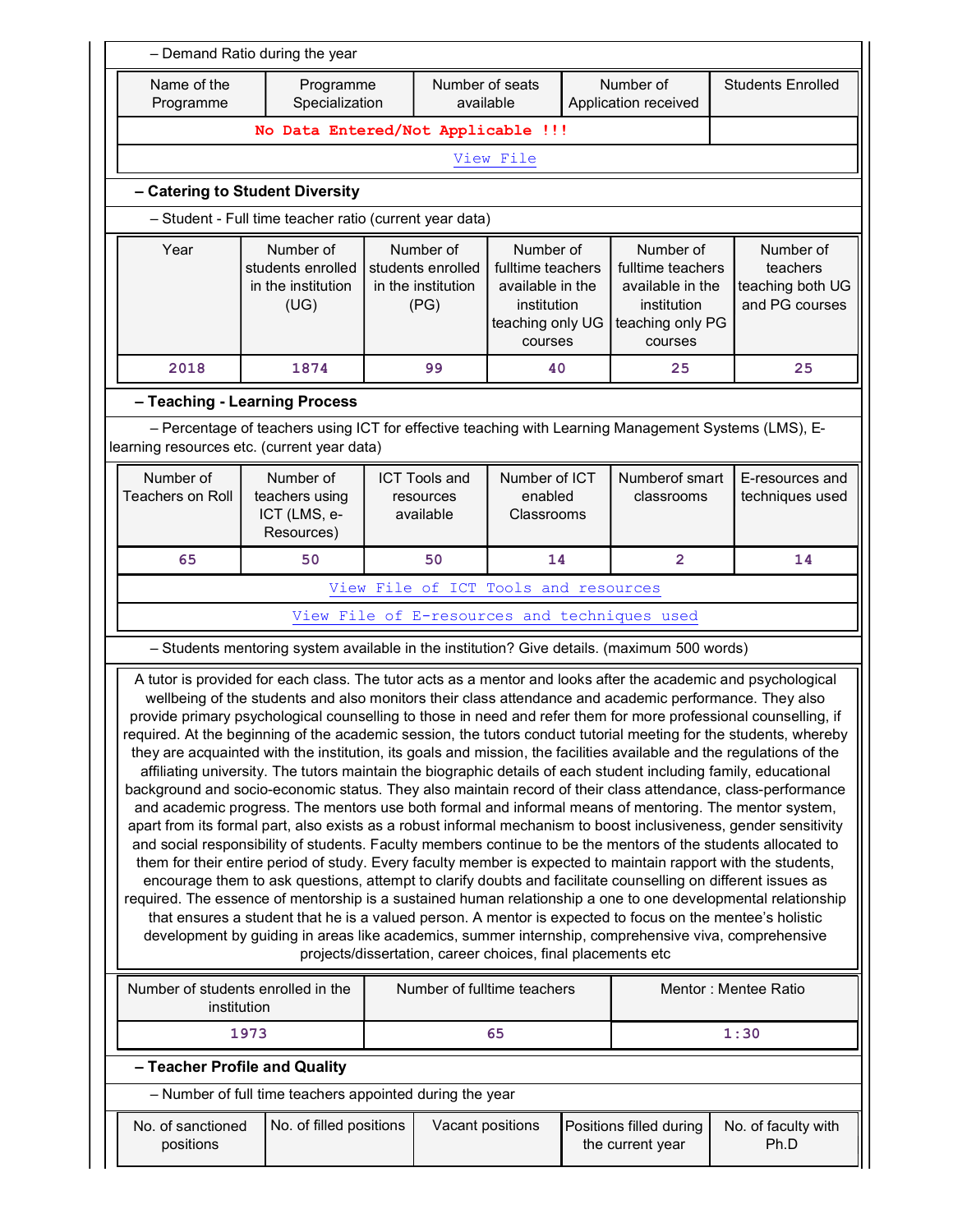| 73                                                                                                                                                                                                                                                                                                                                                                                                                                                                                                                                                                                                                                                                                                                                                                                                                                                                |                                                                                                   | 65                                                                                                                        |                                                         | 8                                                                                     | $\overline{2}$                                                                                     |                                                                                 | 36                                                                                                           |  |
|-------------------------------------------------------------------------------------------------------------------------------------------------------------------------------------------------------------------------------------------------------------------------------------------------------------------------------------------------------------------------------------------------------------------------------------------------------------------------------------------------------------------------------------------------------------------------------------------------------------------------------------------------------------------------------------------------------------------------------------------------------------------------------------------------------------------------------------------------------------------|---------------------------------------------------------------------------------------------------|---------------------------------------------------------------------------------------------------------------------------|---------------------------------------------------------|---------------------------------------------------------------------------------------|----------------------------------------------------------------------------------------------------|---------------------------------------------------------------------------------|--------------------------------------------------------------------------------------------------------------|--|
| - Honours and recognition received by teachers (received awards, recognition, fellowships at State, National,<br>International level from Government, recognised bodies during the year)                                                                                                                                                                                                                                                                                                                                                                                                                                                                                                                                                                                                                                                                          |                                                                                                   |                                                                                                                           |                                                         |                                                                                       |                                                                                                    |                                                                                 |                                                                                                              |  |
| Year of Award                                                                                                                                                                                                                                                                                                                                                                                                                                                                                                                                                                                                                                                                                                                                                                                                                                                     |                                                                                                   | Name of full time teachers<br>Designation<br>receiving awards from<br>state level, national level,<br>international level |                                                         | Name of the award,<br>fellowship, received from<br>Government or recognized<br>bodies |                                                                                                    |                                                                                 |                                                                                                              |  |
| 2018                                                                                                                                                                                                                                                                                                                                                                                                                                                                                                                                                                                                                                                                                                                                                                                                                                                              |                                                                                                   |                                                                                                                           | <b>Associate</b><br>Dr. Swapna<br>Gopinath<br>Professor |                                                                                       |                                                                                                    | Elected for Full<br>Brights Scholarship<br>$2019 - 20$                          |                                                                                                              |  |
|                                                                                                                                                                                                                                                                                                                                                                                                                                                                                                                                                                                                                                                                                                                                                                                                                                                                   |                                                                                                   |                                                                                                                           |                                                         | View File                                                                             |                                                                                                    |                                                                                 |                                                                                                              |  |
| - Evaluation Process and Reforms                                                                                                                                                                                                                                                                                                                                                                                                                                                                                                                                                                                                                                                                                                                                                                                                                                  |                                                                                                   |                                                                                                                           |                                                         |                                                                                       |                                                                                                    |                                                                                 |                                                                                                              |  |
| the year                                                                                                                                                                                                                                                                                                                                                                                                                                                                                                                                                                                                                                                                                                                                                                                                                                                          |                                                                                                   |                                                                                                                           |                                                         |                                                                                       |                                                                                                    |                                                                                 | - Number of days from the date of semester-end/ year- end examination till the declaration of results during |  |
| Programme Name                                                                                                                                                                                                                                                                                                                                                                                                                                                                                                                                                                                                                                                                                                                                                                                                                                                    |                                                                                                   | Programme Code                                                                                                            | Semester/year                                           |                                                                                       | Last date of the last<br>semester-end/ year-<br>end examination                                    | Date of declaration of<br>results of semester-<br>end/ year- end<br>examination |                                                                                                              |  |
|                                                                                                                                                                                                                                                                                                                                                                                                                                                                                                                                                                                                                                                                                                                                                                                                                                                                   |                                                                                                   | No Data Entered/Not Applicable !!!                                                                                        |                                                         |                                                                                       |                                                                                                    |                                                                                 |                                                                                                              |  |
|                                                                                                                                                                                                                                                                                                                                                                                                                                                                                                                                                                                                                                                                                                                                                                                                                                                                   |                                                                                                   |                                                                                                                           |                                                         | View File                                                                             |                                                                                                    |                                                                                 |                                                                                                              |  |
| - Reforms initiated on Continuous Internal Evaluation(CIE) system at the institutional level (250 words)                                                                                                                                                                                                                                                                                                                                                                                                                                                                                                                                                                                                                                                                                                                                                          |                                                                                                   |                                                                                                                           |                                                         |                                                                                       |                                                                                                    |                                                                                 |                                                                                                              |  |
| (CE) has to be followed by the institution. The various aspects relating to<br>student performance in class tests, attendance, assignments, seminars etc. are<br>recorded systematically and the CE marks are granted on the basis of the<br>overall performance of the student in the semester. Ecosystems followed as per<br>university regulations. Every paper in a semester requires marks for<br>attendance, an assignment/seminar and internal examination. CE marks for a<br>paper is calculated out of 20. To ensure transparency, all students are asked<br>to sign the internal mark sheet on tutor level, HOD level and Principal level<br>before it is finalized and submitted to the University. Departments are also<br>evaluating their Departmental students by organizing debates, extempore, group<br>discussion, seminar presentation etc.    |                                                                                                   |                                                                                                                           |                                                         |                                                                                       |                                                                                                    |                                                                                 |                                                                                                              |  |
| words)                                                                                                                                                                                                                                                                                                                                                                                                                                                                                                                                                                                                                                                                                                                                                                                                                                                            |                                                                                                   |                                                                                                                           |                                                         |                                                                                       | - Academic calendar prepared and adhered for conduct of Examination and other related matters (250 |                                                                                 |                                                                                                              |  |
| The academic calendar including curriculum guidelines framed by the University<br>of Kerala is meticulously followed by the institution. A systematic process is<br>followed by the academic committee in the design, development and revision of<br>the calendar of events. While the University calendar is<br>circulatedamongteachers and uploaded on the website, hard copy of the college<br>calendar is provided to all the students. University regulations, notifications<br>and calendar are followed for all academic and examination related matters. The<br>college calendar is also distributed among all teaching and non-teaching staff<br>and students of the college. The college calendar contains the yearly schedule<br>of the college ranging from national holidays, state level holidays, local<br>holidays and the institutional holidays |                                                                                                   |                                                                                                                           |                                                         |                                                                                       |                                                                                                    |                                                                                 |                                                                                                              |  |
| - Student Performance and Learning Outcomes                                                                                                                                                                                                                                                                                                                                                                                                                                                                                                                                                                                                                                                                                                                                                                                                                       |                                                                                                   |                                                                                                                           |                                                         |                                                                                       |                                                                                                    |                                                                                 |                                                                                                              |  |
|                                                                                                                                                                                                                                                                                                                                                                                                                                                                                                                                                                                                                                                                                                                                                                                                                                                                   | - Program outcomes, program specific outcomes and course outcomes for all programs offered by the |                                                                                                                           |                                                         |                                                                                       |                                                                                                    |                                                                                 |                                                                                                              |  |

institution are stated and displayed in website of the institution (to provide the weblink)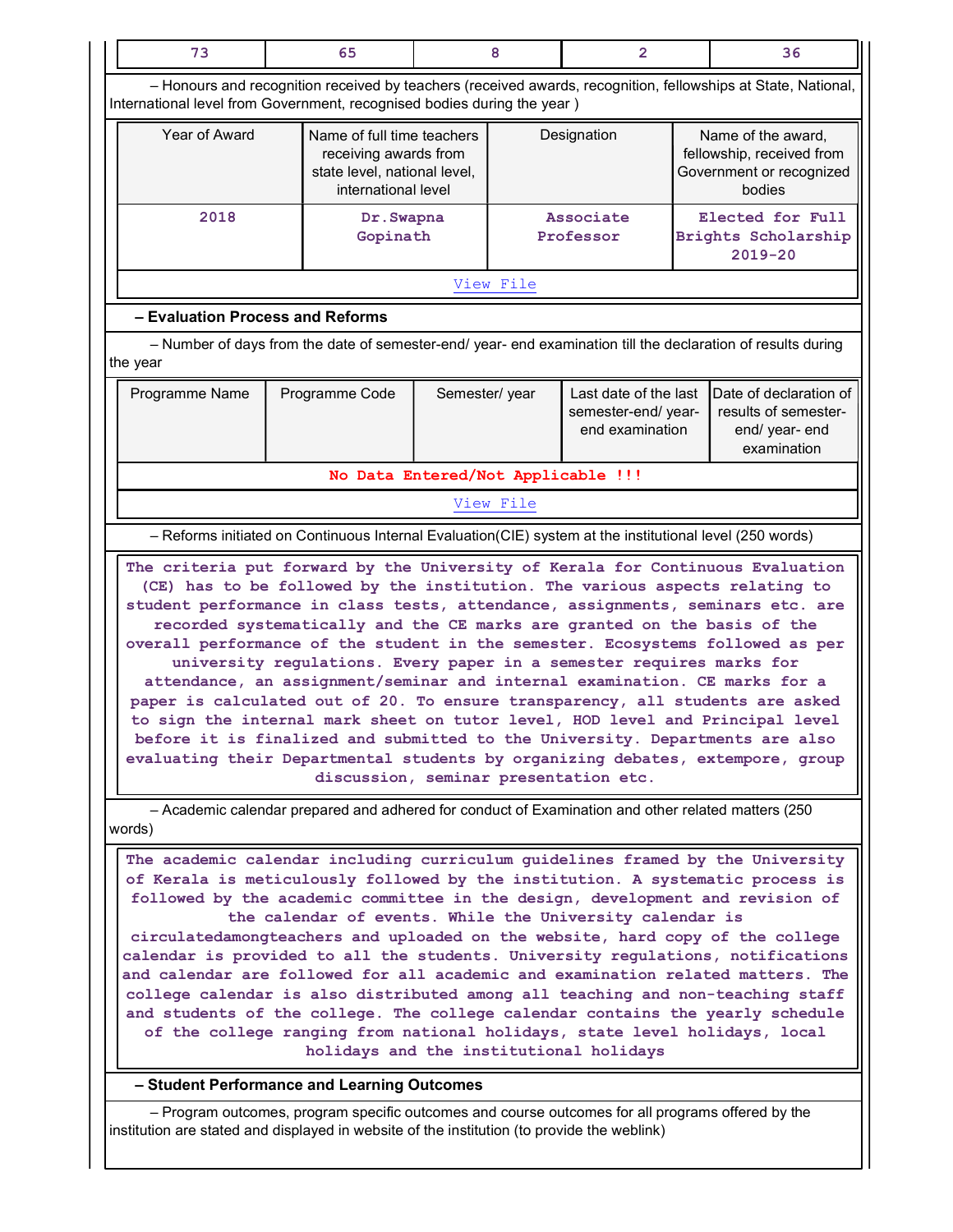|                                                             | http://www.sncollegechempazhanthy.ac.in/courseoutcomes.php?id=3                                      |                                                                                                                                                                      |                   |                                                |  |                        |                                                                                                       |
|-------------------------------------------------------------|------------------------------------------------------------------------------------------------------|----------------------------------------------------------------------------------------------------------------------------------------------------------------------|-------------------|------------------------------------------------|--|------------------------|-------------------------------------------------------------------------------------------------------|
|                                                             | - Pass percentage of students                                                                        |                                                                                                                                                                      |                   |                                                |  |                        |                                                                                                       |
| Programme<br>Code                                           | Programme<br>Name                                                                                    | Number of<br>Programme<br>Number of<br>Specialization<br>students<br>students passed<br>appeared in the<br>in final year<br>examination<br>final year<br>examination |                   |                                                |  | Pass Percentage        |                                                                                                       |
|                                                             | No Data Entered/Not Applicable !!!                                                                   |                                                                                                                                                                      |                   |                                                |  |                        |                                                                                                       |
|                                                             |                                                                                                      |                                                                                                                                                                      |                   | View File                                      |  |                        |                                                                                                       |
|                                                             | - Student Satisfaction Survey                                                                        |                                                                                                                                                                      |                   |                                                |  |                        |                                                                                                       |
| questionnaire) (results and details be provided as weblink) | - Student Satisfaction Survey (SSS) on overall institutional performance (Institution may design the |                                                                                                                                                                      |                   |                                                |  |                        |                                                                                                       |
|                                                             |                                                                                                      |                                                                                                                                                                      |                   | <b>NA</b>                                      |  |                        |                                                                                                       |
| <b>CRITERION III - RESEARCH, INNOVATIONS AND EXTENSION</b>  |                                                                                                      |                                                                                                                                                                      |                   |                                                |  |                        |                                                                                                       |
|                                                             | - Resource Mobilization for Research                                                                 |                                                                                                                                                                      |                   |                                                |  |                        |                                                                                                       |
|                                                             | - Research funds sanctioned and received from various agencies, industry and other organisations     |                                                                                                                                                                      |                   |                                                |  |                        |                                                                                                       |
| Nature of the Project                                       | Duration                                                                                             | Name of the funding<br>Total grant<br>sanctioned<br>agency                                                                                                           |                   |                                                |  |                        | Amount received<br>during the year                                                                    |
| Any Other<br>(Specify)                                      |                                                                                                      | 1095<br><b>DST</b>                                                                                                                                                   |                   |                                                |  | 275000                 | 275000                                                                                                |
|                                                             |                                                                                                      |                                                                                                                                                                      |                   | No file uploaded.                              |  |                        |                                                                                                       |
| - Innovation Ecosystem                                      |                                                                                                      |                                                                                                                                                                      |                   |                                                |  |                        |                                                                                                       |
| practices during the year                                   |                                                                                                      |                                                                                                                                                                      |                   |                                                |  |                        | - Workshops/Seminars Conducted on Intellectual Property Rights (IPR) and Industry-Academia Innovative |
| Title of workshop/seminar                                   |                                                                                                      |                                                                                                                                                                      | Name of the Dept. |                                                |  |                        | Date                                                                                                  |
|                                                             |                                                                                                      |                                                                                                                                                                      |                   | No Data Entered/Not Applicable !!!             |  |                        |                                                                                                       |
|                                                             | - Awards for Innovation won by Institution/Teachers/Research scholars/Students during the year       |                                                                                                                                                                      |                   |                                                |  |                        |                                                                                                       |
| Title of the innovation                                     | Name of Awardee                                                                                      |                                                                                                                                                                      |                   | <b>Awarding Agency</b>                         |  | Date of award          | Category                                                                                              |
|                                                             |                                                                                                      |                                                                                                                                                                      |                   | No Data Entered/Not Applicable !!!             |  |                        |                                                                                                       |
|                                                             |                                                                                                      |                                                                                                                                                                      |                   | No file uploaded.                              |  |                        |                                                                                                       |
|                                                             | - No. of Incubation centre created, start-ups incubated on campus during the year                    |                                                                                                                                                                      |                   |                                                |  |                        |                                                                                                       |
| Incubation<br>Center                                        | Name                                                                                                 |                                                                                                                                                                      | Sponsered By      | Name of the<br>Start-up                        |  | Nature of Start-<br>up | Date of<br>Commencement                                                                               |
|                                                             |                                                                                                      |                                                                                                                                                                      |                   | No Data Entered/Not Applicable !!!             |  |                        |                                                                                                       |
|                                                             |                                                                                                      |                                                                                                                                                                      |                   | No file uploaded.                              |  |                        |                                                                                                       |
|                                                             | - Research Publications and Awards                                                                   |                                                                                                                                                                      |                   |                                                |  |                        |                                                                                                       |
|                                                             | - Incentive to the teachers who receive recognition/awards                                           |                                                                                                                                                                      |                   |                                                |  |                        |                                                                                                       |
| <b>State</b>                                                |                                                                                                      |                                                                                                                                                                      |                   | National<br>No Data Entered/Not Applicable !!! |  |                        | International                                                                                         |
|                                                             | - Ph. Ds awarded during the year (applicable for PG College, Research Center)                        |                                                                                                                                                                      |                   |                                                |  |                        |                                                                                                       |
|                                                             |                                                                                                      |                                                                                                                                                                      |                   |                                                |  |                        |                                                                                                       |
| Number of PhD's Awarded<br>Name of the Department           |                                                                                                      |                                                                                                                                                                      |                   |                                                |  |                        |                                                                                                       |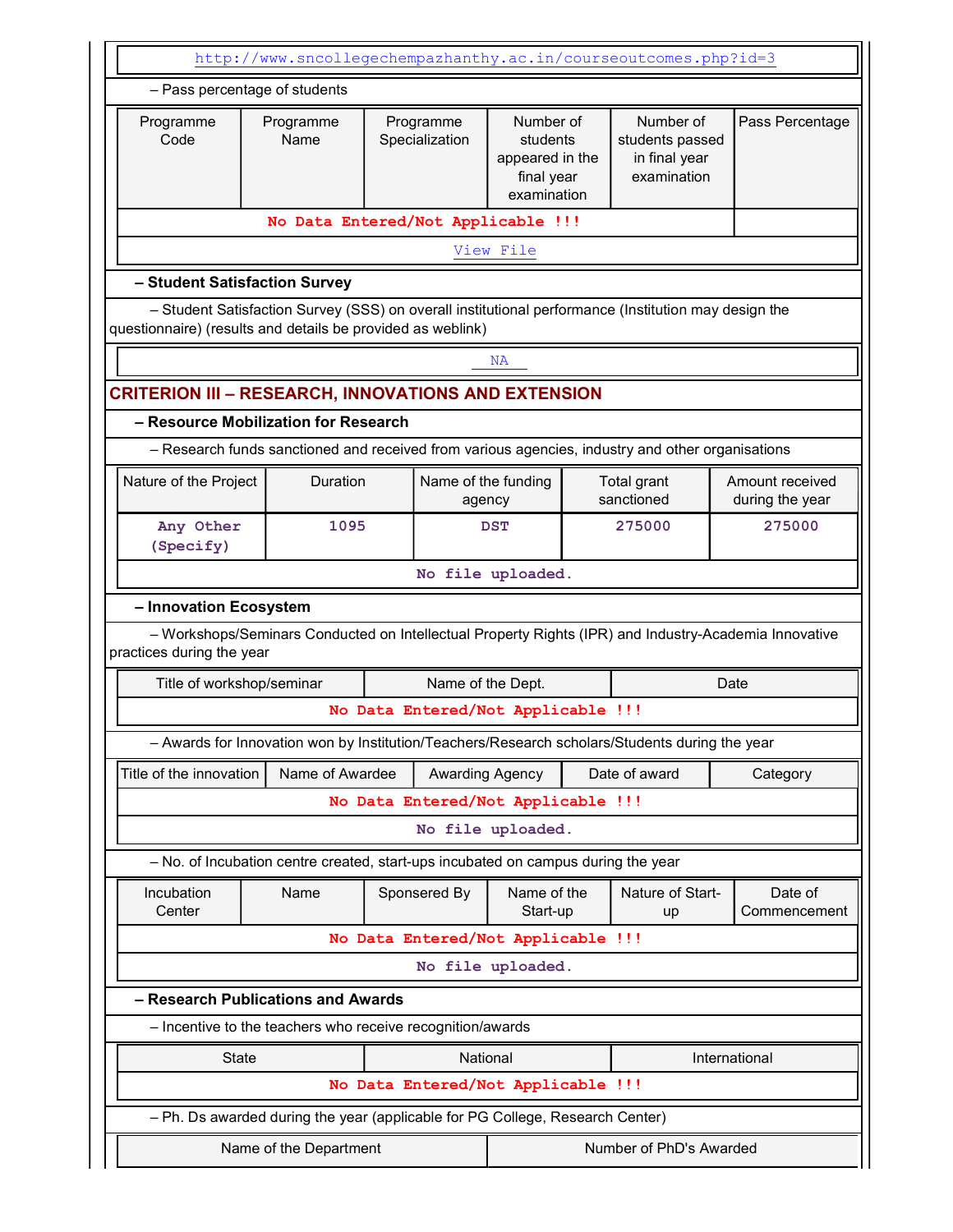| History                                    |                                                                                                                                                                                                    |            |                                                 |             | $\overline{2}$    |                                                                                                                                                                                                              |                                                                                 |                                                                          |                                                      |  |
|--------------------------------------------|----------------------------------------------------------------------------------------------------------------------------------------------------------------------------------------------------|------------|-------------------------------------------------|-------------|-------------------|--------------------------------------------------------------------------------------------------------------------------------------------------------------------------------------------------------------|---------------------------------------------------------------------------------|--------------------------------------------------------------------------|------------------------------------------------------|--|
|                                            |                                                                                                                                                                                                    | Chemistry  |                                                 |             | $\overline{2}$    |                                                                                                                                                                                                              |                                                                                 |                                                                          |                                                      |  |
|                                            |                                                                                                                                                                                                    |            |                                                 |             |                   | - Research Publications in the Journals notified on UGC website during the year                                                                                                                              |                                                                                 |                                                                          |                                                      |  |
| <b>Type</b>                                |                                                                                                                                                                                                    |            | Department                                      |             |                   | Number of Publication                                                                                                                                                                                        |                                                                                 |                                                                          | Average Impact Factor (if<br>any)                    |  |
|                                            |                                                                                                                                                                                                    |            | No Data Entered/Not Applicable !!!              |             |                   |                                                                                                                                                                                                              |                                                                                 |                                                                          |                                                      |  |
|                                            |                                                                                                                                                                                                    |            |                                                 |             | View File         |                                                                                                                                                                                                              |                                                                                 |                                                                          |                                                      |  |
| Proceedings per Teacher during the year    |                                                                                                                                                                                                    |            |                                                 |             |                   | - Books and Chapters in edited Volumes / Books published, and papers in National/International Conference                                                                                                    |                                                                                 |                                                                          |                                                      |  |
|                                            |                                                                                                                                                                                                    | Department |                                                 |             |                   |                                                                                                                                                                                                              | Number of Publication                                                           |                                                                          |                                                      |  |
| History<br>2                               |                                                                                                                                                                                                    |            |                                                 |             |                   |                                                                                                                                                                                                              |                                                                                 |                                                                          |                                                      |  |
|                                            |                                                                                                                                                                                                    | Chemistry  |                                                 |             |                   |                                                                                                                                                                                                              | $\mathbf{1}$                                                                    |                                                                          |                                                      |  |
|                                            |                                                                                                                                                                                                    | Malayalam  |                                                 |             |                   |                                                                                                                                                                                                              | 1                                                                               |                                                                          |                                                      |  |
|                                            |                                                                                                                                                                                                    |            |                                                 |             | No file uploaded. |                                                                                                                                                                                                              |                                                                                 |                                                                          |                                                      |  |
|                                            |                                                                                                                                                                                                    |            | Web of Science or PubMed/ Indian Citation Index |             |                   | - Bibliometrics of the publications during the last Academic year based on average citation index in Scopus/                                                                                                 |                                                                                 |                                                                          |                                                      |  |
| Title of the<br>Name of<br>Author<br>Paper |                                                                                                                                                                                                    |            | Year of<br>Title of journal<br>publication      |             |                   | <b>Citation Index</b>                                                                                                                                                                                        | Institutional<br>affiliation<br><b>as</b><br>mentioned<br>in<br>the publication |                                                                          | Number of<br>citations<br>excluding self<br>citation |  |
|                                            |                                                                                                                                                                                                    |            | No Data Entered/Not Applicable !!!              |             |                   |                                                                                                                                                                                                              |                                                                                 |                                                                          |                                                      |  |
|                                            |                                                                                                                                                                                                    |            |                                                 |             | View File         |                                                                                                                                                                                                              |                                                                                 |                                                                          |                                                      |  |
|                                            |                                                                                                                                                                                                    |            |                                                 |             |                   | - h-Index of the Institutional Publications during the year. (based on Scopus/ Web of science)                                                                                                               |                                                                                 |                                                                          |                                                      |  |
| Title of the<br>Paper                      | Name of<br>Author                                                                                                                                                                                  |            | Title of journal                                | publication | Year of           | Number of<br>h-index<br>citations<br>excluding self<br>citation                                                                                                                                              |                                                                                 | Institutional<br>affiliation<br>as<br>mentioned<br>in<br>the publication |                                                      |  |
|                                            |                                                                                                                                                                                                    |            | No Data Entered/Not Applicable !!!              |             |                   |                                                                                                                                                                                                              |                                                                                 |                                                                          |                                                      |  |
|                                            |                                                                                                                                                                                                    |            |                                                 |             | View File         |                                                                                                                                                                                                              |                                                                                 |                                                                          |                                                      |  |
|                                            |                                                                                                                                                                                                    |            |                                                 |             |                   | - Faculty participation in Seminars/Conferences and Symposia during the year:                                                                                                                                |                                                                                 |                                                                          |                                                      |  |
| Number of Faculty                          |                                                                                                                                                                                                    |            | International                                   | National    |                   | <b>State</b>                                                                                                                                                                                                 |                                                                                 |                                                                          | Local                                                |  |
|                                            |                                                                                                                                                                                                    |            | No Data Entered/Not Applicable !!!              |             |                   |                                                                                                                                                                                                              |                                                                                 |                                                                          |                                                      |  |
|                                            |                                                                                                                                                                                                    |            |                                                 |             | View File         |                                                                                                                                                                                                              |                                                                                 |                                                                          |                                                      |  |
| - Extension Activities                     |                                                                                                                                                                                                    |            |                                                 |             |                   |                                                                                                                                                                                                              |                                                                                 |                                                                          |                                                      |  |
|                                            |                                                                                                                                                                                                    |            |                                                 |             |                   | - Number of extension and outreach programmes conducted in collaboration with industry, community and<br>Non- Government Organisations through NSS/NCC/Red cross/Youth Red Cross (YRC) etc., during the year |                                                                                 |                                                                          |                                                      |  |
|                                            | Title of the activities<br>Organising unit/agency/<br>Number of teachers<br>Number of students<br>collaborating agency<br>participated in such<br>participated in such<br>activities<br>activities |            |                                                 |             |                   |                                                                                                                                                                                                              |                                                                                 |                                                                          |                                                      |  |
|                                            |                                                                                                                                                                                                    |            |                                                 |             |                   |                                                                                                                                                                                                              |                                                                                 |                                                                          |                                                      |  |
|                                            |                                                                                                                                                                                                    |            | No Data Entered/Not Applicable !!!              |             |                   |                                                                                                                                                                                                              |                                                                                 |                                                                          |                                                      |  |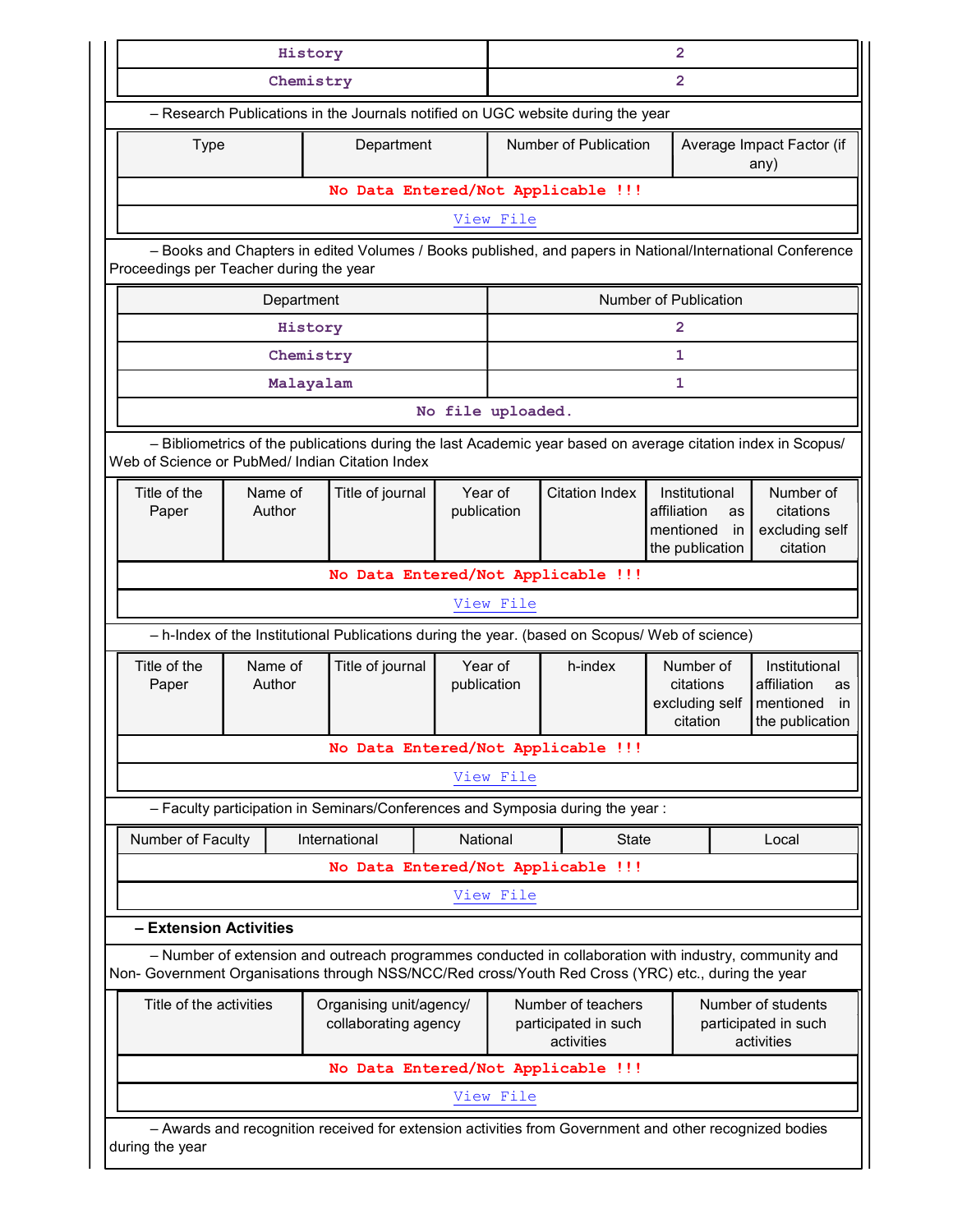| Name of the activity                                        |                                                                                                                                                                                                          | Award/Recognition                                                                                     |                                                                                                   | <b>Awarding Bodies</b>         |                    | Number of students<br>Benefited                         |                                                           |                                                                                                                  |  |
|-------------------------------------------------------------|----------------------------------------------------------------------------------------------------------------------------------------------------------------------------------------------------------|-------------------------------------------------------------------------------------------------------|---------------------------------------------------------------------------------------------------|--------------------------------|--------------------|---------------------------------------------------------|-----------------------------------------------------------|------------------------------------------------------------------------------------------------------------------|--|
| <b>NSS</b>                                                  |                                                                                                                                                                                                          |                                                                                                       | <b>Best NSS</b><br>Volunteer                                                                      |                                | Kerala State       |                                                         | 1                                                         |                                                                                                                  |  |
| <b>NSS</b>                                                  |                                                                                                                                                                                                          | Best NSS<br>Volunteer                                                                                 |                                                                                                   | University of<br>Kerala        |                    |                                                         | 1                                                         |                                                                                                                  |  |
|                                                             |                                                                                                                                                                                                          |                                                                                                       |                                                                                                   | No file uploaded.              |                    |                                                         |                                                           |                                                                                                                  |  |
|                                                             | - Students participating in extension activities with Government Organisations, Non-Government<br>Organisations and programmes such as Swachh Bharat, Aids Awareness, Gender Issue, etc. during the year |                                                                                                       |                                                                                                   |                                |                    |                                                         |                                                           |                                                                                                                  |  |
| Name of the scheme                                          |                                                                                                                                                                                                          | Organising unit/Agen<br>cy/collaborating<br>agency                                                    | Name of the activity                                                                              |                                |                    | Number of teachers<br>participated in such<br>activites |                                                           | Number of students<br>participated in such<br>activites                                                          |  |
|                                                             |                                                                                                                                                                                                          | No Data Entered/Not Applicable !!!                                                                    |                                                                                                   |                                |                    |                                                         |                                                           |                                                                                                                  |  |
|                                                             |                                                                                                                                                                                                          |                                                                                                       |                                                                                                   | View File                      |                    |                                                         |                                                           |                                                                                                                  |  |
| - Collaborations                                            |                                                                                                                                                                                                          |                                                                                                       |                                                                                                   |                                |                    |                                                         |                                                           |                                                                                                                  |  |
|                                                             |                                                                                                                                                                                                          | - Number of Collaborative activities for research, faculty exchange, student exchange during the year |                                                                                                   |                                |                    |                                                         |                                                           |                                                                                                                  |  |
| Nature of activity                                          |                                                                                                                                                                                                          | Participant                                                                                           |                                                                                                   | Source of financial support    |                    |                                                         |                                                           | Duration                                                                                                         |  |
| 0                                                           |                                                                                                                                                                                                          | 0                                                                                                     |                                                                                                   |                                | $\mathbf 0$        |                                                         |                                                           | 0                                                                                                                |  |
|                                                             |                                                                                                                                                                                                          |                                                                                                       |                                                                                                   | No file uploaded.              |                    |                                                         |                                                           |                                                                                                                  |  |
| facilities etc. during the year                             |                                                                                                                                                                                                          |                                                                                                       |                                                                                                   |                                |                    |                                                         |                                                           | - Linkages with institutions/industries for internship, on-the- job training, project work, sharing of research  |  |
| Nature of linkage                                           | Title of the<br>linkage                                                                                                                                                                                  |                                                                                                       | Name of the<br>partnering<br>institution/<br>industry<br>/research lab<br>with contact<br>details | <b>Duration From</b>           |                    | <b>Duration To</b>                                      |                                                           | Participant                                                                                                      |  |
|                                                             |                                                                                                                                                                                                          | No Data Entered/Not Applicable !!!                                                                    |                                                                                                   |                                |                    |                                                         |                                                           |                                                                                                                  |  |
|                                                             |                                                                                                                                                                                                          |                                                                                                       |                                                                                                   | No file uploaded.              |                    |                                                         |                                                           |                                                                                                                  |  |
| houses etc. during the year                                 |                                                                                                                                                                                                          |                                                                                                       |                                                                                                   |                                |                    |                                                         |                                                           | - MoUs signed with institutions of national, international importance, other universities, industries, corporate |  |
| Organisation                                                |                                                                                                                                                                                                          | Date of MoU signed                                                                                    |                                                                                                   |                                | Purpose/Activities |                                                         | Number of<br>students/teachers<br>participated under MoUs |                                                                                                                  |  |
|                                                             |                                                                                                                                                                                                          | No Data Entered/Not Applicable !!!                                                                    |                                                                                                   |                                |                    |                                                         |                                                           |                                                                                                                  |  |
|                                                             |                                                                                                                                                                                                          |                                                                                                       |                                                                                                   | No file uploaded.              |                    |                                                         |                                                           |                                                                                                                  |  |
| <b>CRITERION IV - INFRASTRUCTURE AND LEARNING RESOURCES</b> |                                                                                                                                                                                                          |                                                                                                       |                                                                                                   |                                |                    |                                                         |                                                           |                                                                                                                  |  |
| - Physical Facilities                                       |                                                                                                                                                                                                          |                                                                                                       |                                                                                                   |                                |                    |                                                         |                                                           |                                                                                                                  |  |
|                                                             |                                                                                                                                                                                                          | - Budget allocation, excluding salary for infrastructure augmentation during the year                 |                                                                                                   |                                |                    |                                                         |                                                           |                                                                                                                  |  |
|                                                             |                                                                                                                                                                                                          | Budget allocated for infrastructure augmentation                                                      |                                                                                                   |                                |                    |                                                         |                                                           | Budget utilized for infrastructure development                                                                   |  |
|                                                             |                                                                                                                                                                                                          | 1600000                                                                                               |                                                                                                   |                                |                    |                                                         | 1620000                                                   |                                                                                                                  |  |
|                                                             |                                                                                                                                                                                                          | - Details of augmentation in infrastructure facilities during the year                                |                                                                                                   |                                |                    |                                                         |                                                           |                                                                                                                  |  |
|                                                             | <b>Facilities</b>                                                                                                                                                                                        |                                                                                                       |                                                                                                   | <b>Existing or Newly Added</b> |                    |                                                         |                                                           |                                                                                                                  |  |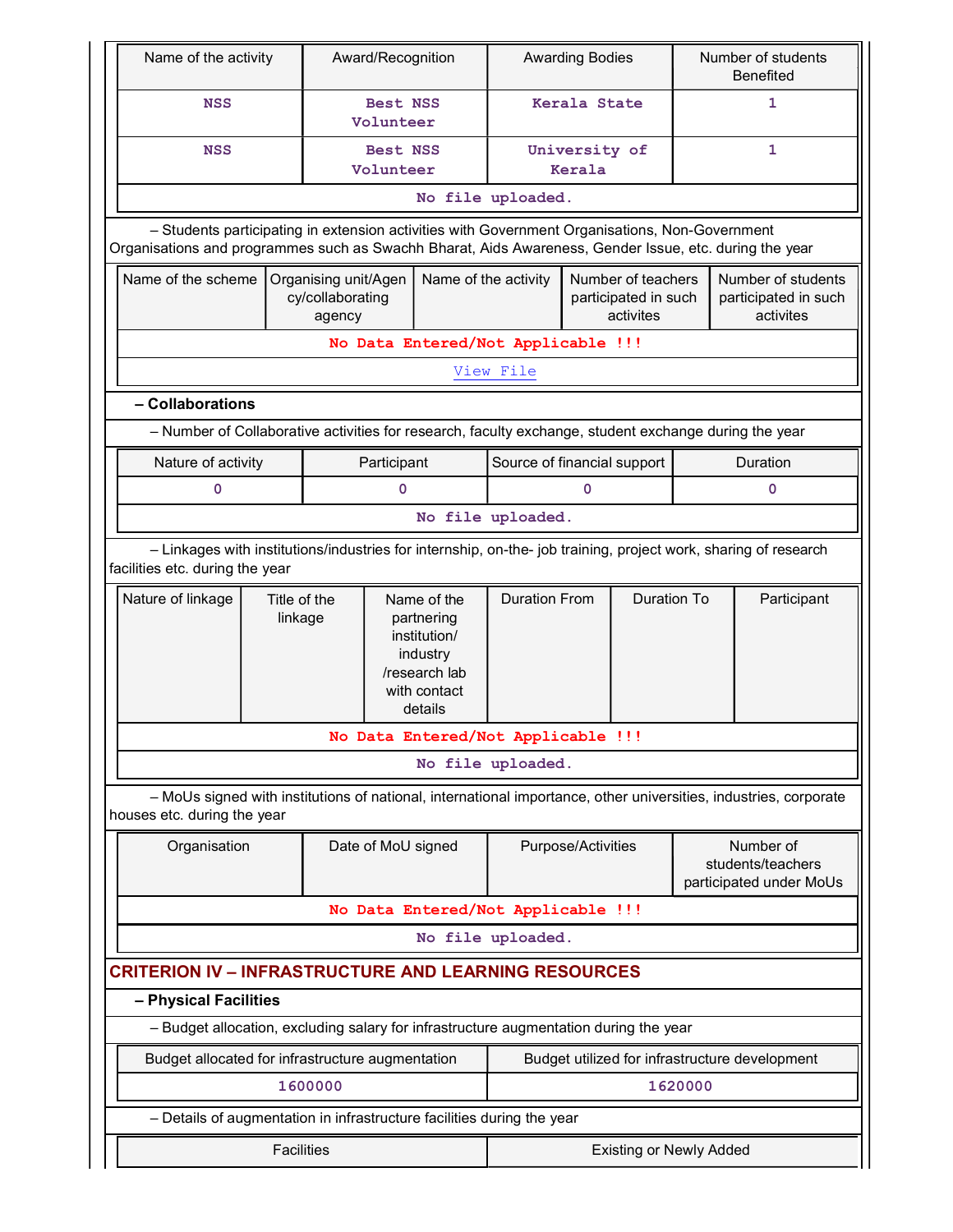|                                                                    | No Data Entered/Not Applicable !!!        |                                            |                                                                  |                            |                                                                                                                                                                                                          |                                           |                    |                                                                |               |  |
|--------------------------------------------------------------------|-------------------------------------------|--------------------------------------------|------------------------------------------------------------------|----------------------------|----------------------------------------------------------------------------------------------------------------------------------------------------------------------------------------------------------|-------------------------------------------|--------------------|----------------------------------------------------------------|---------------|--|
| View File                                                          |                                           |                                            |                                                                  |                            |                                                                                                                                                                                                          |                                           |                    |                                                                |               |  |
|                                                                    |                                           | - Library as a Learning Resource           |                                                                  |                            |                                                                                                                                                                                                          |                                           |                    |                                                                |               |  |
|                                                                    |                                           |                                            |                                                                  |                            | - Library is automated {Integrated Library Management System (ILMS)}                                                                                                                                     |                                           |                    |                                                                |               |  |
|                                                                    | Name of the ILMS<br>software              |                                            | Nature of automation (fully<br>or patially)                      |                            |                                                                                                                                                                                                          | Version                                   |                    | Year of automation                                             |               |  |
|                                                                    | Libsoft                                   |                                            | Partially                                                        |                            |                                                                                                                                                                                                          | Version 3:1                               |                    | 2020                                                           |               |  |
|                                                                    | - Library Services                        |                                            |                                                                  |                            |                                                                                                                                                                                                          |                                           |                    |                                                                |               |  |
| <b>Newly Added</b><br>Total<br>Existing<br>Library<br>Service Type |                                           |                                            |                                                                  |                            |                                                                                                                                                                                                          |                                           |                    |                                                                |               |  |
| No Data Entered/Not Applicable !!!                                 |                                           |                                            |                                                                  |                            |                                                                                                                                                                                                          |                                           |                    |                                                                |               |  |
|                                                                    |                                           |                                            |                                                                  |                            | View File                                                                                                                                                                                                |                                           |                    |                                                                |               |  |
|                                                                    |                                           | (Learning Management System (LMS) etc      |                                                                  |                            | - E-content developed by teachers such as: e-PG- Pathshala, CEC (under e-PG- Pathshala CEC (Under<br>Graduate) SWAYAM other MOOCs platform NPTEL/NMEICT/any other Government initiatives & institutional |                                           |                    |                                                                |               |  |
|                                                                    | Name of the Teacher                       |                                            | Name of the Module                                               |                            |                                                                                                                                                                                                          | Platform on which module<br>is developed  |                    | Date of launching e-<br>content                                |               |  |
|                                                                    |                                           |                                            |                                                                  |                            | No Data Entered/Not Applicable !!!                                                                                                                                                                       |                                           |                    |                                                                |               |  |
|                                                                    |                                           |                                            |                                                                  |                            | No file uploaded.                                                                                                                                                                                        |                                           |                    |                                                                |               |  |
|                                                                    | - IT Infrastructure                       |                                            |                                                                  |                            |                                                                                                                                                                                                          |                                           |                    |                                                                |               |  |
|                                                                    |                                           | - Technology Upgradation (overall)         |                                                                  |                            |                                                                                                                                                                                                          |                                           |                    |                                                                |               |  |
| <b>Type</b>                                                        | <b>Total Co</b><br>mputers                | Computer<br>Lab                            | Internet                                                         | <b>Browsing</b><br>centers | Computer<br>Centers                                                                                                                                                                                      | Office                                    | Departme<br>nts    | Available<br><b>Bandwidt</b><br>h (MBPS/<br>GBPS)              | <b>Others</b> |  |
| Existin<br>g                                                       | 82                                        | $\overline{2}$                             | 40                                                               | 30                         | 4                                                                                                                                                                                                        | 11                                        | 26                 | 100                                                            | $\mathbf 0$   |  |
| Added                                                              | 0                                         | $\mathbf 0$                                | 0                                                                | 0                          | 0                                                                                                                                                                                                        | $\mathbf 0$                               | 0                  | 0                                                              | 0             |  |
| Total                                                              | 82                                        | $\overline{2}$                             | 40                                                               | 30                         | 4                                                                                                                                                                                                        | 11                                        | 26                 | 100                                                            | 0             |  |
|                                                                    |                                           |                                            |                                                                  |                            | - Bandwidth available of internet connection in the Institution (Leased line)                                                                                                                            |                                           |                    |                                                                |               |  |
|                                                                    |                                           |                                            |                                                                  |                            | 100 MBPS/ GBPS                                                                                                                                                                                           |                                           |                    |                                                                |               |  |
|                                                                    | - Facility for e-content                  |                                            |                                                                  |                            |                                                                                                                                                                                                          |                                           |                    |                                                                |               |  |
|                                                                    |                                           | Name of the e-content development facility |                                                                  |                            |                                                                                                                                                                                                          |                                           | recording facility | Provide the link of the videos and media centre and            |               |  |
|                                                                    |                                           |                                            |                                                                  |                            | No Data Entered/Not Applicable !!!                                                                                                                                                                       |                                           |                    |                                                                |               |  |
|                                                                    |                                           | - Maintenance of Campus Infrastructure     |                                                                  |                            |                                                                                                                                                                                                          |                                           |                    |                                                                |               |  |
|                                                                    |                                           |                                            |                                                                  |                            | - Expenditure incurred on maintenance of physical facilities and academic support facilities, excluding salary                                                                                           |                                           |                    |                                                                |               |  |
|                                                                    | component, during the year                |                                            |                                                                  |                            |                                                                                                                                                                                                          |                                           |                    |                                                                |               |  |
|                                                                    | Assigned Budget on<br>academic facilities |                                            | Expenditure incurred on<br>maintenance of academic<br>facilities |                            |                                                                                                                                                                                                          | Assigned budget on<br>physical facilities |                    | Expenditure incurredon<br>maintenance of physical<br>facilites |               |  |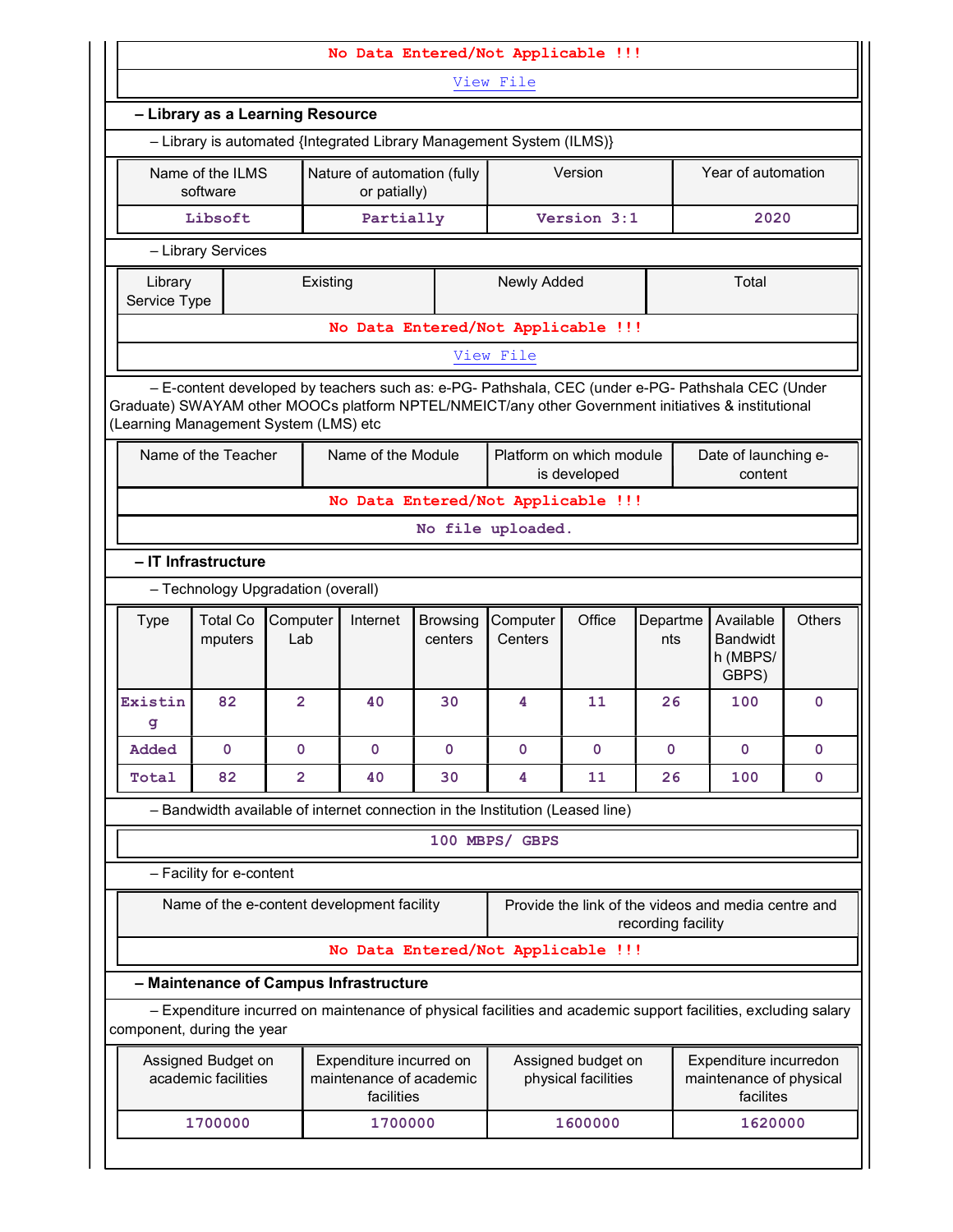– Procedures and policies for maintaining and utilizing physical, academic and support facilities - laboratory, library, sports complex, computers, classrooms etc. (maximum 500 words) (information to be available in institutional Website, provide link)

The college has a well maintained, fully computerized library to cater to the needs of the students and teachers The various facilities provided by the college such as library, laboratories, computer lab and class rooms are periodically updated and maintained. The college has a Planning board with Principal as its chairperson and faculty of various departments, PTA secretary, and a representative of management as its members. During each academic year, the planning board calls for the requirements of various departments The requirements are prioritized and necessary steps are taken to purchase the same. The library books and lab equipment for the departments are purchased through an open tendering process and are selected by the heads and staff of the concerned departments. The funds for this purchase come from Public Department fund, PTA, Management and government agencies like UGC. The expenses are annually audited by government agencies. All procedures and policies for maintaining and utilizing physical, academic and support facilities are shared with the student community. The college calendar discusses some of these procedures. Every year, the incoming students have an induction programme "Know your College" in which they are introduced to the college policies, procedures and programs. Students are introduced to the different facilities of the college as well as rules and regulations for using these facilities. The infrastructure policy of the college is in tune with the ethos of the green campus

# CRITERION V – STUDENT SUPPORT AND PROGRESSION

### – Student Support

– Scholarships and Financial Support

|                                                                                                                                                                                                                                                                                       |  |  | Name/Title of the scheme                                                                                 | Number of students |  |  | <b>Amount in Rupees</b> |  |  |  |
|---------------------------------------------------------------------------------------------------------------------------------------------------------------------------------------------------------------------------------------------------------------------------------------|--|--|----------------------------------------------------------------------------------------------------------|--------------------|--|--|-------------------------|--|--|--|
| No Data Entered/Not Applicable !!!                                                                                                                                                                                                                                                    |  |  |                                                                                                          |                    |  |  |                         |  |  |  |
| View File                                                                                                                                                                                                                                                                             |  |  |                                                                                                          |                    |  |  |                         |  |  |  |
| - Number of capability enhancement and development schemes such as Soft skill development, Remedial<br>coaching, Language lab, Bridge courses, Yoga, Meditation, Personal Counselling and Mentoring etc.,                                                                             |  |  |                                                                                                          |                    |  |  |                         |  |  |  |
| Name of the capability<br>Date of implemetation<br>Number of students<br>Agencies involved<br>enhancement scheme<br>enrolled                                                                                                                                                          |  |  |                                                                                                          |                    |  |  |                         |  |  |  |
|                                                                                                                                                                                                                                                                                       |  |  | No Data Entered/Not Applicable !!!                                                                       |                    |  |  |                         |  |  |  |
|                                                                                                                                                                                                                                                                                       |  |  |                                                                                                          | View File          |  |  |                         |  |  |  |
| institution during the year                                                                                                                                                                                                                                                           |  |  | - Students benefited by guidance for competitive examinations and career counselling offered by the      |                    |  |  |                         |  |  |  |
| Number of<br>Number of<br>Year<br>Name of the<br>Number of<br>Number of<br>benefited<br>benefited<br>scheme<br>students who<br>studentsp placed<br>students for<br>students by<br>have passedin<br>competitive<br>the comp. exam<br>career<br>examination<br>counseling<br>activities |  |  |                                                                                                          |                    |  |  |                         |  |  |  |
|                                                                                                                                                                                                                                                                                       |  |  | No Data Entered/Not Applicable !!!                                                                       |                    |  |  |                         |  |  |  |
|                                                                                                                                                                                                                                                                                       |  |  |                                                                                                          | View File          |  |  |                         |  |  |  |
| harassment and ragging cases during the year                                                                                                                                                                                                                                          |  |  | - Institutional mechanism for transparency, timely redressal of student grievances, Prevention of sexual |                    |  |  |                         |  |  |  |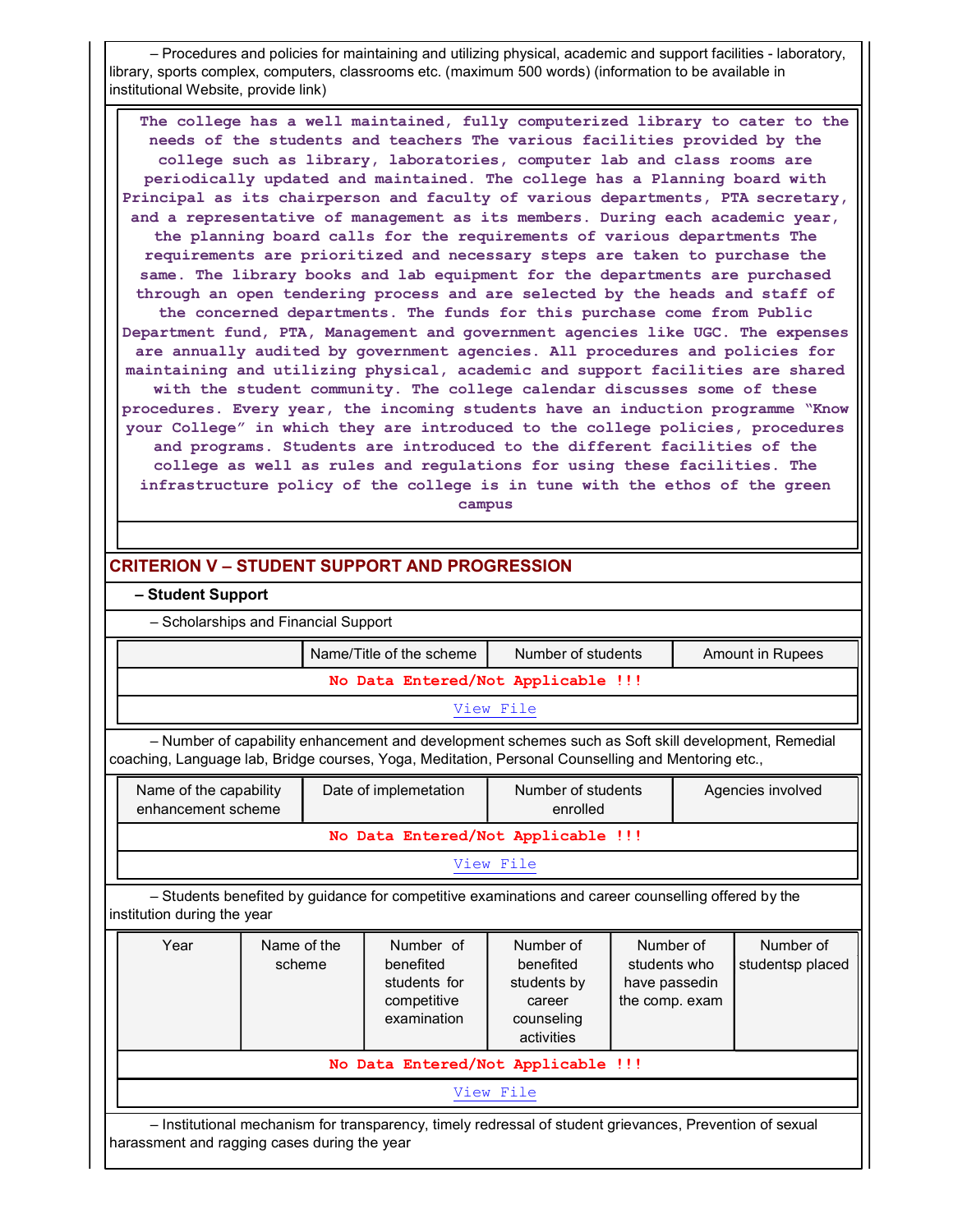| Total grievances received                                                                            |                                                                                                                                                                                                                                                                                                                                                                                                                                                                                                                                          |                                    | Number of grievances redressed |           |                                    | Avg. number of days for grievance<br>redressal |                                         |                                     |  |  |  |
|------------------------------------------------------------------------------------------------------|------------------------------------------------------------------------------------------------------------------------------------------------------------------------------------------------------------------------------------------------------------------------------------------------------------------------------------------------------------------------------------------------------------------------------------------------------------------------------------------------------------------------------------------|------------------------------------|--------------------------------|-----------|------------------------------------|------------------------------------------------|-----------------------------------------|-------------------------------------|--|--|--|
|                                                                                                      | $\mathbf{1}$                                                                                                                                                                                                                                                                                                                                                                                                                                                                                                                             | 1                                  |                                |           | 5                                  |                                                |                                         |                                     |  |  |  |
| - Student Progression                                                                                |                                                                                                                                                                                                                                                                                                                                                                                                                                                                                                                                          |                                    |                                |           |                                    |                                                |                                         |                                     |  |  |  |
| - Details of campus placement during the year                                                        |                                                                                                                                                                                                                                                                                                                                                                                                                                                                                                                                          |                                    |                                |           |                                    |                                                |                                         |                                     |  |  |  |
| Off campus<br>On campus                                                                              |                                                                                                                                                                                                                                                                                                                                                                                                                                                                                                                                          |                                    |                                |           |                                    |                                                |                                         |                                     |  |  |  |
| Nameof<br>organizations<br>visited                                                                   | Number of<br>students<br>participated                                                                                                                                                                                                                                                                                                                                                                                                                                                                                                    | Number of<br>stduents placed       |                                |           | Nameof<br>organizations<br>visited |                                                | Number of<br>students<br>participated   | Number of<br>stduents placed        |  |  |  |
| Not<br>Applicable                                                                                    | Nill                                                                                                                                                                                                                                                                                                                                                                                                                                                                                                                                     | <b>Nill</b>                        |                                |           | Nill                               |                                                | Nill                                    | <b>Nill</b>                         |  |  |  |
| No file uploaded.                                                                                    |                                                                                                                                                                                                                                                                                                                                                                                                                                                                                                                                          |                                    |                                |           |                                    |                                                |                                         |                                     |  |  |  |
| - Student progression to higher education in percentage during the year                              |                                                                                                                                                                                                                                                                                                                                                                                                                                                                                                                                          |                                    |                                |           |                                    |                                                |                                         |                                     |  |  |  |
| Year                                                                                                 | Number of<br>students<br>enrolling into<br>higher education                                                                                                                                                                                                                                                                                                                                                                                                                                                                              | Programme<br>graduated from        |                                |           | Depratment<br>graduated from       |                                                | Name of<br>institution joined           | Name of<br>programme<br>admitted to |  |  |  |
|                                                                                                      |                                                                                                                                                                                                                                                                                                                                                                                                                                                                                                                                          | No Data Entered/Not Applicable !!! |                                |           |                                    |                                                |                                         |                                     |  |  |  |
|                                                                                                      |                                                                                                                                                                                                                                                                                                                                                                                                                                                                                                                                          |                                    |                                | View File |                                    |                                                |                                         |                                     |  |  |  |
|                                                                                                      | - Students qualifying in state/ national/ international level examinations during the year<br>(eg:NET/SET/SLET/GATE/GMAT/CAT/GRE/TOFEL/Civil Services/State Government Services)                                                                                                                                                                                                                                                                                                                                                         |                                    |                                |           |                                    |                                                |                                         |                                     |  |  |  |
|                                                                                                      | Items                                                                                                                                                                                                                                                                                                                                                                                                                                                                                                                                    |                                    |                                |           |                                    |                                                | Number of students selected/ qualifying |                                     |  |  |  |
|                                                                                                      | <b>NET</b>                                                                                                                                                                                                                                                                                                                                                                                                                                                                                                                               |                                    |                                |           |                                    |                                                | 3                                       |                                     |  |  |  |
|                                                                                                      |                                                                                                                                                                                                                                                                                                                                                                                                                                                                                                                                          |                                    |                                | View File |                                    |                                                |                                         |                                     |  |  |  |
|                                                                                                      | - Sports and cultural activities / competitions organised at the institution level during the year                                                                                                                                                                                                                                                                                                                                                                                                                                       |                                    |                                |           |                                    |                                                |                                         |                                     |  |  |  |
|                                                                                                      | Activity                                                                                                                                                                                                                                                                                                                                                                                                                                                                                                                                 |                                    | Level                          |           |                                    |                                                | Number of Participants                  |                                     |  |  |  |
|                                                                                                      |                                                                                                                                                                                                                                                                                                                                                                                                                                                                                                                                          | No Data Entered/Not Applicable !!! |                                |           |                                    |                                                |                                         |                                     |  |  |  |
|                                                                                                      |                                                                                                                                                                                                                                                                                                                                                                                                                                                                                                                                          |                                    |                                | View File |                                    |                                                |                                         |                                     |  |  |  |
|                                                                                                      | - Student Participation and Activities                                                                                                                                                                                                                                                                                                                                                                                                                                                                                                   |                                    |                                |           |                                    |                                                |                                         |                                     |  |  |  |
|                                                                                                      | - Number of awards/medals for outstanding performance in sports/cultural activities at national/international<br>level (award for a team event should be counted as one)                                                                                                                                                                                                                                                                                                                                                                 |                                    |                                |           |                                    |                                                |                                         |                                     |  |  |  |
| Name of the<br>National/<br>Number of<br>Year<br>award/medal<br>Internaional<br>awards for<br>Sports |                                                                                                                                                                                                                                                                                                                                                                                                                                                                                                                                          |                                    |                                |           |                                    | Number of<br>awards for<br>Cultural            | Student ID<br>number                    | Name of the<br>student              |  |  |  |
|                                                                                                      | No Data Entered/Not Applicable !!!                                                                                                                                                                                                                                                                                                                                                                                                                                                                                                       |                                    |                                |           |                                    |                                                |                                         |                                     |  |  |  |
|                                                                                                      |                                                                                                                                                                                                                                                                                                                                                                                                                                                                                                                                          |                                    |                                | View File |                                    |                                                |                                         |                                     |  |  |  |
|                                                                                                      | - Activity of Student Council & representation of students on academic & administrative bodies/committees of                                                                                                                                                                                                                                                                                                                                                                                                                             |                                    |                                |           |                                    |                                                |                                         |                                     |  |  |  |
|                                                                                                      | the institution (maximum 500 words)<br>Students' Union of the college works for the benefit of the students throughout<br>the year and pursues several activities within and outside the college campus.<br>The Union, working democratically, provides opportunity to all students to shed<br>their inhibitions, develop leadership qualities, and exhibit literary, artistic<br>and athletic capabilities. The major activities pursued by the Students Union<br>in 2018-19 are 1. On 1st November 2018, as a a part of "KerlaPiravi ' |                                    |                                |           |                                    |                                                |                                         |                                     |  |  |  |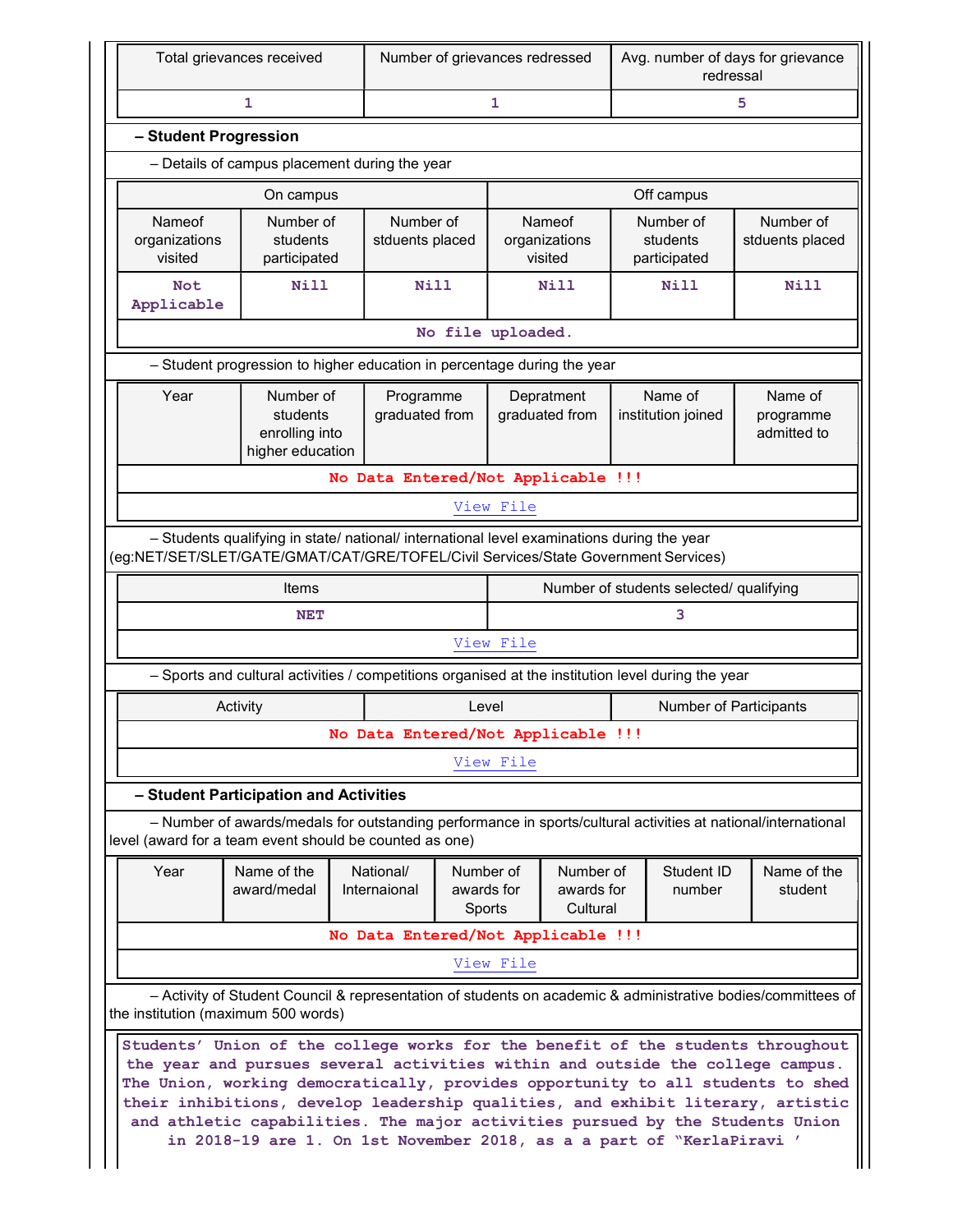celebrations, the college union distributed sweet among students. 2. As a part of Deepavali celebrations, on5th November 2018Deepotsav 2018 was organised in the college. 3. The College Union was formally inaugurated by Sri V.S.Achuthanandan (Former Chief Minister) on 19thNovember 2018. The inauguration of the Arts club was also on the same day. 4. Christmas day celebrations 'Saantaz 2k18" was held on 21st December 2018 and all the departments actively participated in the Christmas fest. 5. The key to social transformation is women empowerment. Keeping this in mind, the college union organised a' VidyarthiniSangamam" for the girl students at the college seminar hall on 12th February 2019. Awareness wasgiven to the girl students about women's right and security and they were motivated to be an active part of the mainstream society. 6. The college union organised the Arts festival 'Thayambaka 2k19". Off stage programmes were conducted on 14th and 15thMarch 2019 and on stage programmes on 18th and 19th March 2019. 7. As part of Valentine's day celebrations, variouscreativeprogrammes were organised by the college union from February 11th to February 14 2019. 8. A foot ball tournament was organised by the college union on 15th March 2019. 9. On 22nd March 2019, students celebrated Holi under the leadership of College Union. 10. The College Union provides venue for exhibiting the literary, artistic, and intellectual potentials of the students by bringing out the annual college magazine. 11. The College Council involves student representatives in decision making and formulation of plans as well as in designing strategies and schemes for effective implementation. 12. Various clubs and committees constituted for extension activities are actively functioning in the college due to the dynamic involvement of student convenors and members

### 5.4 – Alumni Engagement

5.4.1 – Whether the institution has registered Alumni Association?

Yes

Yes, The college has a registered alumni association namely CHESNA ( Chempazhanthy S N College Alumni). The president of the alumni is Shri .Sarathchandra Prasad, FormerMLA , Kerala Legislature. The activities of CHESNA contributing towards the development of the college is as follows: • Holding Annual General Body Meetings • Awarding the students felicitating their meritorious achievements • Arranging Batch-wise and Department- wise meetings in the college • Organizing family get together of the alumni • Paying respect to teachers by arranging special meetings • Monitoring the programmes of the college and giving suggestions for its improvement • Active participation in all programmes organized in the college. The institution maintains and updates the data base of all the alumni of the college so as to interact with them and to utilize their valuable insights and varied experiences for the benefit of the present students. These interactions with the alumni would indeed help the students to gain knowledge and vision while they opt for higher studies and better employment. We as a family are benefitted from the valuable advices of the Alumni in the overall development of the college.

5.4.2 – No. of enrolled Alumni:

500

5.4.3 – Alumni contribution during the year (in Rupees) :

10700

5.4.4 – Meetings/activities organized by Alumni Association :

Annual Meet of SAACHI (Alumni of the department of Sociology ) was on 2nd October 2018.SAACHI contributed for the funding for English special class and also providesfinancial assistance for poor meritorious students The alumni meet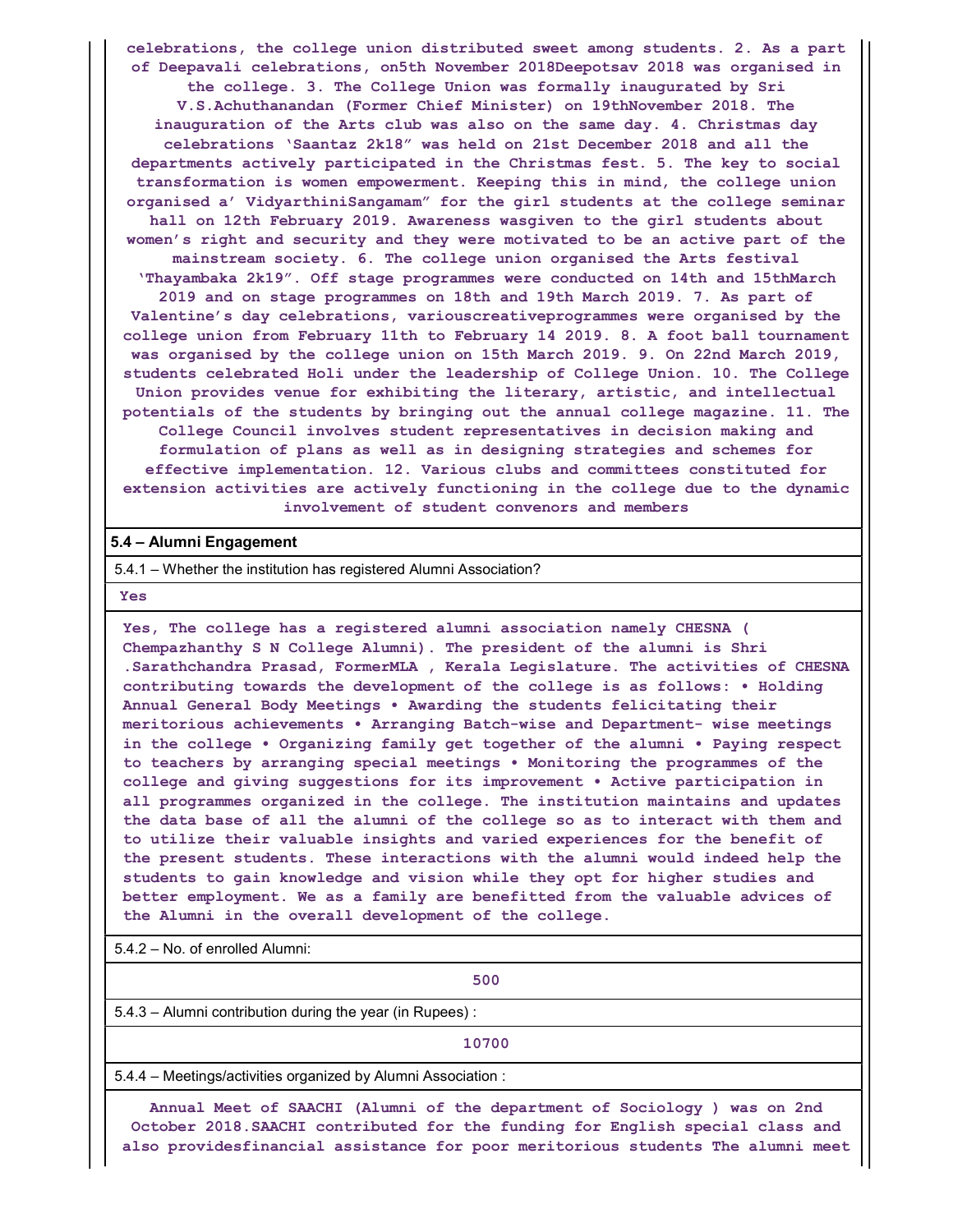organised by the alumni association of the Department of Psychology( Manasmrithi) was on 26th January 2019.The best out going student of the department was given a cash award of Rs.5000/- Family Meet by CHESNA on 9th February 2019.CHESNA also organized pencil drawing, elocution and patriotic song competition for the students of SreeNarayana college, Chempazhanthy.Winners of kerala University Youth festival 2018 were also felicitated in the meeting

## CRITERION VI – GOVERNANCE, LEADERSHIP AND MANAGEMENT

### 6.1 – Institutional Vision and Leadership

6.1.1 – Mention two practices of decentralization and participative management during the last year (maximum 500 words)

The institution strives to decentralize decision making and considering all the faculty, nonteaching staff and students as important stake holders in the welfare of the institution their participation in the decision making process is ensured. The Government, UGC, and University provides rules and norms, financial assistance, curriculum design, assessment system and support activities. The stakeholdersviz.management, Principal, faculty, administrative staff, students,parentsetc. provide their opinions and suggestions based on the requirements for efficient functioning of the institution. The leadership willingly modifies the plans and policies if such a necessity arises. Various sub committees were formulated under the supervision of IQAC and these committees were assigned to plan and carry out various activities throughout the academic year. In brief, IQACformulatesthe entire plan for the academic year and implements the same through its sub committees. For each and every program, a faculty isappointed as in charge and he/she independently takes up the leadership in all matters related to that particular programme. These committees are given utmost freedom of operation in matters that fall under their purview. The College Council ensures the participation of all the members of the staff directly or indirectly in the management of the institution.

6.1.2 – Does the institution have a Management Information System (MIS)?

No

#### 6.2 – Strategy Development and Deployment

6.2.1 – Quality improvement strategies adopted by the institution for each of the following (with in 100 words each):

| Strategy Type         | Details                                                                                                                                                                                                                                                                                                                                                                                                                                                                                                                                                                                                                                                                                                                       |
|-----------------------|-------------------------------------------------------------------------------------------------------------------------------------------------------------------------------------------------------------------------------------------------------------------------------------------------------------------------------------------------------------------------------------------------------------------------------------------------------------------------------------------------------------------------------------------------------------------------------------------------------------------------------------------------------------------------------------------------------------------------------|
| Admission of Students | The University of Kerala conducts<br>admissions under different quotasuch as<br>open merit, sports, SC/ST and Persons<br>with Disabilities category for all the<br>programmes of affiliated colleges<br>through a centralised online admission<br>system. The University and the<br>institution notify the dates of<br>application, allotments and admission<br>details through the website and media.<br>An admission committee is constituted<br>with Principal as the Chairman and a<br>senior faculty as convenor along with<br>all HODs as members for the smooth<br>conduct of the admission process.<br>Reservation criteria are fulfilled in<br>accordance with the stipulations made<br>by the Government of Kerala. |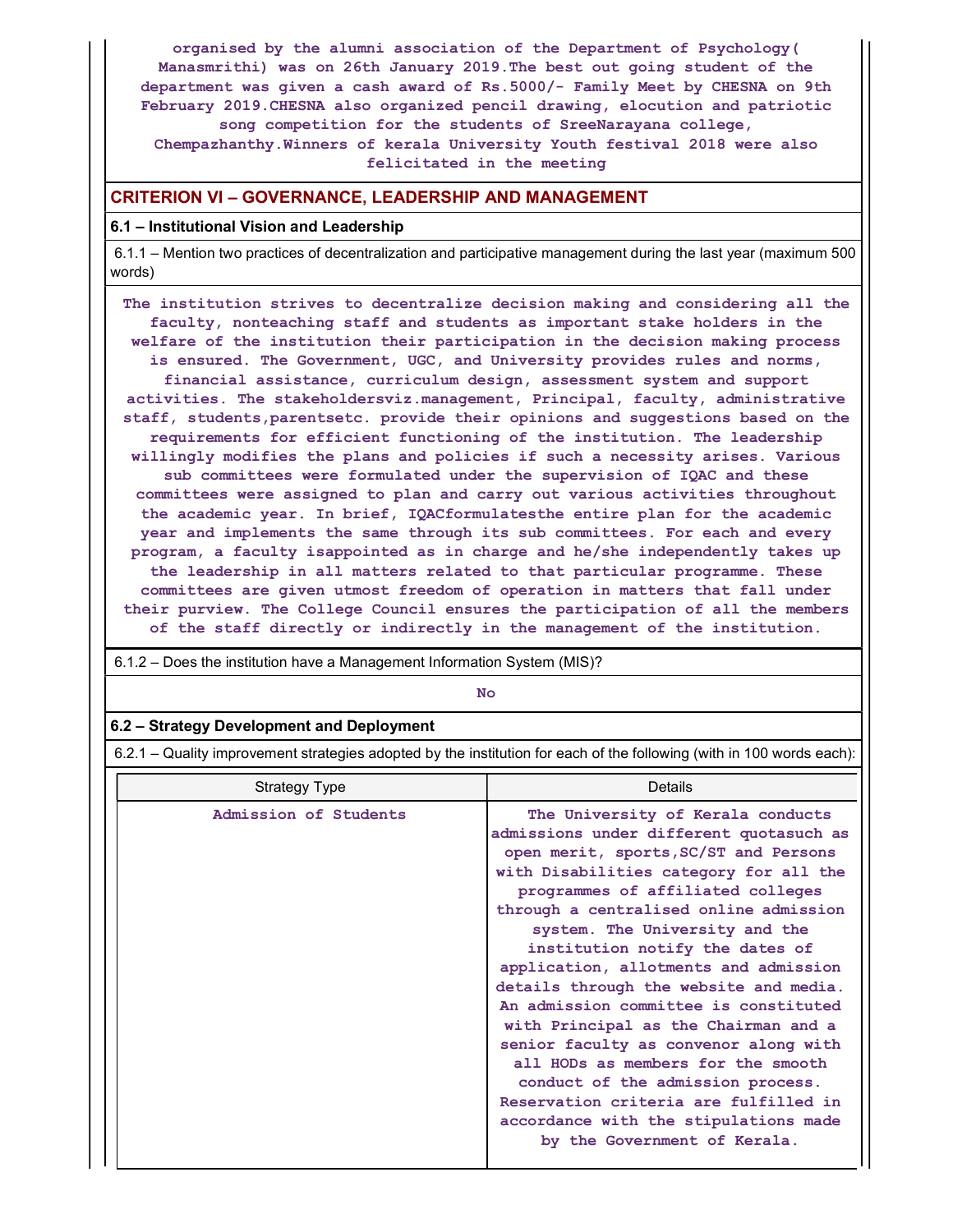| Industry Interaction / Collaboration                          | The faculty, especially those working<br>at research centre departments or as<br>research guides interact with industry,<br>research centres and institutions<br>regularly. This close contact with the<br>industry makes it easy for the college<br>to get great scholastic support from<br>such organisations. PG students of the<br>institution are sent to industries for<br>the completion of their project work.<br>The direct benefits of such visits<br>include the up gradation of students'<br>technological competence and the<br>realistic knowledge about successful<br>technological applications that lead<br>the industries to prominence.                                                                                                                                                                                             |
|---------------------------------------------------------------|--------------------------------------------------------------------------------------------------------------------------------------------------------------------------------------------------------------------------------------------------------------------------------------------------------------------------------------------------------------------------------------------------------------------------------------------------------------------------------------------------------------------------------------------------------------------------------------------------------------------------------------------------------------------------------------------------------------------------------------------------------------------------------------------------------------------------------------------------------|
| Human Resource Management                                     | The appointment of the staff is done<br>by the management on the basis of<br>merit, strictly following the<br>government rules. The appointed non-<br>teaching staffs are given meticulous<br>training by the management, in office<br>administration and functioning. The<br>librarian and the library staff are<br>trained so as to ensure quality library<br>service, motivating the beneficiaries<br>to maintain the library ethics<br>consistently. The teaching staffs of<br>the college are impelled to attend<br>Orientation/, Refresher and Short term<br>courses conducted by Human Resource<br>Development Centres and<br>variousotheragencies. Every teacher is<br>a member or convenor of one or the<br>other curricular and co-curricular<br>committee whereby their leadership<br>quality is enhanced. This adds to their<br>API scores |
| Library, ICT and Physical<br>Infrastructure / Instrumentation | The college library is well automated<br>and the library service is completely<br>converted in a computer assisted mode.<br>The library acquires, maintains and<br>ensures efficient use of the latest<br>hard copies/soft copies of books,<br>journals, documents, reports and other<br>learning resources. The institution<br>employs current technologies supported<br>by ICT in class rooms and other<br>learning areas. By switching over to<br>ICT backed administrative undertakings,<br>the functioning of the office has<br>become prompt and time saving.<br>Accounting, book keeping, salary<br>disbursement, disbursement of<br>scholarships, stipendsand grants to<br>students etc are all done with the<br>support of ICT. The institution                                                                                               |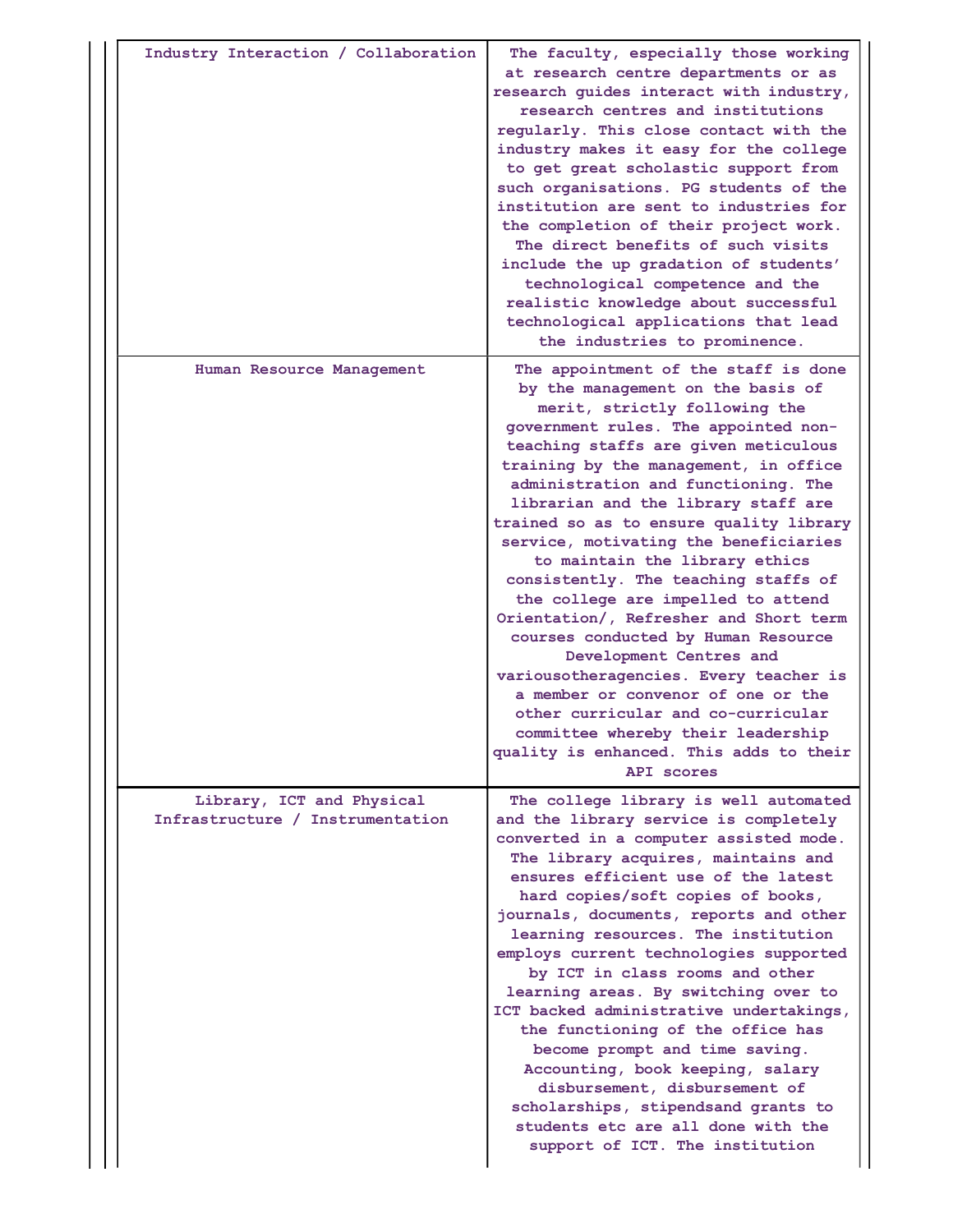|                            | provides sufficient number of<br>classrooms and laboratories with<br>optimum operational ease. The<br>facilities include appropriate<br>furniture, equipments and instruments,<br>complimented by sufficient moving space<br>and ventilation.                                                                                                                                                                                                                                                                                                                                                                                                                                                                                                                                                                                                                                            |
|----------------------------|------------------------------------------------------------------------------------------------------------------------------------------------------------------------------------------------------------------------------------------------------------------------------------------------------------------------------------------------------------------------------------------------------------------------------------------------------------------------------------------------------------------------------------------------------------------------------------------------------------------------------------------------------------------------------------------------------------------------------------------------------------------------------------------------------------------------------------------------------------------------------------------|
| Research and Development   | The institution motivates the faculty<br>to take up research activities and to<br>engage in seminars, workshops,<br>discussions, etc. in their respective<br>disciplines. They are encouraged to be<br>resource persons and to present<br>research papers in<br>regional/national/international<br>programmes. The institution extends all<br>possible support to teachers for<br>carrying outresearch and creative<br>publications. There are two research<br>centres in the college and 15 faculty<br>members are research quides. The<br>institution has established alliance<br>with several reputed research labs and<br>industries for the completion of<br>student projects at PG levelso that the<br>students get direct experience of<br>advanced research areas and facilities<br>thereby enabling them to foster<br>research aptitude and choose their<br>topics judiciously. |
| Examination and Evaluation | The knowledge level of students is<br>assessed by Continuous Evaluation from<br>class tests, group discussions,<br>assignments, seminar presentations etc.<br>The CLMC charts and monitors the<br>conduct of internal examinations and<br>the Examination Committee ensures<br>proper conduct of End Semester<br>Examinations as per the schedule set by<br>the University. The knowledge level of<br>students is assessed by Continuous<br>Evaluation from class tests, group<br>discussions, assignments, seminar<br>presentations etc. The CLMC charts and<br>monitors the conduct of internal<br>examinations and the Examination<br>Committee ensures proper conduct of End<br>Semester Examinations as per the<br>schedule set by the University.                                                                                                                                  |
| Teaching and Learning      | The institution procures<br>technologically innovated devicesfor<br>quality improvement inteaching-<br>learning process. The college procures<br>latest books and journals on the<br>emerging areas and techniques and the<br>new arrivals are displayed for the<br>information of the stakeholders.                                                                                                                                                                                                                                                                                                                                                                                                                                                                                                                                                                                     |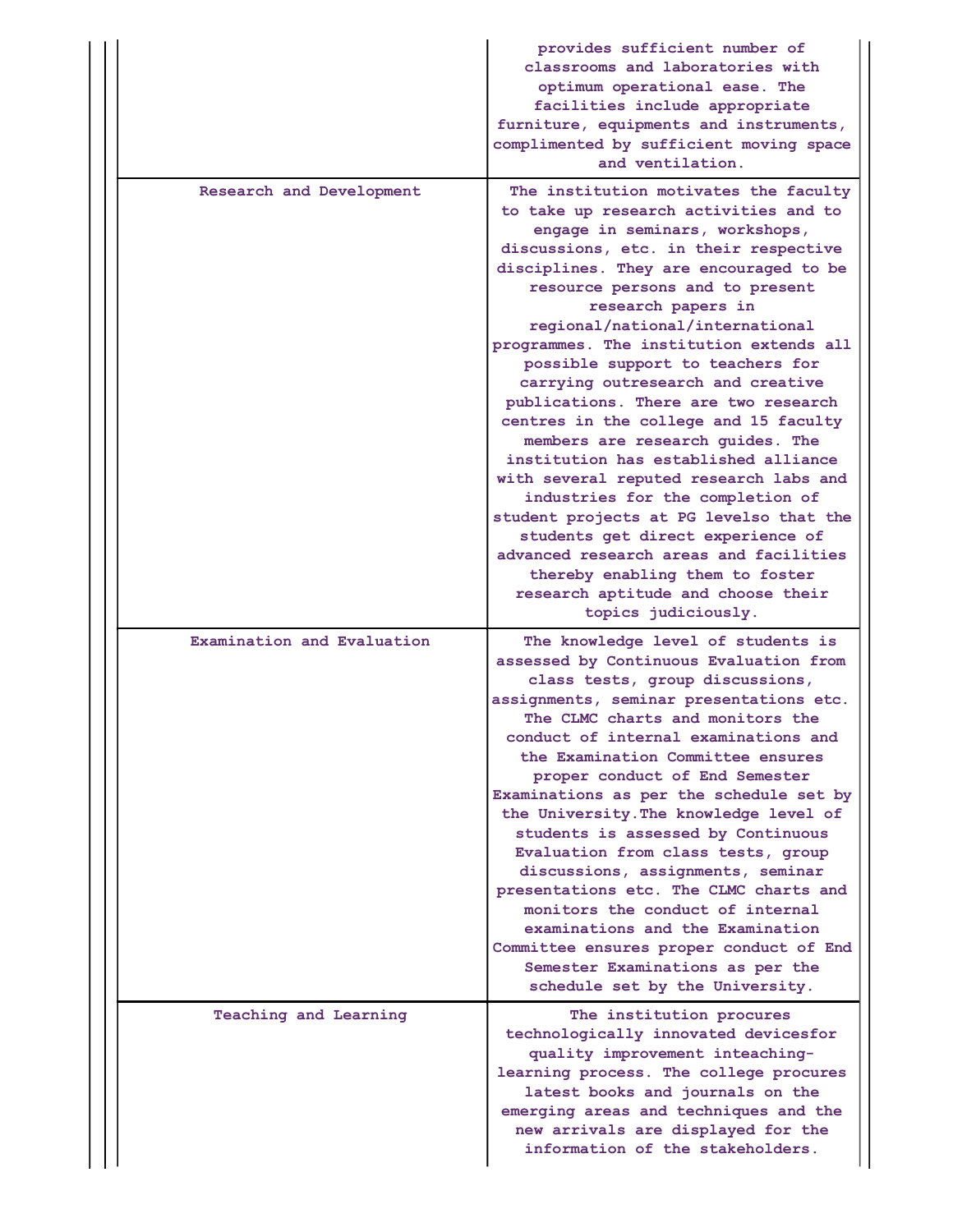| Curriculum Development<br>The institution follows the syllabus<br>Board of Studies at the UG and PG<br>levels. Many teachers of the<br>Academic Council. Faculty actively<br>contribute to the development and<br>deployment of the curriculum. Every<br>Board of Studies member from the<br>institution have been contributing<br>towards the framing of the curriculum<br>participating in discussions for<br>improvement and innovation. Each<br>semester starts with the student<br>familiarization of curriculum details,<br>institution conducts internal<br>assessment, through which continuous<br>evaluation of student progression is<br>implemented. The internal assessment<br>in extracurricular activities through<br>various clubs functioning in the<br>college. Focusing on the overall<br>development of students, sports and<br>cultural events are organized. For<br>effective implementation of the |  | Scholars and experts in various fields<br>of scholarship are invited for<br>interaction with students as well as<br>for conducting/participating in<br>academic, skill- development and co-<br>curricular programmes. The institution<br>annually organizes a series of<br>multidisciplinary seminarsnamely 'R<br>Sankar Memorial Spectrum Seminar<br>Series' which covers theprime<br>areasinall disciplines. The faculty<br>members act as resource persons for<br>scholastic programmes, and participate<br>in Refresher/Orientation courses to<br>enhance their skill and knowledge. The<br>institution provides enough opportunity<br>to students for the publication of<br>their scholastic and literary creations<br>through the college magazine,<br>manuscript magazines, and wall<br>magazines |
|--------------------------------------------------------------------------------------------------------------------------------------------------------------------------------------------------------------------------------------------------------------------------------------------------------------------------------------------------------------------------------------------------------------------------------------------------------------------------------------------------------------------------------------------------------------------------------------------------------------------------------------------------------------------------------------------------------------------------------------------------------------------------------------------------------------------------------------------------------------------------------------------------------------------------|--|----------------------------------------------------------------------------------------------------------------------------------------------------------------------------------------------------------------------------------------------------------------------------------------------------------------------------------------------------------------------------------------------------------------------------------------------------------------------------------------------------------------------------------------------------------------------------------------------------------------------------------------------------------------------------------------------------------------------------------------------------------------------------------------------------------|
|                                                                                                                                                                                                                                                                                                                                                                                                                                                                                                                                                                                                                                                                                                                                                                                                                                                                                                                          |  | and curriculum framed by the respective<br>institution are part of the Boards and<br>so as to enable them to choose suitable<br>electives and open courses. The College<br>level monitoring committee (CLMC) of the<br>also includes the students' involvement<br>curriculum, interactions with all stake<br>holders are ensured and their feedback<br>is collected and analysed.                                                                                                                                                                                                                                                                                                                                                                                                                        |

| example improvements of a governance in areas or operations. |                                      |  |  |  |  |  |  |  |  |  |
|--------------------------------------------------------------|--------------------------------------|--|--|--|--|--|--|--|--|--|
| E-governace area                                             | Details                              |  |  |  |  |  |  |  |  |  |
| Planning and Development                                     | Official WhatsApp groups were formed |  |  |  |  |  |  |  |  |  |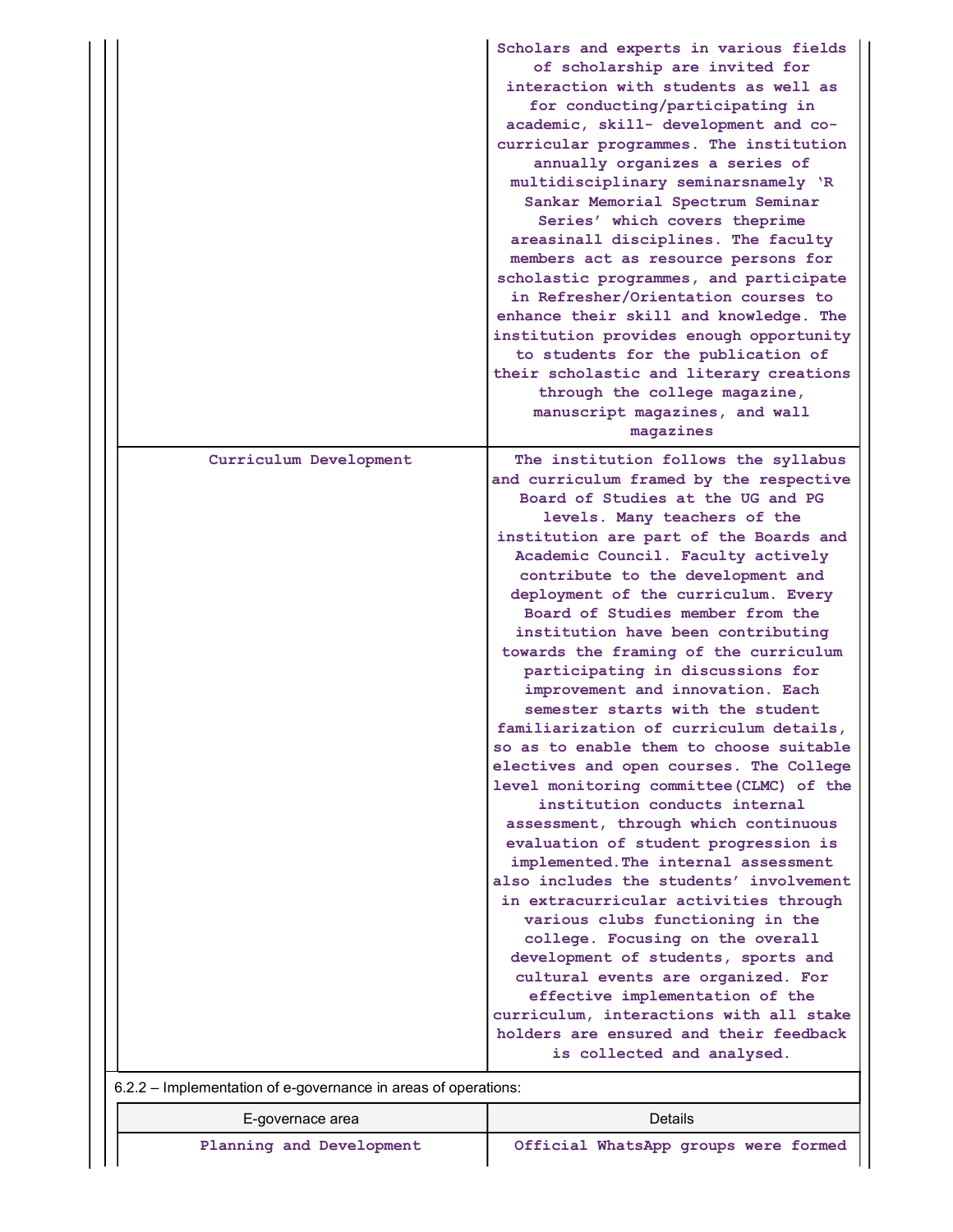|                                                                                                                                                                                                          |  |             |                                                             | at different levels to ensure swift | activities                                                                                                                                                                                                                                               |                                                                                                                                                                                      | communication facilitating an effective<br>mode of planning and implementation of |                                                      |                                                                              |
|----------------------------------------------------------------------------------------------------------------------------------------------------------------------------------------------------------|--|-------------|-------------------------------------------------------------|-------------------------------------|----------------------------------------------------------------------------------------------------------------------------------------------------------------------------------------------------------------------------------------------------------|--------------------------------------------------------------------------------------------------------------------------------------------------------------------------------------|-----------------------------------------------------------------------------------|------------------------------------------------------|------------------------------------------------------------------------------|
| Administration                                                                                                                                                                                           |  |             |                                                             |                                     |                                                                                                                                                                                                                                                          | following the instructions received                                                                                                                                                  | from the government                                                               |                                                      | Written communications were shifted<br>to the regional language of Malayalam |
| Finance and Accounts                                                                                                                                                                                     |  |             |                                                             |                                     |                                                                                                                                                                                                                                                          |                                                                                                                                                                                      | of employees.                                                                     |                                                      | Digital signature of Principal was<br>introduced for payment and allowances  |
| Student Admission and Support                                                                                                                                                                            |  |             |                                                             |                                     | The University of Kerala conducts<br>admissions for all programmes in the<br>affiliated colleges through a<br>centralised online admission system                                                                                                        |                                                                                                                                                                                      |                                                                                   |                                                      |                                                                              |
|                                                                                                                                                                                                          |  | Examination |                                                             |                                     | Online question paper system<br>introduced by the University was<br>implemented in the college in an<br>efficient manner. Online updating<br>regarding the details of the bundles of<br>answer sheets forwarded to the<br>university was also introduced |                                                                                                                                                                                      |                                                                                   |                                                      |                                                                              |
| - Faculty Empowerment Strategies                                                                                                                                                                         |  |             |                                                             |                                     |                                                                                                                                                                                                                                                          |                                                                                                                                                                                      |                                                                                   |                                                      |                                                                              |
|                                                                                                                                                                                                          |  |             | membership fee of professional bodies during the year       |                                     |                                                                                                                                                                                                                                                          | - Teachers provided with financial support to attend conferences / workshops and towards                                                                                             |                                                                                   |                                                      |                                                                              |
| Year                                                                                                                                                                                                     |  |             | Name of Teacher                                             |                                     | Name of conference/<br>Name of the<br>Amount of support<br>workshop attended<br>professional body for<br>for which financial<br>which membership<br>fee is provided<br>support provided                                                                  |                                                                                                                                                                                      |                                                                                   |                                                      |                                                                              |
|                                                                                                                                                                                                          |  |             | No Data Entered/Not Applicable !!!                          |                                     |                                                                                                                                                                                                                                                          |                                                                                                                                                                                      |                                                                                   |                                                      |                                                                              |
|                                                                                                                                                                                                          |  |             |                                                             |                                     | No file uploaded.                                                                                                                                                                                                                                        |                                                                                                                                                                                      |                                                                                   |                                                      |                                                                              |
|                                                                                                                                                                                                          |  |             | College for teaching and non teaching staff during the year |                                     |                                                                                                                                                                                                                                                          | - Number of professional development / administrative training programmes organized by the                                                                                           |                                                                                   |                                                      |                                                                              |
| Year<br>Title of the<br>Title of the<br>professional<br>administrative<br>development<br>training<br>programme<br>programme<br>organised for<br>organised for<br>teaching staff<br>non-teaching<br>staff |  |             |                                                             | From date                           | To Date                                                                                                                                                                                                                                                  | Number of<br>participants<br>(Teaching<br>staff)                                                                                                                                     |                                                                                   | Number of<br>participants<br>(non-teaching<br>staff) |                                                                              |
|                                                                                                                                                                                                          |  |             | No Data Entered/Not Applicable !!!                          |                                     |                                                                                                                                                                                                                                                          |                                                                                                                                                                                      |                                                                                   |                                                      |                                                                              |
|                                                                                                                                                                                                          |  |             |                                                             |                                     | No file uploaded.                                                                                                                                                                                                                                        |                                                                                                                                                                                      |                                                                                   |                                                      |                                                                              |
|                                                                                                                                                                                                          |  |             |                                                             |                                     |                                                                                                                                                                                                                                                          | - No. of teachers attending professional development programmes, viz., Orientation Programme,<br>Refresher Course, Short Term Course, Faculty Development Programmes during the year |                                                                                   |                                                      |                                                                              |
| Title of the<br>professional<br>development<br>programme                                                                                                                                                 |  |             | Number of teachers<br>who attended                          |                                     | From Date<br>To date<br>Duration                                                                                                                                                                                                                         |                                                                                                                                                                                      |                                                                                   |                                                      |                                                                              |
|                                                                                                                                                                                                          |  |             | No Data Entered/Not Applicable !!!                          |                                     |                                                                                                                                                                                                                                                          |                                                                                                                                                                                      |                                                                                   |                                                      |                                                                              |
| View File                                                                                                                                                                                                |  |             |                                                             |                                     |                                                                                                                                                                                                                                                          |                                                                                                                                                                                      |                                                                                   |                                                      |                                                                              |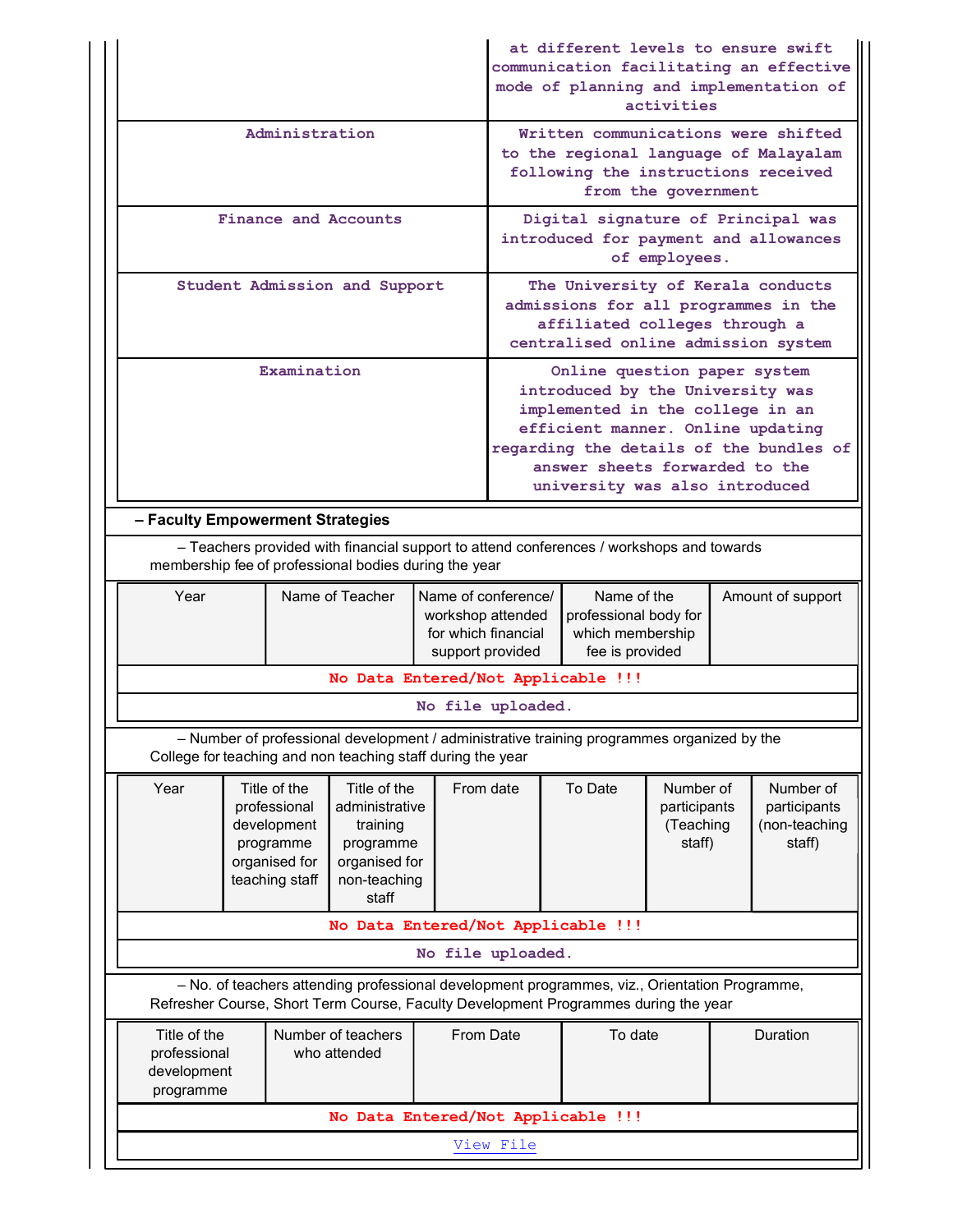| - Faculty and Staff recruitment (no. for permanent recruitment):                                                                                                                                                                                                                                                                                                                                                                                                                                                                    |                                                                                                                                                                                                                                                                                                                                                                                                              |           |                                                      |             |          |                           |  |  |  |  |  |
|-------------------------------------------------------------------------------------------------------------------------------------------------------------------------------------------------------------------------------------------------------------------------------------------------------------------------------------------------------------------------------------------------------------------------------------------------------------------------------------------------------------------------------------|--------------------------------------------------------------------------------------------------------------------------------------------------------------------------------------------------------------------------------------------------------------------------------------------------------------------------------------------------------------------------------------------------------------|-----------|------------------------------------------------------|-------------|----------|---------------------------|--|--|--|--|--|
| Teaching<br>Non-teaching                                                                                                                                                                                                                                                                                                                                                                                                                                                                                                            |                                                                                                                                                                                                                                                                                                                                                                                                              |           |                                                      |             |          |                           |  |  |  |  |  |
| Permanent                                                                                                                                                                                                                                                                                                                                                                                                                                                                                                                           |                                                                                                                                                                                                                                                                                                                                                                                                              | Full Time |                                                      | Permanent   |          | <b>Full Time</b>          |  |  |  |  |  |
| $\overline{2}$                                                                                                                                                                                                                                                                                                                                                                                                                                                                                                                      |                                                                                                                                                                                                                                                                                                                                                                                                              | 2         |                                                      | <b>Nill</b> |          | <b>Nill</b>               |  |  |  |  |  |
| - Welfare schemes for                                                                                                                                                                                                                                                                                                                                                                                                                                                                                                               |                                                                                                                                                                                                                                                                                                                                                                                                              |           |                                                      |             |          |                           |  |  |  |  |  |
| Teaching                                                                                                                                                                                                                                                                                                                                                                                                                                                                                                                            |                                                                                                                                                                                                                                                                                                                                                                                                              |           | Non-teaching                                         |             |          | <b>Students</b>           |  |  |  |  |  |
| All schemes are                                                                                                                                                                                                                                                                                                                                                                                                                                                                                                                     |                                                                                                                                                                                                                                                                                                                                                                                                              |           | All schemes are                                      |             |          | Student Aid Fund gives    |  |  |  |  |  |
| available as per the                                                                                                                                                                                                                                                                                                                                                                                                                                                                                                                |                                                                                                                                                                                                                                                                                                                                                                                                              |           | available as per the                                 |             |          | support to needy students |  |  |  |  |  |
| norms of the Government<br>of Kerala. ( PF, Pension,                                                                                                                                                                                                                                                                                                                                                                                                                                                                                |                                                                                                                                                                                                                                                                                                                                                                                                              |           | norms of the Government<br>of Kerala. ( PF, Pension, |             |          |                           |  |  |  |  |  |
| SLI, GIS, Medical                                                                                                                                                                                                                                                                                                                                                                                                                                                                                                                   |                                                                                                                                                                                                                                                                                                                                                                                                              |           | SLI, GIS, Medical                                    |             |          |                           |  |  |  |  |  |
| reimbursement etc.)                                                                                                                                                                                                                                                                                                                                                                                                                                                                                                                 |                                                                                                                                                                                                                                                                                                                                                                                                              |           | reimbursement etc.)                                  |             |          |                           |  |  |  |  |  |
| - Financial Management and Resource Mobilization                                                                                                                                                                                                                                                                                                                                                                                                                                                                                    |                                                                                                                                                                                                                                                                                                                                                                                                              |           |                                                      |             |          |                           |  |  |  |  |  |
| - Institution conducts internal and external financial audits regularly (with in 100 words each)                                                                                                                                                                                                                                                                                                                                                                                                                                    |                                                                                                                                                                                                                                                                                                                                                                                                              |           |                                                      |             |          |                           |  |  |  |  |  |
|                                                                                                                                                                                                                                                                                                                                                                                                                                                                                                                                     | Annual internal audits are done for the PTA and hostel accounts. This audit is<br>handled by a chartered account firm Along with the audit conducted by the<br>management (S N Trusts), there are 2external audits which are carried out by<br>the AG's office and the Directorate of collegiate education.<br>- Funds / Grants received from management, non-government bodies, individuals, philanthropies |           |                                                      |             |          |                           |  |  |  |  |  |
| during the year(not covered in Criterion III)                                                                                                                                                                                                                                                                                                                                                                                                                                                                                       |                                                                                                                                                                                                                                                                                                                                                                                                              |           |                                                      |             |          |                           |  |  |  |  |  |
| Name of the non government<br>funding agencies /individuals                                                                                                                                                                                                                                                                                                                                                                                                                                                                         |                                                                                                                                                                                                                                                                                                                                                                                                              |           | Funds/ Grnats received in Rs.                        |             |          | Purpose                   |  |  |  |  |  |
| College Management ( SN<br>Trusts}                                                                                                                                                                                                                                                                                                                                                                                                                                                                                                  |                                                                                                                                                                                                                                                                                                                                                                                                              |           | 700000                                               |             |          | Building maintenance10    |  |  |  |  |  |
|                                                                                                                                                                                                                                                                                                                                                                                                                                                                                                                                     |                                                                                                                                                                                                                                                                                                                                                                                                              |           | No file uploaded.                                    |             |          |                           |  |  |  |  |  |
| - Total corpus fund generated                                                                                                                                                                                                                                                                                                                                                                                                                                                                                                       |                                                                                                                                                                                                                                                                                                                                                                                                              |           |                                                      |             |          |                           |  |  |  |  |  |
|                                                                                                                                                                                                                                                                                                                                                                                                                                                                                                                                     |                                                                                                                                                                                                                                                                                                                                                                                                              |           | 1000000                                              |             |          |                           |  |  |  |  |  |
| - Internal Quality Assurance System                                                                                                                                                                                                                                                                                                                                                                                                                                                                                                 |                                                                                                                                                                                                                                                                                                                                                                                                              |           |                                                      |             |          |                           |  |  |  |  |  |
| - Whether Academic and Administrative Audit (AAA) has been done?                                                                                                                                                                                                                                                                                                                                                                                                                                                                    |                                                                                                                                                                                                                                                                                                                                                                                                              |           |                                                      |             |          |                           |  |  |  |  |  |
| <b>Audit Type</b>                                                                                                                                                                                                                                                                                                                                                                                                                                                                                                                   |                                                                                                                                                                                                                                                                                                                                                                                                              | External  |                                                      |             | Internal |                           |  |  |  |  |  |
|                                                                                                                                                                                                                                                                                                                                                                                                                                                                                                                                     | Yes/No                                                                                                                                                                                                                                                                                                                                                                                                       |           | Agency                                               |             | Yes/No   | Authority                 |  |  |  |  |  |
| Academic                                                                                                                                                                                                                                                                                                                                                                                                                                                                                                                            | <b>Yes</b>                                                                                                                                                                                                                                                                                                                                                                                                   |           | University of<br>Kerala                              |             | Yes      | <b>IQAC</b>               |  |  |  |  |  |
| Administrative                                                                                                                                                                                                                                                                                                                                                                                                                                                                                                                      | No                                                                                                                                                                                                                                                                                                                                                                                                           |           | <b>Nill</b>                                          |             | Yes      | H.A                       |  |  |  |  |  |
| - Activities and support from the Parent - Teacher Association (at least three)                                                                                                                                                                                                                                                                                                                                                                                                                                                     |                                                                                                                                                                                                                                                                                                                                                                                                              |           |                                                      |             |          |                           |  |  |  |  |  |
| 1. Representation of parents in the governing council. 2. Representation in the<br>IQAC. 3. Financial assistance provided for students 4. Sponsors cash awards to<br>students on Merit day 5. The maintenance of buildings and infrastructure was<br>undertaken 6. The activities of various clubs and associations were carried out<br>with the financial assistance provided by PTA. 7. Paid salary for guest teachers<br>and support staff 8. Financed 'Spectrum'-The Annual multidisciplinary seminar<br>series of the college. |                                                                                                                                                                                                                                                                                                                                                                                                              |           |                                                      |             |          |                           |  |  |  |  |  |
| - Development programmes for support staff (at least three)                                                                                                                                                                                                                                                                                                                                                                                                                                                                         |                                                                                                                                                                                                                                                                                                                                                                                                              |           |                                                      |             |          |                           |  |  |  |  |  |
| 1. Group Insurance Scheme 2. Medical check-ups organised by the NSS 3. Financial                                                                                                                                                                                                                                                                                                                                                                                                                                                    |                                                                                                                                                                                                                                                                                                                                                                                                              |           |                                                      |             |          |                           |  |  |  |  |  |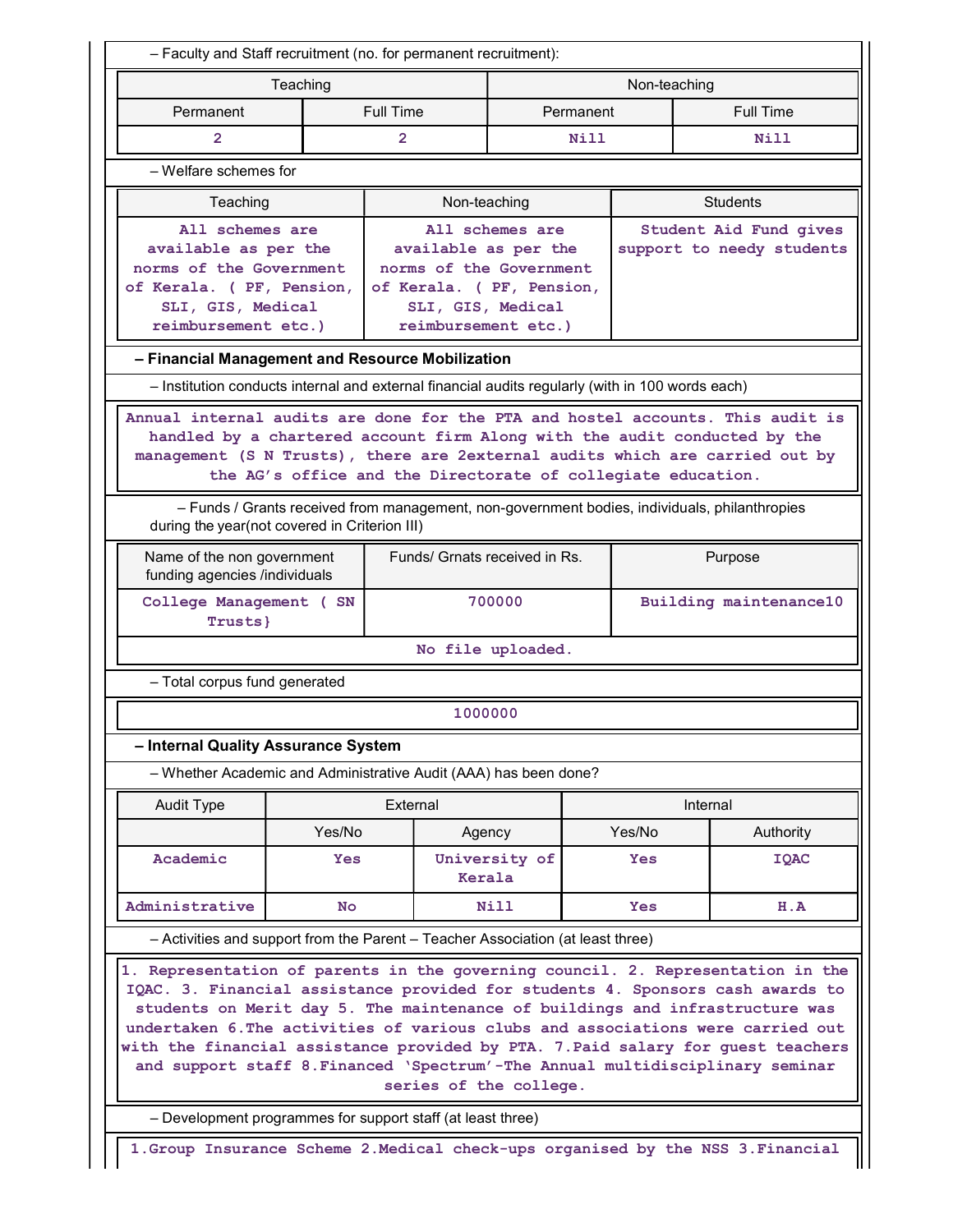assistance 4.Institution sends the support staff to workshops conducted by Govt of Kerala for acquiring knowledge in GAIN PF, SPARK transactions etc.

– Post Accreditation initiative(s) (mention at least three)

1.Strengthening of IQAC 2.Thrust on research 3.Streamlining of extension activities

– Internal Quality Assurance System Details

a) Submission of Data for AISHE portal  $\qquad \qquad$  Yes

| b) Participation in NIRF         | Yes |
|----------------------------------|-----|
| c)ISO certification              | No  |
| d)NBA or any other quality audit | No  |

– Number of Quality Initiatives undertaken during the year

| Year | Name of quality<br>initiative by IQAC                | Date of<br>conducting IQAC | <b>Duration From</b> | Duration To | Number of<br>participants |
|------|------------------------------------------------------|----------------------------|----------------------|-------------|---------------------------|
| 2018 | Know your<br>College                                 | 07/11/2018                 | 07/11/2018           | 07/11/2018  | 680                       |
| 2019 | Spectrum M<br>ultidiscipli<br>nary Seminar<br>Series | 27/02/2018                 | 27/02/2019           | 12/03/2019  | 1900                      |

View File

# CRITERION VII – INSTITUTIONAL VALUES AND BEST PRACTICES

– Institutional Values and Social Responsibilities

 – Gender Equity (Number of gender equity promotion programmes organized by the institution during the year)

| Title of the<br>programme                    | Period from | Period To  | Number of Participants |      |  |
|----------------------------------------------|-------------|------------|------------------------|------|--|
|                                              |             |            | Female                 | Male |  |
| Vidyarthinisa<br>ngamam                      | 12/02/2019  | 12/02/2019 | 110                    | 35   |  |
| Women<br>Empowerment<br>Through<br>Nutrition | 08/03/2019  | 08/03/2019 | 90                     | 20   |  |

– Environmental Consciousness and Sustainability/Alternate Energy initiatives such as:

Percentage of power requirement of the University met by the renewable energy sources

Installation of solar energy resources have been initiated in the institution. One 1 KV solar inverter has been installed in the ladies hostel. Aerobic Waste Disposal System is being followed. The campus landscape is very conducive to water shed management. Rain water harvesting is done to overcome water shortage during summer. The PG Department of Chemistry has its own rain water harvesting system which collects 5000-10,000 litres of rain water. The water quality parameters of the collected water are so good that it is used for laboratory purposes.

– Differently abled (Divyangjan) friendliness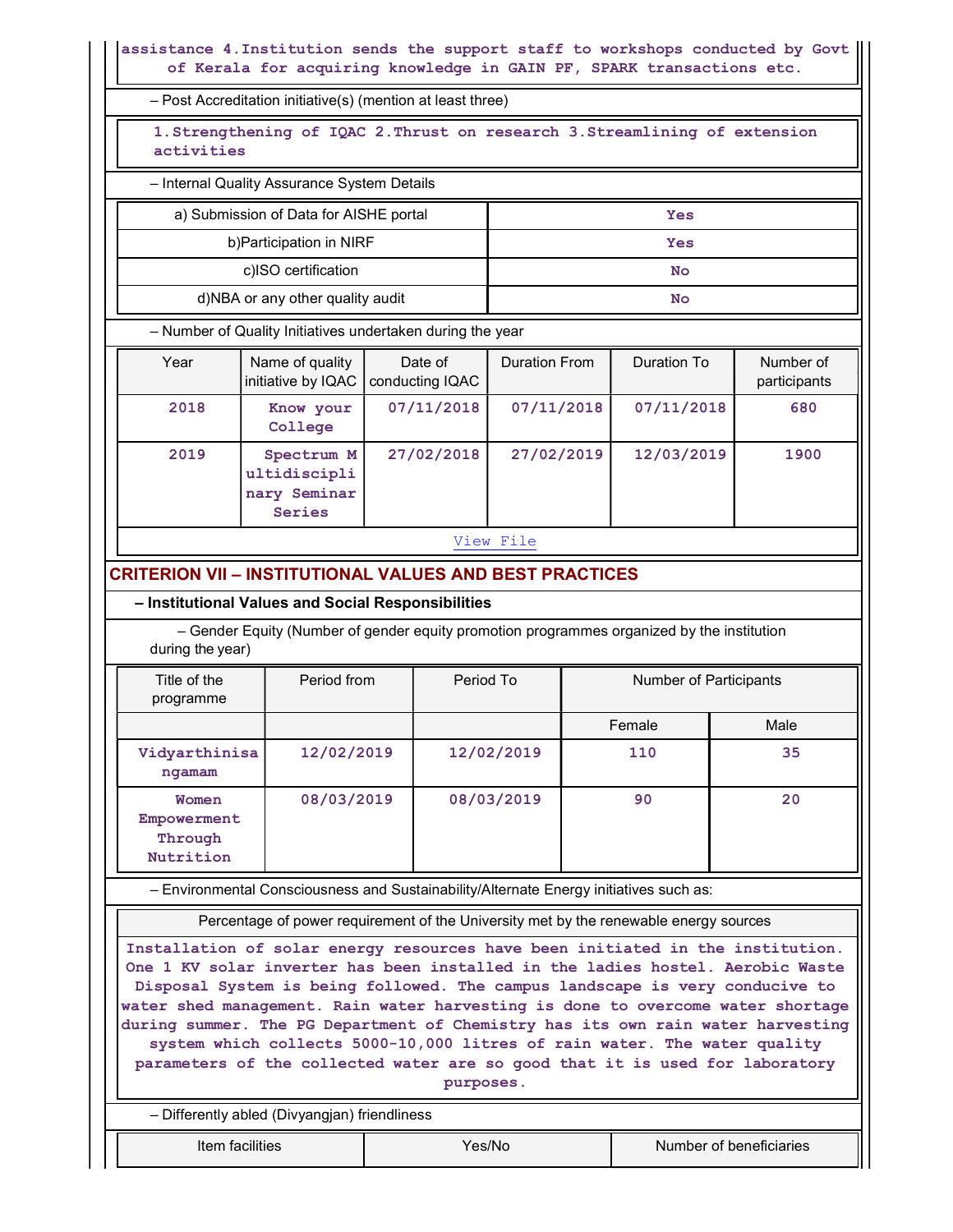|                                                                                                                                                                                                                                                                                                                                                                                                                                                                                                                                                                                                                                                                                                                                                                                                                                                                                                                                                                                                                                                                                                                                                                                                                                                                                                                                                                                                                                                                                                                                     | <b>Rest Rooms</b>                                                                           |                                                                                                   | Yes |                      | 1393                                                                                        |   |                       |                            |                                                     |
|-------------------------------------------------------------------------------------------------------------------------------------------------------------------------------------------------------------------------------------------------------------------------------------------------------------------------------------------------------------------------------------------------------------------------------------------------------------------------------------------------------------------------------------------------------------------------------------------------------------------------------------------------------------------------------------------------------------------------------------------------------------------------------------------------------------------------------------------------------------------------------------------------------------------------------------------------------------------------------------------------------------------------------------------------------------------------------------------------------------------------------------------------------------------------------------------------------------------------------------------------------------------------------------------------------------------------------------------------------------------------------------------------------------------------------------------------------------------------------------------------------------------------------------|---------------------------------------------------------------------------------------------|---------------------------------------------------------------------------------------------------|-----|----------------------|---------------------------------------------------------------------------------------------|---|-----------------------|----------------------------|-----------------------------------------------------|
|                                                                                                                                                                                                                                                                                                                                                                                                                                                                                                                                                                                                                                                                                                                                                                                                                                                                                                                                                                                                                                                                                                                                                                                                                                                                                                                                                                                                                                                                                                                                     | Scribes for examination                                                                     |                                                                                                   |     | <b>Yes</b>           |                                                                                             | 6 |                       |                            |                                                     |
| - Inclusion and Situatedness                                                                                                                                                                                                                                                                                                                                                                                                                                                                                                                                                                                                                                                                                                                                                                                                                                                                                                                                                                                                                                                                                                                                                                                                                                                                                                                                                                                                                                                                                                        |                                                                                             |                                                                                                   |     |                      |                                                                                             |   |                       |                            |                                                     |
| Year                                                                                                                                                                                                                                                                                                                                                                                                                                                                                                                                                                                                                                                                                                                                                                                                                                                                                                                                                                                                                                                                                                                                                                                                                                                                                                                                                                                                                                                                                                                                | Number of<br>initiatives to<br>address<br>locational<br>advantages<br>and disadva<br>ntages | Number of<br>initiatives<br>taken to<br>engage with<br>and<br>contribute to<br>local<br>community |     | Date                 | Duration                                                                                    |   | Name of<br>initiative | <b>Issues</b><br>addressed | Number of<br>participating<br>students<br>and staff |
|                                                                                                                                                                                                                                                                                                                                                                                                                                                                                                                                                                                                                                                                                                                                                                                                                                                                                                                                                                                                                                                                                                                                                                                                                                                                                                                                                                                                                                                                                                                                     |                                                                                             |                                                                                                   |     |                      | No Data Entered/Not Applicable !!!                                                          |   |                       |                            |                                                     |
|                                                                                                                                                                                                                                                                                                                                                                                                                                                                                                                                                                                                                                                                                                                                                                                                                                                                                                                                                                                                                                                                                                                                                                                                                                                                                                                                                                                                                                                                                                                                     |                                                                                             |                                                                                                   |     |                      | No file uploaded.                                                                           |   |                       |                            |                                                     |
|                                                                                                                                                                                                                                                                                                                                                                                                                                                                                                                                                                                                                                                                                                                                                                                                                                                                                                                                                                                                                                                                                                                                                                                                                                                                                                                                                                                                                                                                                                                                     |                                                                                             |                                                                                                   |     |                      | - Human Values and Professional Ethics Code of conduct (handbooks) for various stakeholders |   |                       |                            |                                                     |
|                                                                                                                                                                                                                                                                                                                                                                                                                                                                                                                                                                                                                                                                                                                                                                                                                                                                                                                                                                                                                                                                                                                                                                                                                                                                                                                                                                                                                                                                                                                                     | Title                                                                                       |                                                                                                   |     | Date of publication  |                                                                                             |   |                       | Follow up(max 100 words)   |                                                     |
|                                                                                                                                                                                                                                                                                                                                                                                                                                                                                                                                                                                                                                                                                                                                                                                                                                                                                                                                                                                                                                                                                                                                                                                                                                                                                                                                                                                                                                                                                                                                     |                                                                                             |                                                                                                   |     |                      | No Data Entered/Not Applicable !!!                                                          |   |                       |                            |                                                     |
| - Activities conducted for promotion of universal Values and Ethics                                                                                                                                                                                                                                                                                                                                                                                                                                                                                                                                                                                                                                                                                                                                                                                                                                                                                                                                                                                                                                                                                                                                                                                                                                                                                                                                                                                                                                                                 |                                                                                             |                                                                                                   |     |                      |                                                                                             |   |                       |                            |                                                     |
| Activity                                                                                                                                                                                                                                                                                                                                                                                                                                                                                                                                                                                                                                                                                                                                                                                                                                                                                                                                                                                                                                                                                                                                                                                                                                                                                                                                                                                                                                                                                                                            |                                                                                             |                                                                                                   |     | <b>Duration From</b> | Duration To                                                                                 |   |                       | Number of participants     |                                                     |
| Independence day                                                                                                                                                                                                                                                                                                                                                                                                                                                                                                                                                                                                                                                                                                                                                                                                                                                                                                                                                                                                                                                                                                                                                                                                                                                                                                                                                                                                                                                                                                                    | Celebration of                                                                              |                                                                                                   |     | 10/08/2018           | 15/08/2018                                                                                  |   | 140                   |                            |                                                     |
| Republic day                                                                                                                                                                                                                                                                                                                                                                                                                                                                                                                                                                                                                                                                                                                                                                                                                                                                                                                                                                                                                                                                                                                                                                                                                                                                                                                                                                                                                                                                                                                        | Celebration of                                                                              |                                                                                                   |     | 18/01/2019           | 26/01/2019                                                                                  |   | 165                   |                            |                                                     |
|                                                                                                                                                                                                                                                                                                                                                                                                                                                                                                                                                                                                                                                                                                                                                                                                                                                                                                                                                                                                                                                                                                                                                                                                                                                                                                                                                                                                                                                                                                                                     |                                                                                             |                                                                                                   |     |                      | No file uploaded.                                                                           |   |                       |                            |                                                     |
|                                                                                                                                                                                                                                                                                                                                                                                                                                                                                                                                                                                                                                                                                                                                                                                                                                                                                                                                                                                                                                                                                                                                                                                                                                                                                                                                                                                                                                                                                                                                     |                                                                                             |                                                                                                   |     |                      | - Initiatives taken by the institution to make the campus eco-friendly (at least five)      |   |                       |                            |                                                     |
| Organic farming in the campus - Plastic free campus - Use of organic manures<br>and fertilizers in the college garden - Waste segregation initiatives -<br>Planting of trees                                                                                                                                                                                                                                                                                                                                                                                                                                                                                                                                                                                                                                                                                                                                                                                                                                                                                                                                                                                                                                                                                                                                                                                                                                                                                                                                                        |                                                                                             |                                                                                                   |     |                      |                                                                                             |   |                       |                            |                                                     |
| <b>Best Practices</b>                                                                                                                                                                                                                                                                                                                                                                                                                                                                                                                                                                                                                                                                                                                                                                                                                                                                                                                                                                                                                                                                                                                                                                                                                                                                                                                                                                                                                                                                                                               |                                                                                             |                                                                                                   |     |                      |                                                                                             |   |                       |                            |                                                     |
|                                                                                                                                                                                                                                                                                                                                                                                                                                                                                                                                                                                                                                                                                                                                                                                                                                                                                                                                                                                                                                                                                                                                                                                                                                                                                                                                                                                                                                                                                                                                     | - Describe at least two institutional best practices                                        |                                                                                                   |     |                      |                                                                                             |   |                       |                            |                                                     |
| Spectrum Multidisciplinary Seminar Series is a decade old annual academic<br>seminar series conducted collectively by all departments of the college, each<br>sharing a day. Spectrum aims to . To propagate the philosophy and ideals of<br>SreeNarayana Guru. . To familiarize emerging trends and frontier areas to all .<br>To impart all scholastic opportunities to the underprivileged and the<br>marginalized students. . To provide opportunity to the students and faculty to<br>participate in interdisciplinary scientific discourses. In order to cultivate<br>research aptitude among students by giving them exposure to academic<br>activities. • Spectrum series begins with an inauguration, followed by<br>department wise seminar days and ends with the valedictory function. Clear and<br>detailed information about the proceedings of each day of the series is<br>circulated among the stake holders, staff and students, in advance. The<br>different committees constituted with the teaching and non-teaching members of<br>the college with Academic Committee at the apex, plan strategies to conduct the<br>programme with exceptional brilliance. Student committees are formed to ensure<br>their participation, not only in academic activities, but also in<br>organisational roles throughout the series. Academic committee instructs<br>departments to choose seminar themes that have relevance to the issues and<br>requirements of the community. The inauguration of Spectrum, one of the |                                                                                             |                                                                                                   |     |                      |                                                                                             |   |                       |                            |                                                     |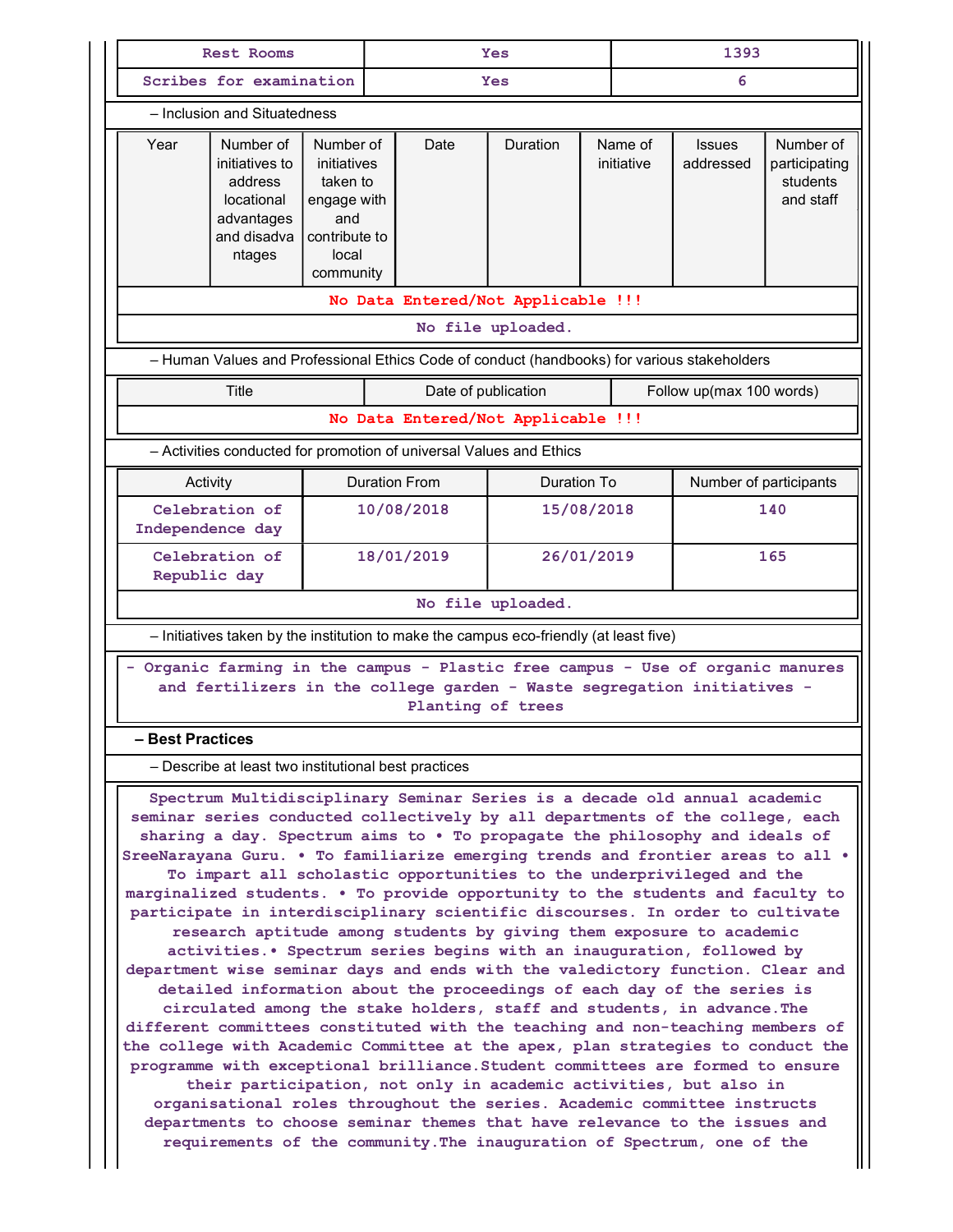important events of the college, is graced by the presence of eminent intellectuals, prominent educationists and renowned scholars, Prominent personalities among the stakeholders are invited to be a part of the programme. Their active presence throughout the programme helps in its smooth conduct.The seminar series lasts for thirteen days with each department holding a seminar for a day. Heads of departments chair the sessions where renowned academicians discuss and elaborate key ideas with the audience.In the afternoon session, the focus is on interaction, where students, teachers and invited guests discuss and deliberate on topics of academic interest. Students are encouraged to present papers before the learned audience. We also invite interested students and research scholars from outside the campus to present papers and to participate in the seminar.The seminar closes with a valedictory function organized by the Department of oriental languages in consultation with the academic committee. Distinguished personalities from the field of art and culture participate in the event. A report on the proceedings is presented before the august gathering. Feedback from participants is collected for further evaluation. The success of Spectrum is manifest in the marked expansion of knowledge and enhancement of critical thinking of the students as well as of the faculty.The increasingly smooth conduct of collective activities and the employment of refined modalities in organizing academic programmes and the increase in the level of students confidence and self-esteem in the conduct of programmes are clearly discernible. Students increasingly utilize ICT enabled technologies in designing presentations. • The success of the multidisciplinary nature of the programme is reflected on the rise in the interdisciplinary research enthusiasm, publications and interactions. Breaking the barriers on the way of interdisciplinary knowledge sharing. The increase in the goodwill of the institution owing to the regular conduct of high standard seminar series is evident in the advanced requests that we receive from scholarly community for participation. The enrichment of library with books on the emerging areas , latest publications, and journals, procurement of equipment and instruments of latest technology and introduction of innovative methods of teaching also vouch for the success of Spectrum.Normally for the conduct of a two day seminar, a minimum of Rs.50,000 is required. Since Spectrum involves a series of presentations and invited talks by thirteen departments as a continuous and single event , the financial burden is very limited with respect to brochures, banners ,stationary materials, stage decorations and infrastructural facilities. Gurusanthwanam is another flagship programme of our institution which focuses on inculcating in the students humanitarian values and compassion for th suffering in the community.• Apart from academics, our prime concern is philanthropic activities. Since one of the objectives of the college is the uplift of the deprived sections of the society,as exhorted by Sreenarayana Guru, our patron-saint, the college proramme' Gurusanthwanam' aims at bringing up the deprived and vulnerable people to the mainstream of life.• The programme is designed to impart firsthand information about real life situations of the poor and the marginalized to the students and to develop the qualityof empathy in them. The programme aims at students' involvement in nation building and developing self- discipline, leadership qualities and the sense of responsibility to the society. Situated at a location sanctified by the birth of SreeNarayana Guru, the college takes up the responsibility of the materialization of Guru's action. The place with its rural and backward background demands greater social activity by the college because the area has no other higher education institution for the people to look for. Majority of our dtudents belong to socially, economically, culturally and intellectually backward sections. Many of them belong to broken families and suffer serious psychosocial maladjustment problems. Involvement in humanitarian activities helps them to think beyond themselves and emerge as socially sensitive and sensible individuals.Despite being economically poor, our students have generous hearts. Hence our institution receives the whole-hearted support of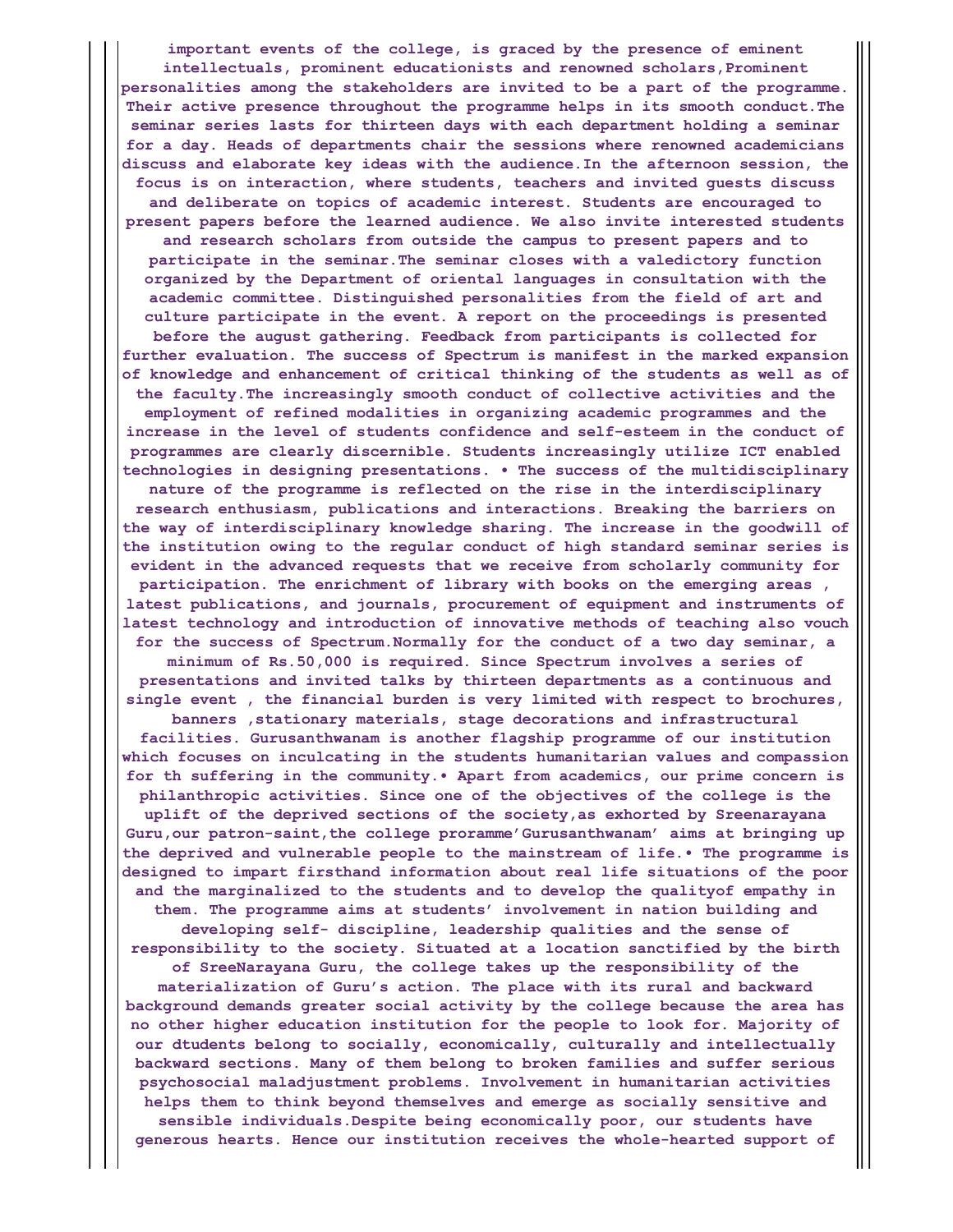our students in welfare activities. They are magnanimous in offering themselves in such endeavours.Stake-holders of this institution are the inspiration and driving force behind this programme. Gurusanthwanam spreads across various fields of activities and cuts across different sections of society. The programmes are listed below. • Extension activities of the college in association with thwGurukulam 1. Familiarizing the ideologies of SreeNarayana Guru through interactive learning programmes with spiritual guides and mentors of the Gurukulam. 2. Active involvement of the college in cultural activities conducted by the Gurukulam. 3. Active involvement of the college in the SreeNarayana Guru Jayanthi celebrations with financial contribution and extension of infrastructural facilities. 4. The staff participation and leadership in the organization of the pilgrimage programmes. 5. Students volunteer service to the pilgrimage programmes. 6. Collective support and care to the people in oldage homes , orphanages, and palliative care homes by the students, 7. Regular blood donation by our students and staff, maintain our status as thetopmost blood donor of the state. 8. Periodic distribution of foodpackets to the patients of Medical College Hospital and Regional Cancer center, Thiruvananthapuram. 9. Separate financial assistance to needy girl students. 10. Conduct of academic surveys and studies , in and around the locality, for identifying issues that demand a humanitarian intervention. Gurusanthwanam is a programme purely aimed at offering support to the community and to inculcate humanitarian values in the students. It cannot be measured using any yardsticks, but we are proud to say that the programme is indeed a success. It is an ongoing programme and we aspire to take it to a higher level in the forthcoming years.Classes on Guru's philosophy has moulded our students personality in such a way that they are able to sympathesize and empathesize with the under privileged and the needy. Our students exhibit no inhibitions when it comes to philanthropicactivities, be it blood donation or offering their manual skills, time and energy.This is also true of girl students coming from rural areas. A heightened level of involvement of the students is displayed in the way they take up leadership in such activities.Philanthropic activities of the college are covered by the media extensively. This has caught the attention of the public and has resulted in building a good reputation for the college. We are proud to be identified as an institution that upholds the noble values of human existence. Gurusantwanam is a programme solely driven by the grit and determination of the people involved- students, staff and stake holders.

Upload details of two best practices successfully implemented by the institution as per NAAC format in your institution website, provide the link

## http://www.sncollegechempazhanthy.ac.in/bestpractices.php?id=3

### 7.3 – Institutional Distinctiveness

7.3.1 – Provide the details of the performance of the institution in one area distinctive to its vision, priority and thrust in not more than 500 words

The vision and mission of the institution are anchored in the revolutionary and liberating philosophy and praxis of SreeNarayana Guru. The college strives to strengthen the revolutionary social reforms through education and incorporate modern values to mould a progressive cultural Kerala as embodied in his teaching- "Realise Emancipation through Education". This educational institution thrives to disseminate the philosophy of SreeNarayana Guru throughout the world, assimilating appropriate developments at the scientific and pragmatic level along with its epistemic manifestations .The institution loudly and clearly proclaims its humanism as epitomised in the Guru's call of 'One Caste, One Religion, One God' for the human kind. The preaching of SreeNarayana Guru are generously embedded at all prime locations of the campus so as to promote the spiritual and moral enlightenment of the students and to